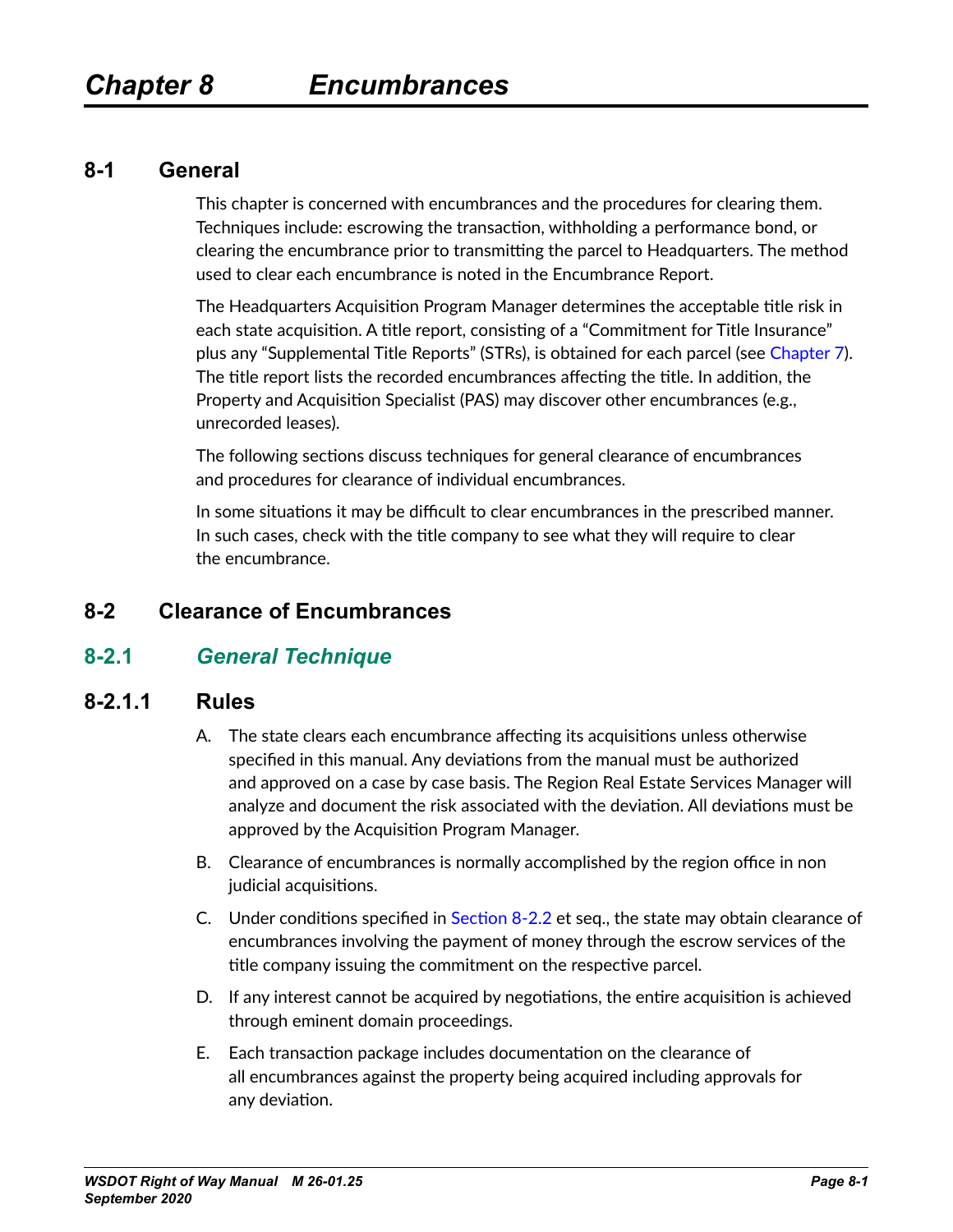#### **8-2.1.2 Procedures**

- A. The Region RESM, or designee:
	- 1. Investigates each encumbrance listed on the commitment and any supplementals and all other questions of title which appear during the acquisition process.
	- 2. Resolves all title questions in accordance with Sections  $8-2.1.1$  and  $8-3$  et seq., or obtains execution of an appropriate Escrow Agreement [\(RES-337\)](http://wwwi.wsdot.wa.gov/Design/RealEstateServices/AcquisitionForms.htm) in accordance with [Section 8-2.2](#page-1-0).
- B. The PAS:
	- 1. Includes the Encumbrance Report on the Right of Way Acquisition Transmittal ([RES-353](http://wwwi.wsdot.wa.gov/Design/RealEstateServices/AcquisitionForms.htm)), explaining the effect of each encumbrance on the state's acquisition and the method employed to clear each encumbrance.
	- 2. If unable to negotiate a settlement of any interest, reports the facts to the Region RESM and makes the appropriate note in the Diary of Right of Way Activities ([RES-301](http://wwwi.wsdot.wa.gov/Design/RealEstateServices/AcquisitionForms.htm)) in accordance with Chapter 6.

## **8-2.2** *Escrow Technique*

#### **8-2.2.1 Rules**

- <span id="page-1-1"></span><span id="page-1-0"></span>A. Transactions are closed in escrow if:
	- 1. The Region RESM feels an escrow is required to protect the state's or the property owners' interests; or
	- 2. Acquisitions involving payoff of monetary encumbrances. (e.g., Deeds of Trust, Judgments, Taxes); or
	- 3. The owners insist upon it.
- B. Transactions are not normally closed in escrow when:
	- 1. The amount necessary to clear an encumbrance is subject to negotiation.
	- 2. A condition precedent to final closing involves the escrow agent in a determination of a performance other than the payment of money (e.g., removal of improvements).

## **8-2.2.2 Procedures**

When in compliance with [Section 8-2.2.1](#page-1-1) it is necessary to close a transaction in escrow, the PAS:

- A. Clears all encumbrances of nonmonetary nature (easements, etc.) and documents the method of clearance of these encumbrances on the Encumbrance Report.
- B. Provides, for the benefit of the escrow agent, names, addresses, and telephone numbers of parties in interest, including institutions collecting contract or mortgage payments, judgment creditors, etc.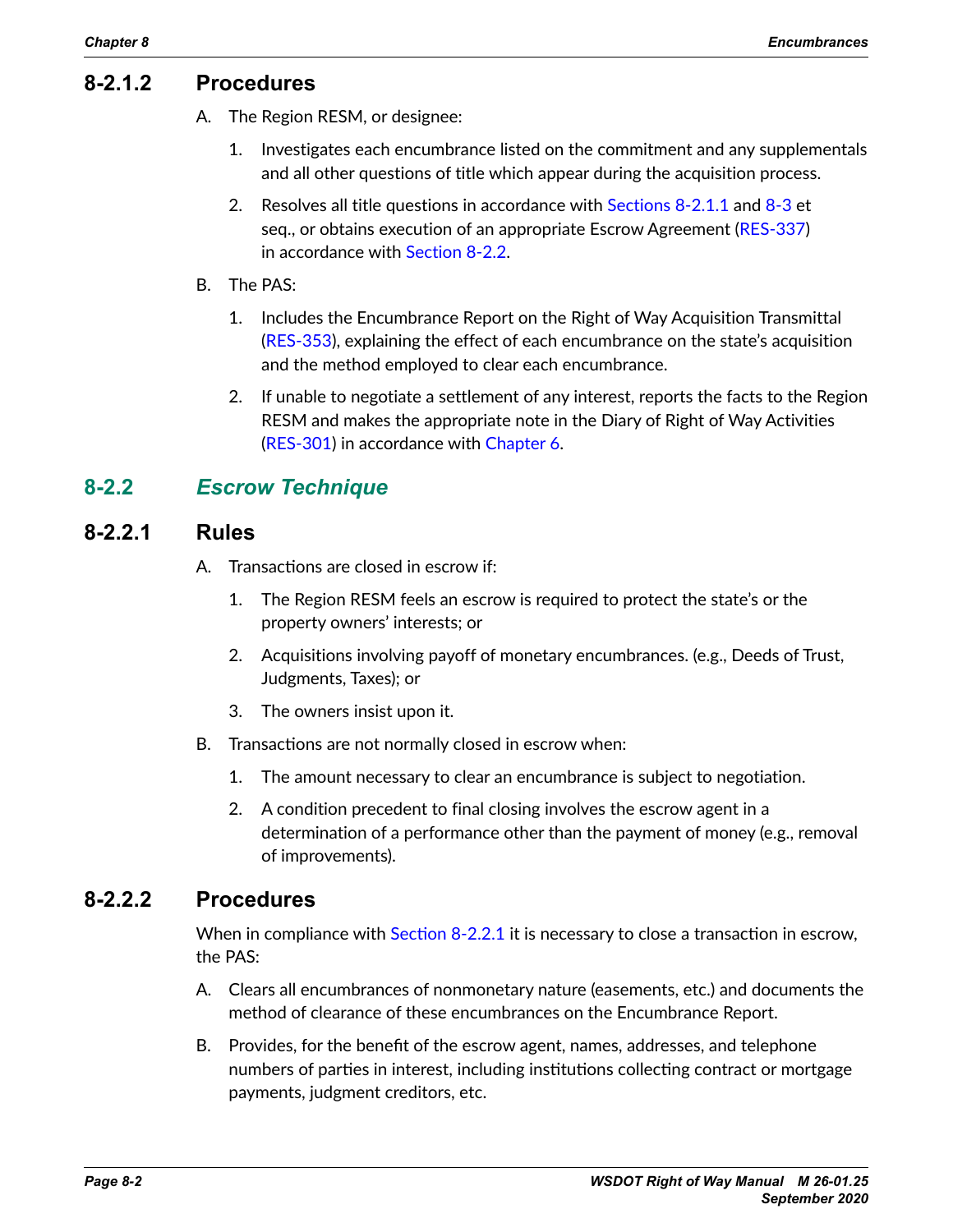- C. Completes all appropriate instruments involving conveyance to the state and obtains execution thereof.
- D. Completes the Escrow Agreement [\(RES-337\)](http://wwwi.wsdot.wa.gov/Design/RealEstateServices/AcquisitionForms.htm).
- E. Provides an executed copy of the completed Escrow Agreement to the grantors and escrow agent, and then transmits the executed original with the Right of Way Acquisition Transmittal.
- <span id="page-2-0"></span>F. Prepares the Real Property Voucher ([RES-321](http://wwwi.wsdot.wa.gov/Design/RealEstateServices/AcquisitionForms.htm)) as specified in Chapter 10. The voucher(s) is(are) to be signed by the grantor(s) (claimants) and directs that the funds be made payable to the escrow agency.

## **8-3 Lien Encumbrances**

## **8-3.1** *Real Property Taxes*

#### **8-3.1.1 General**

Real property taxes are payable when the treasurer of each county completes the tax roll and provides notification of said completion each year. The entire year's taxes become delinquent if the first half taxes are not paid on or before April 30. The second half taxes become delinquent if not paid on or before October 31.

## **8-3.1.2 Rules**

- A. Any real property tax lien (current year and prior years) is an encumbrance which is cleared on acquisitions of fee title and on most acquisitions of less than fee title (see Chapter 6).
- B. The effect of the current year's real property tax lien depends upon the date that the transaction is accepted and approved by WSDOT's authorized agent. If the approval date is between:
	- 1. **January 1 and Notification of the Completed Tax Roll** The region will have to determine the tax payable date for each county.
	- 2. **January 1 through June 15** At least the first half real property tax must be cleared.
	- 3. **After June 15** The lien of the entire year's tax must be cleared.
- C. Persons who have paid the real property tax for the current year may be entitled to a tax refund. Such refund, if any, is based upon that portion of the taxes paid that relate to the property acquired by the state, but only on a pro rata basis for that portion of the year following the state's acquisition. This is not an encumbrance and reimbursement is obtained directly from the county.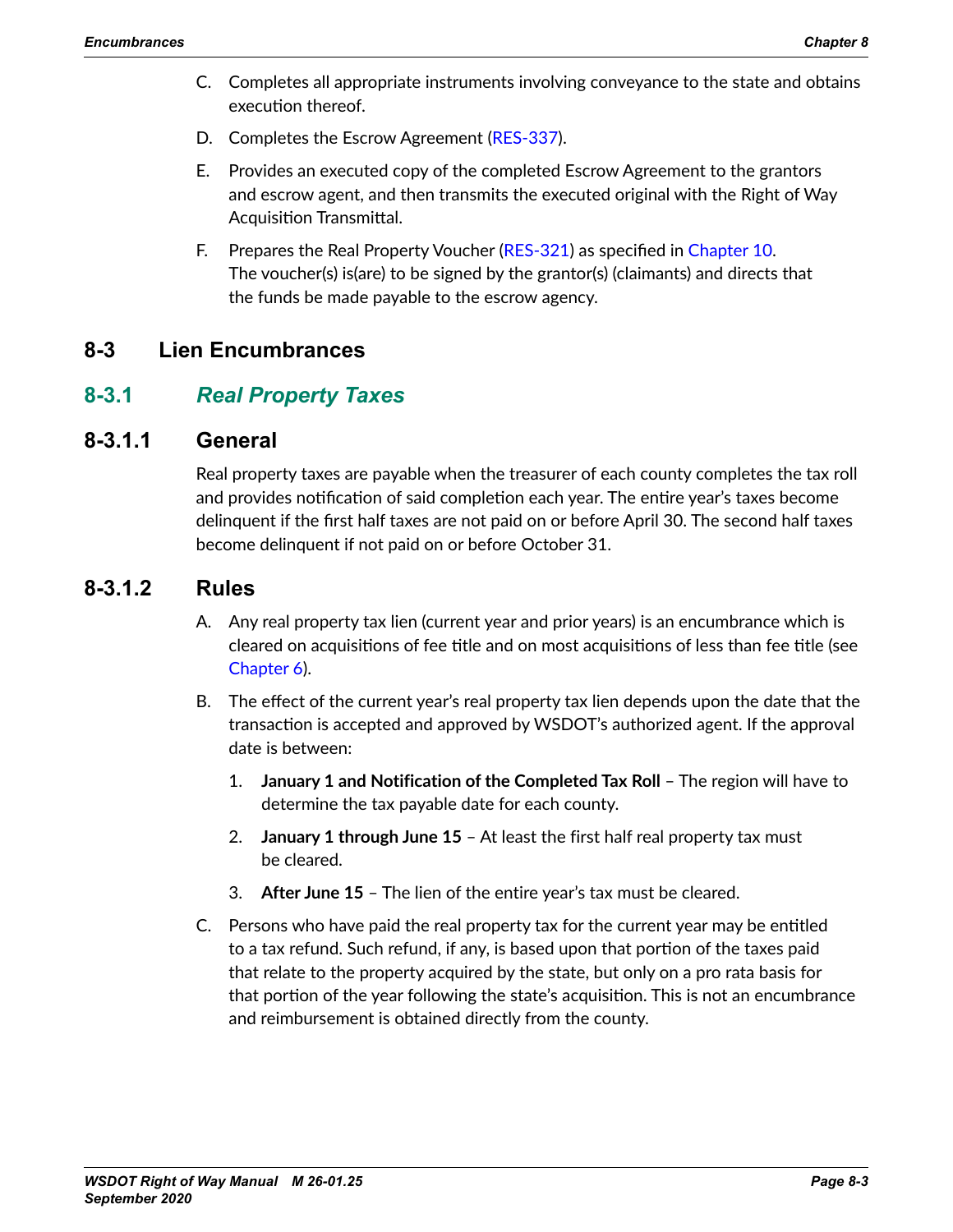## **8-3.1.3 Procedures**

## **8-3.1.3.1 Payment of Current Year's Tax**

A. For either a total or a partial acquisition, the PAS, or at the owner's discretion:

- <span id="page-3-0"></span>1. Allows the owner to pay the tax lien. The PAS includes proof of the payment with the Right of Way Acquisition Transmittal.
- 2. Pays the tax lien by a separate Real Property Voucher [\(RES](http://wwwi.wsdot.wa.gov/Design/RealEstateServices/AcquisitionForms.htm)‑321) made payable to the appropriate county treasurer. The amount of this voucher is shown as a deduction on the "principal" Real Property Voucher.
- <span id="page-3-1"></span>3. If the mortgagee is holding reserves to pay the real property taxes, it is recommended the transaction close in escrow, and includes instructions to pay the real property tax in the escrow agreement.
- B. If the transaction is to be closed in escrow, includes instructions to pay the real property tax in the escrow agreement.

## **8-3.1.3.2 Payment of Delinquent Taxes**

The PAS clears the lien of delinquent taxes by using the procedures of Section [8-3.1.3.1](#page-3-0). If a separate voucher is written for the payment, the PAS has the county treasurer compute the interest to be charged allowing sufficient lead time (approximately 60 days) to enable payment to be received by the county treasurer. If desired, a statement may accompany the voucher.

## **8-3.1.3.3 Payment by Tax Segregation**

On a partial acquisition, the PAS or the owner may request that the county assessor segregate both the assessed valuation and the real property taxes between the property acquired by the state and the remainder. Then the taxes are paid on at least the portion acquired by the state ([RCW 84.60.070\)](http://apps.leg.wa.gov/RCW/default.aspx?cite=84.60.070) using the procedures in [Sections 8-3.1.3.2](#page-3-1) and 8-3.1.3.3.

## **8-3.1.3.4 Clearance by Tax Set Over**

On a partial acquisition, if the assessed valuation of the remainder exceeds the total amount of all current and delinquent taxes, the amount of the real property tax applicable to the state's acquisition may be "set over" to the remainder thus avoiding the necessity of making a tax payment prior to closing.

On a partial acquisition, the taxes shall be set over to the remainder by inserting in the Warranty Deed the following paragraph:

"Also, the Grantor(s) request the Assessor and Treasurer of said County to set over to the remainder of the hereinafter described Parcel "A", the lien of all unpaid taxes, if any, affecting the real estate herein conveyed, as provided for by RCW [84.60.070.](http://apps.leg.wa.gov/RCW/default.aspx?cite=84.60.070)"

*Note:* This procedure does not apply to total acquisitions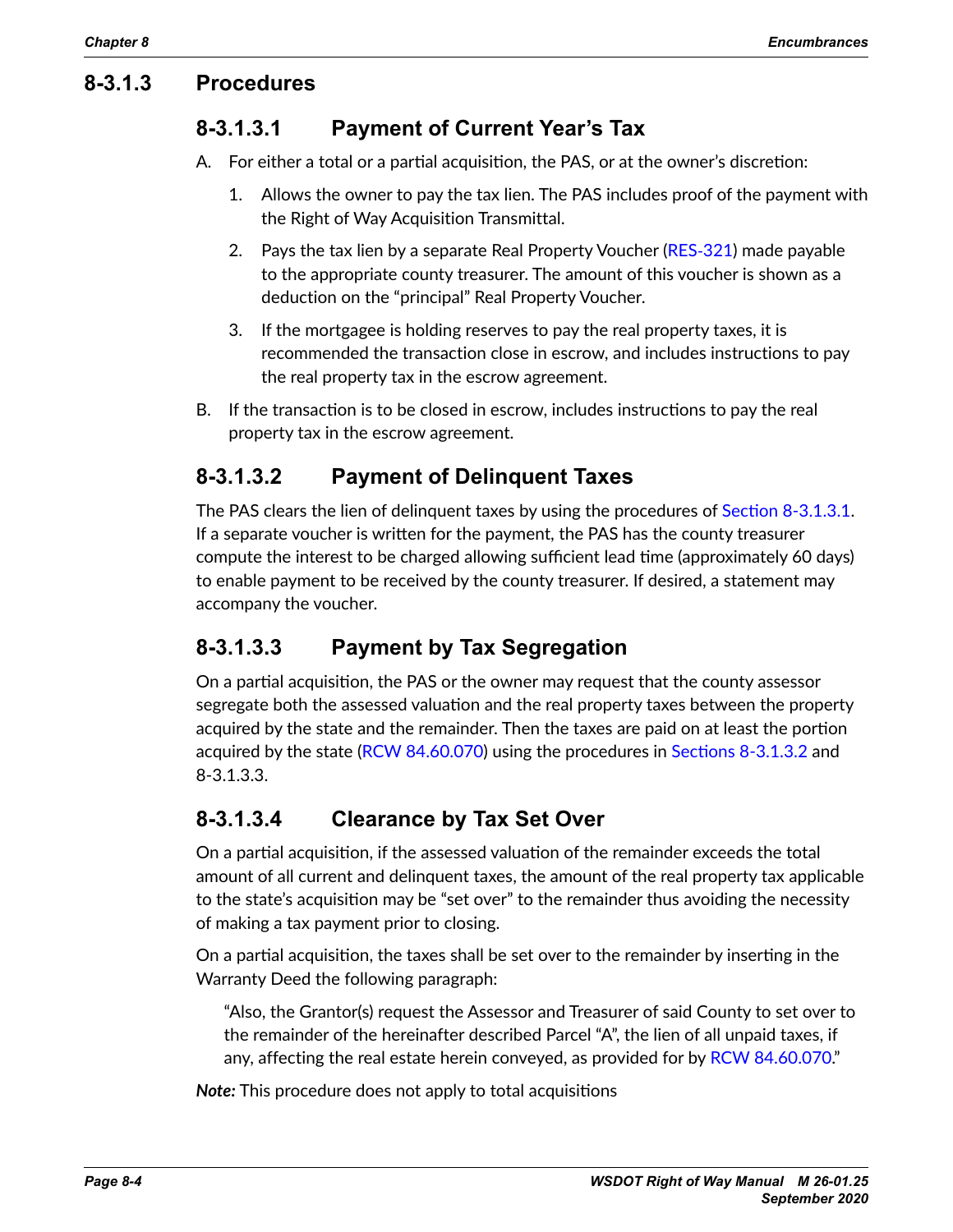# **8-3.2** *Personal Property Taxes*

## **8-3.2.1 General**

Personal property taxes are subject to the same levy rate as real property taxes. Personal property includes machinery, equipment, furniture, and supplies of businesses and farmers. It also includes any improvements made to land leased from the government (leasehold improvements).

Property taxes are due on April 30 and October 31. The owner of the property on January 1 of the assessment year owes the tax due the following year. The tax is due even if the business closes, or the property is sold or transferred before the end of the year.

*Note:* If WSDOT is acquiring a mobile home, personal property tax for the entire year must be paid in full or the title will not be transferrable.

#### **8-3.2.2 Rules**

Any personal property tax lien (current year and prior years) is an encumbrance which is cleared on acquisition of the personal property as a result of the state's project.

#### **8-3.2.3 Procedures**

- A. The PAS at the owner's election or tenant's election, if tenant owned:
	- 1. Allows the owner (tenant) to pay the tax lien. The PAS includes proof of payment with the Right of Way Acquisition Transmittal
	- 2. Pays the tax lien by a separate Real Property Voucher made payable to the appropriate county. The amount of this voucher is shown as a deduction on the "primary" Real Property Voucher.
- B. If the transaction is to be closed in escrow, includes instructions to pay the personal property tax in the escrow agreement.

## **8-3.3** *Assessments*

## **8-3.3.1 General**

- A. There are two basic types of assessments:
	- 1. An amount levied against real property by an assessing district, e.g., Local Improvement district (LID), to accomplish a public improvement, e.g., water, sewers. Most of these assessments are lump sum levies (which usually are payable over a number of years).
	- 2. When the operation is continuous, e.g., a drainage district, diking district, surface water management, fire district, an assessment is usually levied annually and thereby become a recurring lien in the same sense as real estate taxes on private property.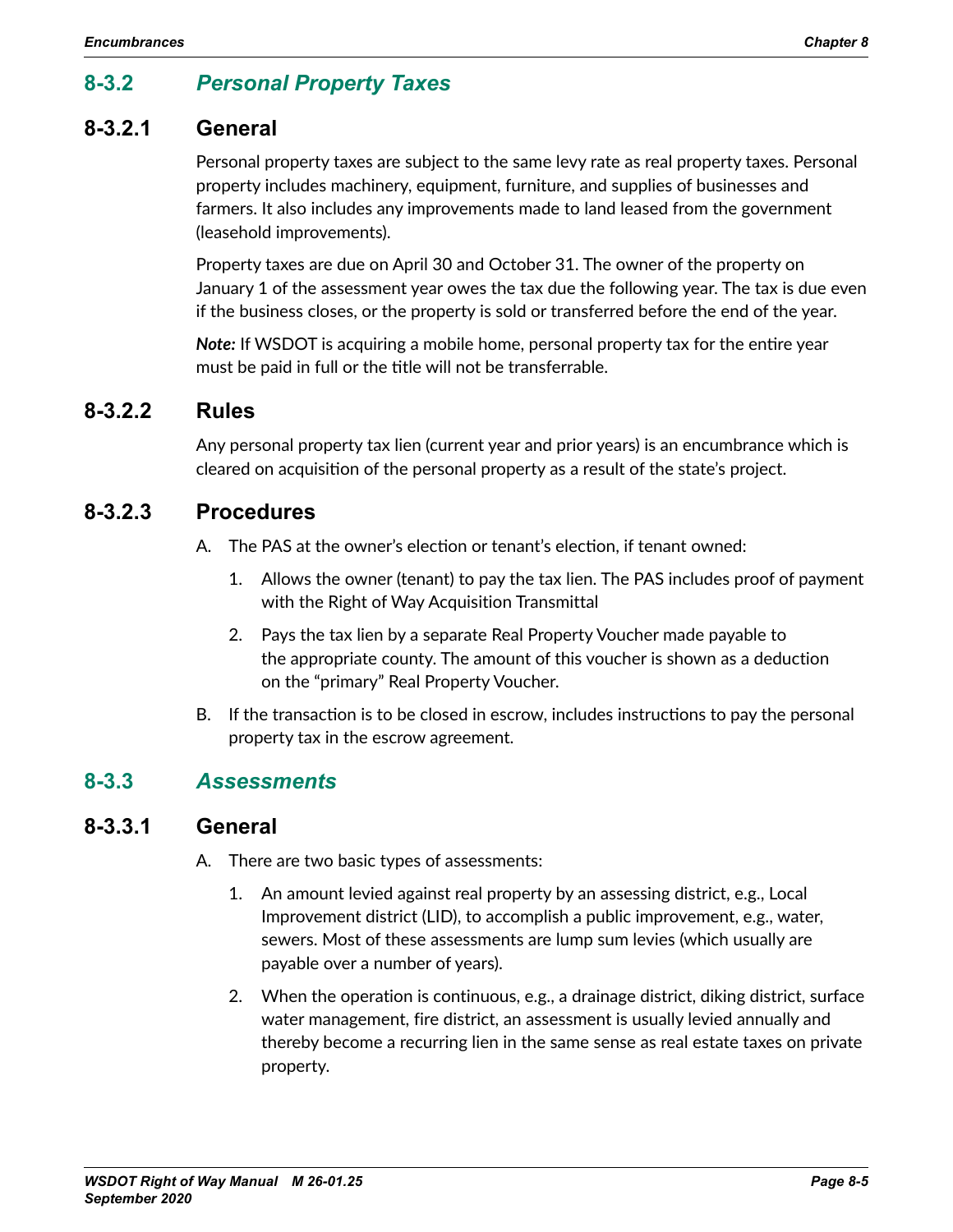- B. The taxing district per [RCW 84.56.035](http://apps.leg.wa.gov/RCW/default.aspx?cite=84.56.035) may contract with the county treasurer to collect the special assessments.
- C. Assessments **cannot** be set over to the remainder property.

*Note:* The Acquisition Specialist shall notify the Property Management Section of any ongoing assessments by Memorandum or email.

## **8-3.3.2 Rules**

- A. The lien of current and delinquent assessment is cleared:
	- 1. On all acquisitions of fee title.
	- 2. On those acquisitions of less than fee title for projects which would restrict the operation, maintenance, or other functional interest of the assessing district.
- B. Irrigation districts are cleared per [RCW 87.03.810](http://apps.leg.wa.gov/RCW/default.aspx?cite=87.03.810) and RCW [87.03.815](http://apps.leg.wa.gov/RCW/default.aspx?cite=87.03.815).

## **8-3.3.3 Procedures – Irrigation Districts**

- A. If the Regional Administrator determines the department-controlled lands or highways will remain in irrigable status, the annual assessments are handled by the Property Management Program as specified in Chapter 11.
- B. If the Regional Administrator determines that the department-controlled lands or highways should be removed from an irrigable status. Per RCW [87.03.810](http://apps.leg.wa.gov/RCW/default.aspx?cite=87.03.810) and [RCW 87.03.815](http://apps.leg.wa.gov/RCW/default.aspx?cite=87.03.815), the Region RESM determines a lump sum payment for lands that are to be removed from irrigable status in coordination with the irrigation district as follows:
	- 1. A sum sufficient to pay the pro rata share of the district's bonded indebtedness, if any, and the pro rata share of the district's contract indebtedness to the United States or to the state of Washington, if any, allocable to the lands, plus interest on the pro rata share if the indebtedness is not callable in advance of maturity; and
	- 2. A sum sufficient to pay any deferred installments of local improvement district assessments against the lands, if any; and
	- 3. A sum sufficient to produce, if invested at an annual rate of interest equivalent to that set forth in current tables issued by the state insurance commissioner, a sum of money equal to the annual increase in operation and maintenance costs against remaining lands in the district resulting from the severance from the district of the lands thus acquired by the department of transportation. For the purposes of determining the amount of the lump sum payment, the annual maintenance and operation assessment of the district shall be considered to be the average for the ten years, or so many years as the district has assessment experience if less than ten years, preceding the date of acquisition.

#### See [WAC 284-74-700](https://app.leg.wa.gov/WAC/default.aspx?cite=284-74-700)

*Note:* Within 5 days of the recorded date of the deed, WSDOT will process payment by each WSDOT parcel number, following the process outlined below.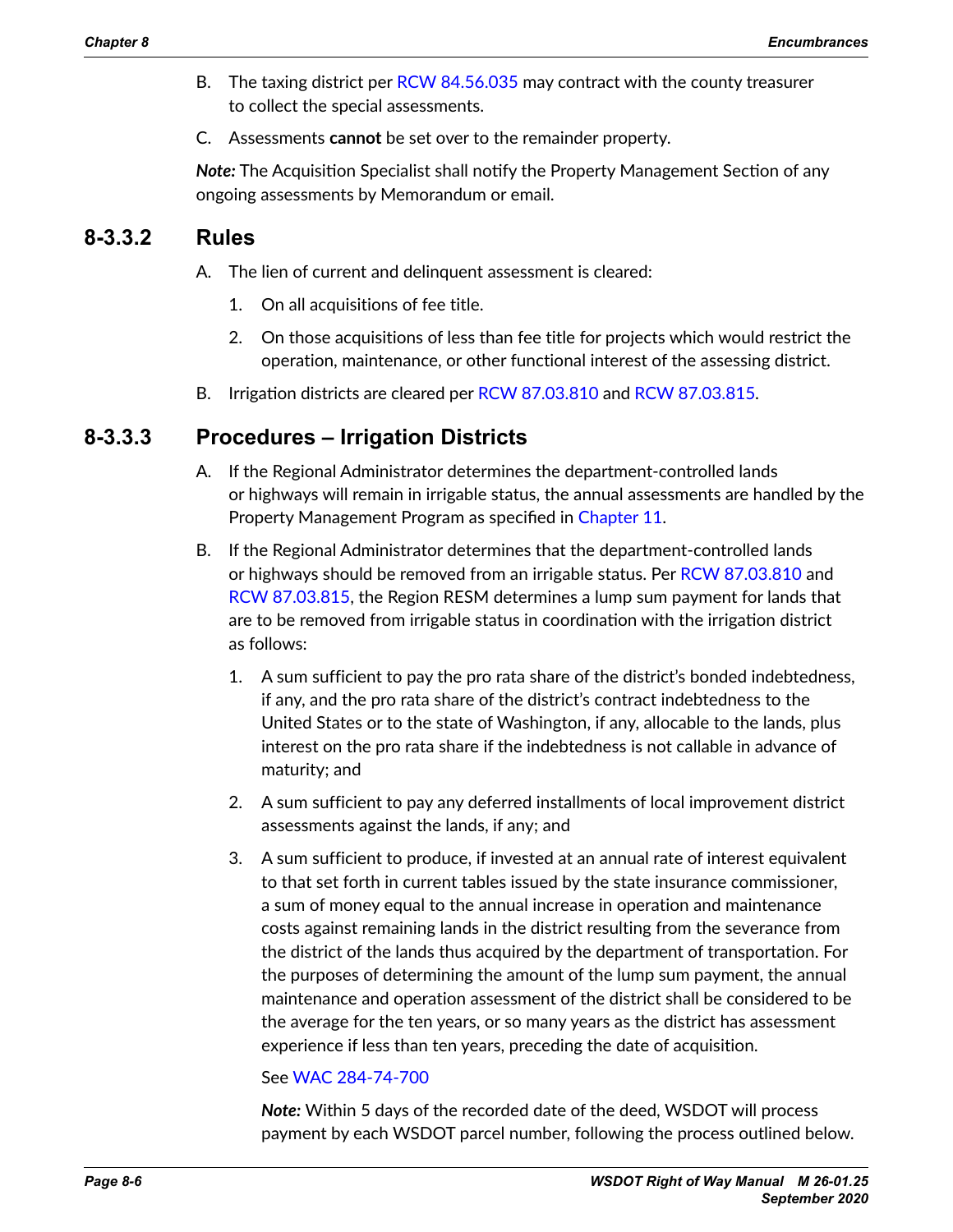- C. The Region RESM or designee or designee:
	- 1. Prepares a resolution for action by the Board of Directors of the irrigation district.
	- 2. Prepares a Real Property Voucher [\(RES-321\)](http://wwwi.wsdot.wa.gov/Design/RealEstateServices/AcquisitionForms.htm) as specified in Chapter 10.
	- 3. Transmits the voucher and resolution through channels to the irrigation district for approval and execution.
	- 4. Upon receipt of the executed resolution and voucher from the irrigation district:
		- a. Inputs pertinent data into the computer system.
		- b. Transmits the resolution and Real Property Voucher together with the determination of the sum due to the Region RESM as a "Post-Acquisition" using the procedures set forth in Chapter 6 for approval.
	- 5. Confirms that the Irrigation District enters an order relieving the lands from further district assessments for the delivery of water to the lands Pursuant to [RCW 87.03.815](http://apps.leg.wa.gov/RCW/default.aspx?cite=87.03.815).

## **8-3.3.4 Procedures – All Other Assessing Districts**

- A. The Region RESM, or designee:
	- 1. Identifies from the title reports, and any other appropriate source, all:
		- a. Lump sum levies by special districts for capital improvements.
		- b. Recurring assessment liens by junior assessing districts for performed services, e.g., fire patrol, diking.
		- c. Assessing officials (or bodies) affected by the highway project.
	- 2. Assures that the DV [\(RES-214\)](http://www.wsdot.wa.gov/RealEstate/forms/Appraisal/default.htm) reflects any market value added by the improvement for which the assessment was levied.
	- 3. On acquisitions of less than fee title: designee coordinates with the Region RESM to determine the required actions.
	- 4. Instructs the PAS on the appropriate steps to be taken to clear, assessments, and include any amounts to be deducted from the "principal" Real Property Voucher ([RES-321](http://wwwi.wsdot.wa.gov/Design/RealEstateServices/AcquisitionForms.htm)) because of any separate clearance of assessment liens.
- B. The PAS:
	- 1. Clears assessment liens as instructed by the Region RESM by adapting the procedures given in [Section 8-3.1.3](#page-3-1), except that:
		- a. It is not possible to arrange payment of an assessment from the reserves held by the mortgagee.
		- b. The request for an assessment segregation is directed to the proper assessing district officials. (*Note:* Set overs of assessments are *not* authorized by law but may be arranged at the discretion of the assessing district involved.)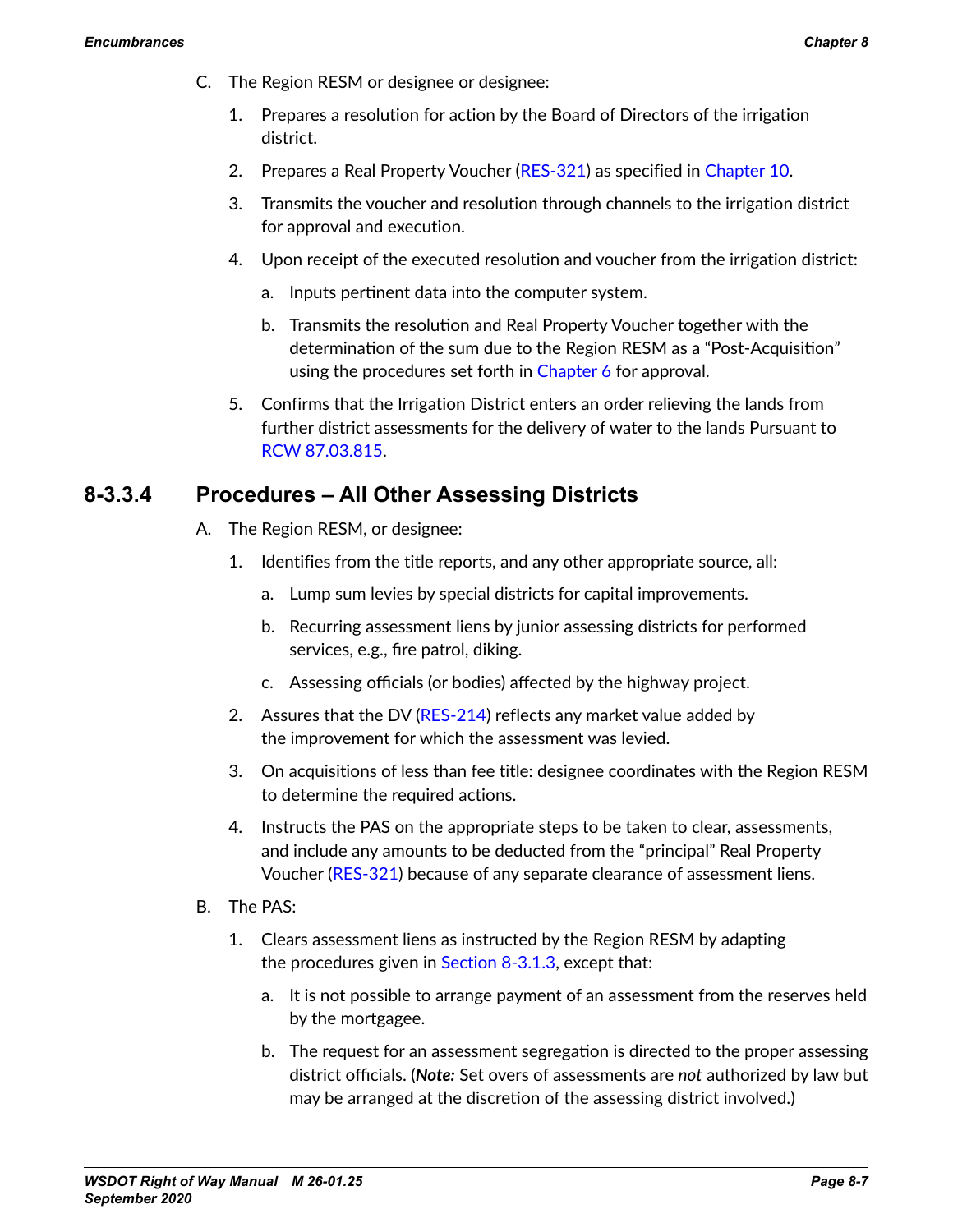- c. The amount of all assessments to be paid is shown as "Deductions" on the principal Real Property Voucher ([RES-321](http://wwwi.wsdot.wa.gov/Design/RealEstateServices/AcquisitionForms.htm)).
- 2. Shows the method for clearance on the Encumbrance Report.

## **8-3.4** *Deeds of Trust and Mortgages*

## **8-3.4.1 General**

Deeds of trust and mortgages are discussed together. For the purpose of this section, both are encumbrances cleared with either a reconveyance document or a satisfaction of mortgage, respectively, and may require payment of funds.

Most deeds of trust and mortgages contain a condemnation/eminent domain or an acceleration clause, if all or a portion of the property is sold, calling for all proceeds to be applied to the unpaid balance; if proceeds are not applied to the unpaid balance, the lender can call all amounts immediately due and payable.

In the following discussion, the language appropriate to a deed of trust is shown first, with the language appropriate to a mortgage shown in parentheses. The term "trustee" is appropriate only to deed of trust and is used only in that context.

## **8-3.4.2 Rules**

- A. A full reconveyance (satisfaction of mortgage) is required to clear a deed of trust (mortgage) in the case of any total acquisition.
- B. A partial reconveyance (partial release of mortgage) is not required on partial acquisitions when the dollar amount of compensation is under \$10,000 (including damages, but exclusive of cost to cure/cost to move damages and compensation paid to replace or move a well or septic system) and there are no appreciable improvements (building, garage/sheds, outbuildings, etc.) in the area being acquired.

If the compensation is between \$10,000 and \$25,000 (including damages, but exclusive of cost to cure/cost to move damages and compensation paid to replace or move a well or septic system) and there are no appreciable improvements (building, garages/sheds, outbuildings, etc.) in the area being acquired, the risk of assuming this additional liability must be made by the RESM.

Over \$25,000 is reviewed on a case by case basis and requires approval by the Region RESM and the Regional Administrator (or delegate).

C. In the case of partial acquisition of fee and an easement, the following clause should be added to the partial reconveyance (partial release of mortgage) "The Beneficiary (Mortgagee) herein consents to an easement for the purposes of \_\_\_\_over the following described property  $\blacksquare$ .

*Note:* The Request for Partial Reconveyance ([RES 310\)](http://wwwi.wsdot.wa.gov/Design/RealEstateServices/AcquisitionForms.htmhttp://wwwi.wsdot.wa.gov/Design/RealEstateServices/AcquisitionForms.htm) should also recite this clause.

D. In the case of an easement only acquisition, the beneficiary (mortgagee) should also execute the document consenting to the easement.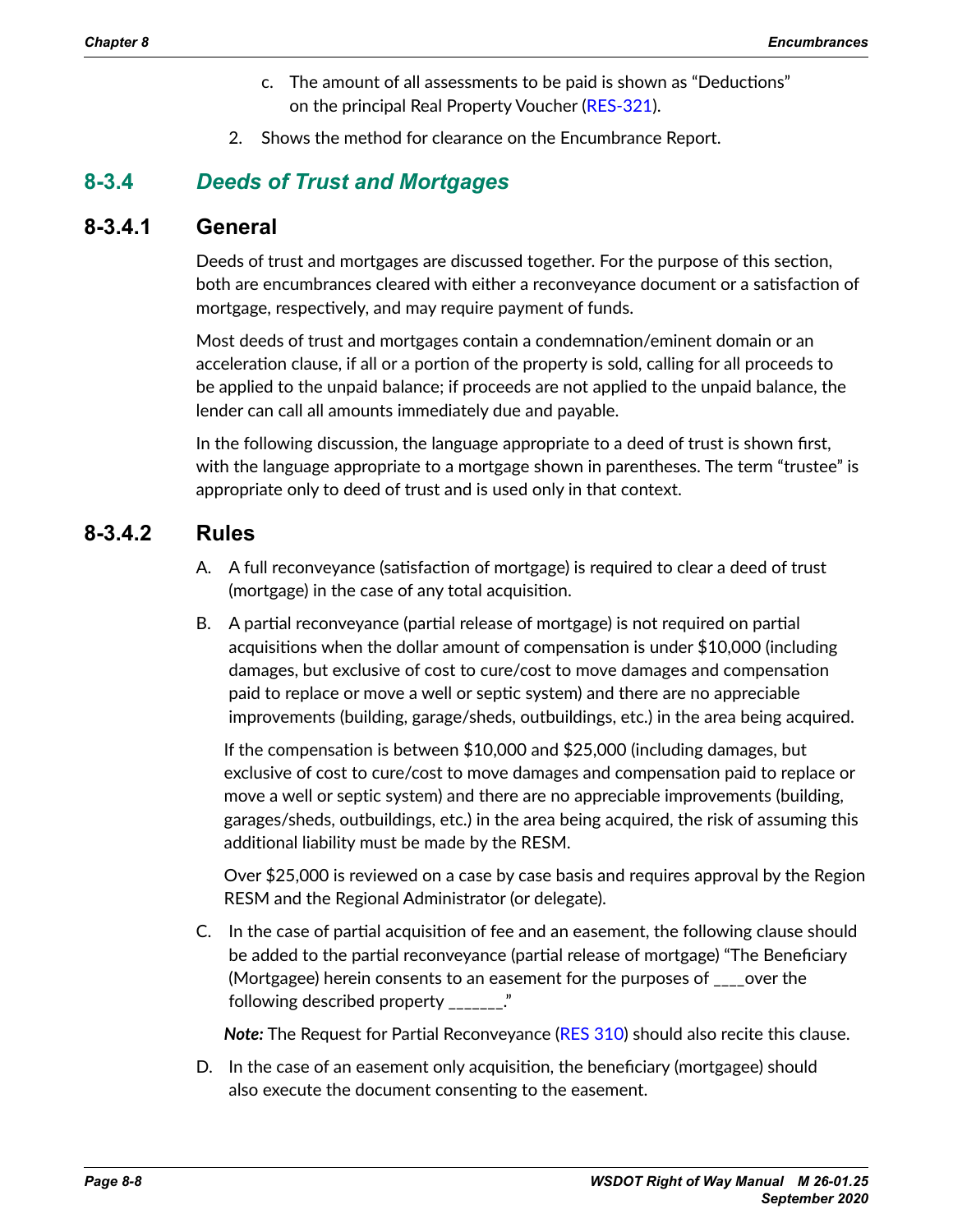- E. For the acquisition of temporary rights. Based upon the length of time involved, the compensation, the degree of interference, and size of the easement, consider having the beneficiary (mortgagee) execute the document.
- F. If condemnation is contemplated, the beneficiary (mortgagee) must execute either the appropriate Full or Partial Reconveyance or the Possession and Use Agreement, if applicable. The distribution of funds must be agreed to by owner and the lender.
- G. In accordance with Chapter 6, certain "incidental expenses" incurred in transferring property to the state are payable by the department including reasonable fees for processing and reconveyance fees.

## **8-3.4.3 Procedures**

The PAS determines the identity of the "servicing agent" by asking the grantor where the deed of trust (mortgage) payments are made. The servicing agent is the initial point of contact for dealing with the beneficiary (mortgagee).

## **8-3.4.3.1 Total Acquisition**

- A. **Instruments Obtained** If the beneficiary (mortgagee) is willing to deliver a full reconveyance (satisfaction of mortgage) without funds in hand, the PAS:
	- 1. Obtains the signatures of both the trustor (grantor) and the beneficiary (mortgagee) on the Real Property Voucher [\(RES-321\)](http://wwwi.wsdot.wa.gov/Design/RealEstateServices/AcquisitionForms.htm) using the mailing address of the beneficiary (mortgagee) as the address of the "claimant."

*Note:* As an alternate, the amount to be paid to the beneficiary (mortgagee) may be paid by a separate Real Property Voucher (RES-[321\)](http://wwwi.wsdot.wa.gov/Design/RealEstateServices/AcquisitionForms.htm) made payable to the beneficiary (mortgagee) and deducted from the principal Real Property Voucher if both parties are agreeable to the amount.

- 2. On the strength of the state's promise to pay the voucher, requests that the beneficiary (mortgagee) take all necessary steps to file a full reconveyance (satisfaction of mortgage) with the county auditor/recorder where the property is located.
- 3. Obtains the recording data of the full reconveyance (satisfaction of mortgage) and recites same in his Encumbrance Report ([RES-353](http://wwwi.wsdot.wa.gov/Design/RealEstateServices/AcquisitionForms.htm), Right of Way Acquisition Transmittal) as reference for the clearance of the encumbrance.
- B. **Instruments Guaranteed** If the beneficiary (mortgagee) is unwilling to deliver a request of full reconveyance (satisfaction of mortgage) without funds in hand (beneficiary cannot deliver a reconveyance, the reconveyance is prepared by a trustee), the PAS:
	- 1. Requests a letter of guarantee in lieu of the full reconveyance (satisfaction of mortgage) if the beneficiary (mortgagee) is an established lending firm. This is a letter signed by an appropriate officer of the beneficiary (mortgagee) that states they will request a full reconveyance (satisfy the mortgage) upon receipt of the funds for the same.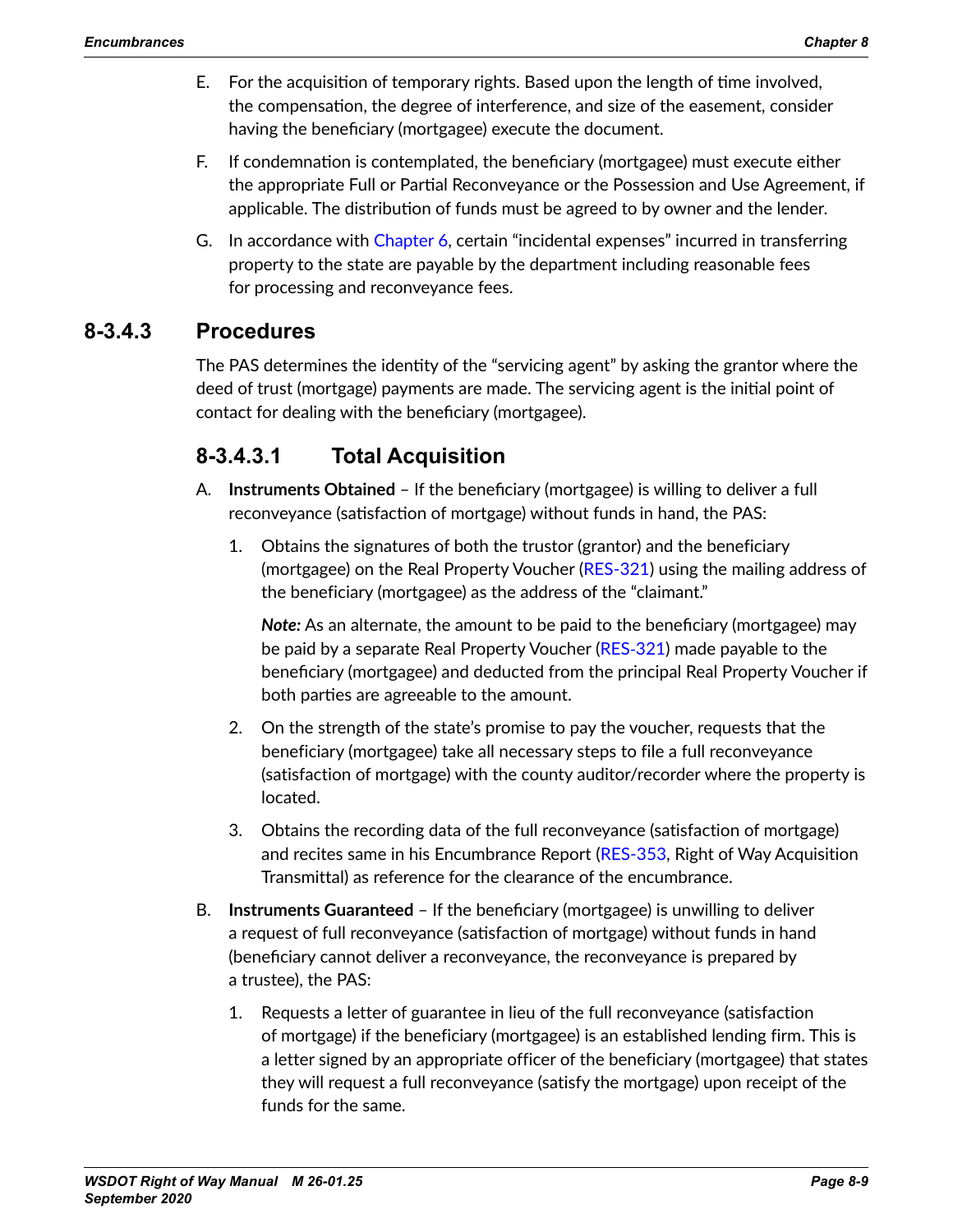2. Submits the transaction to escrow if the beneficiary (mortgagee) is an individual or is unwilling to deliver a reconveyance (satisfaction of mortgage) prior to delivery of funds.

## **8-3.4.3.2 Partial Acquisition**

- A. Where a partial reconveyance (partial release of mortgage) is not required the following procedures apply:
	- 1. Under \$10,000:

The PAS informs the property owner of any condemnation, due on sale, or acceleration clauses and associated risk and so notes in the activities diary. The response of the owner should also be clearly noted in the diary. The PAS also notes in the encumbrance report on the Right of Way Parcel Transmittal Sheet that the property is being acquired subject to the lien.

- 2. Between \$10,000 and \$25,000:
	- a. The PAS completes the Request to Accept Encumbrance [\(RES](http://wwwi.wsdot.wa.gov/Design/RealEstateServices/AcquisitionForms.htm)-333) and submits it prior to transmittal to the Region RESM for consideration.
	- b. The Region RESM evaluates the request based on the following criteria:
		- (1) Age of lien and current status of payment.
		- (2) Amount of lien and risk of being called due.
		- (3) Equity (market value of remaining lands less balance of lien).
		- (4) Evaluation of all liens, including taxes and assessments, as noted on the title report.
		- (5) Evaluation of any other unrecorded interests.
	- c. If approved by the Region RESM, the PAS obtains written permission from the property owner that they have been informed of any condemnation, due on sale, or acceleration clauses and associated risk.
	- d. The owners signed statement and Request to Accept Encumbrance form are included with the transmittal package.
	- e. If RESM's review determines unacceptable risk, the RESM rejects the request and the PAS clears the encumbrance, per normal procedure.
- 3. Over \$25,000:

The procedure outlined above for \$10,000 to \$25,000 applies. However, the Request to Accept Encumbrance form must be approved by the Regional Administrator (or designee) prior to submittal of transmittal.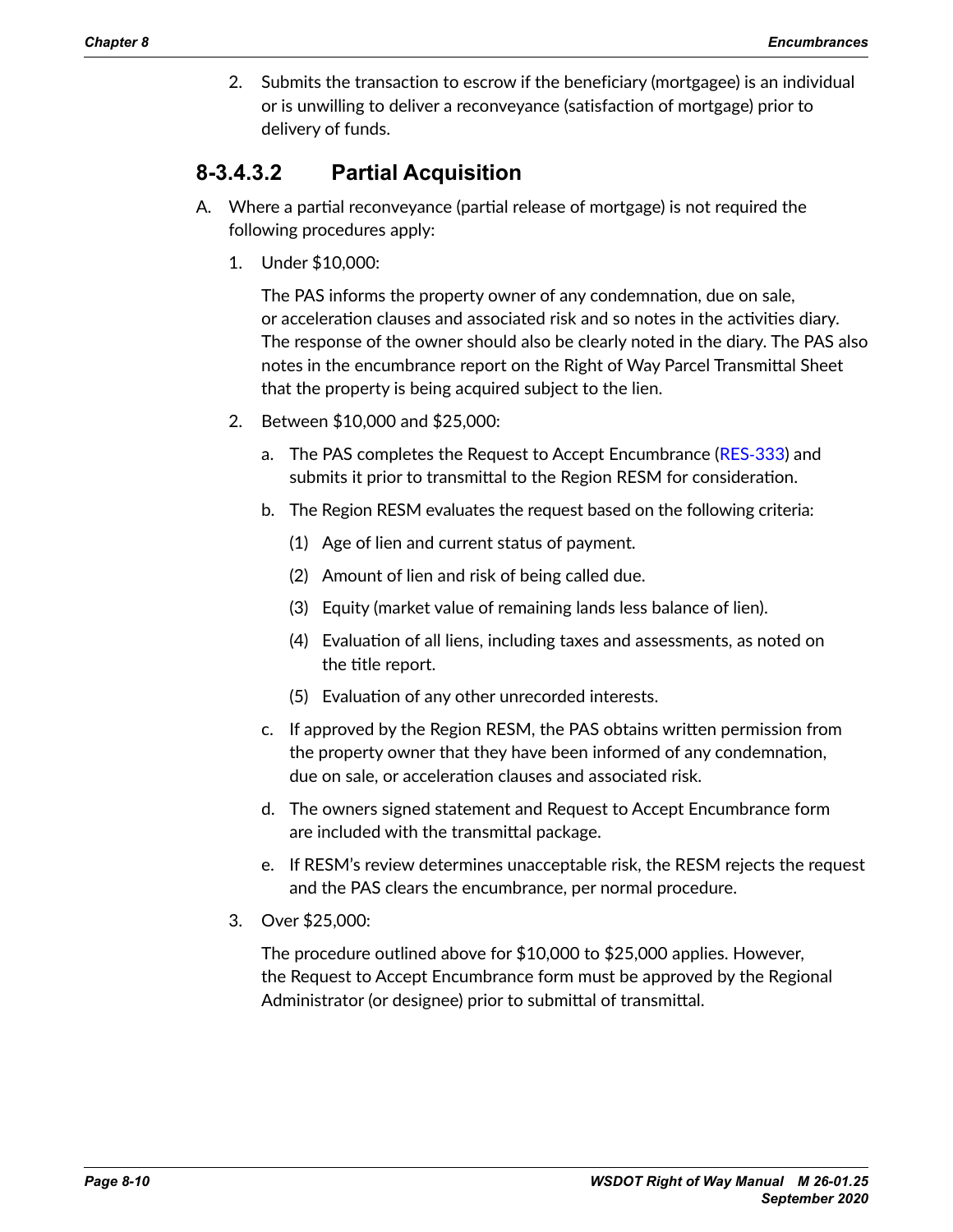- B. When a partial reconveyance (partial release of mortgage) is required, the PAS determines, by coordinating with the beneficiary (mortgagee) and the grantor, any necessity to make payment of money to the beneficiary (mortgagee). This is decided by the parties and is normally based on the value of the remaining real property in relation to the balance owed on the deed of trust (mortgage).
	- 1. Some payment of money to the beneficiary (mortgagee) required by the parties: There is a divergence of procedures between mortgages and deeds of trust in this instance; therefore, each is discussed separately.
		- a. Partial Release of Mortgage (PRM): PAS obtains execution of a Real Property Voucher and submits for mortgagee's signature a Partial Release of Mortgage ([RES-308](http://wwwi.wsdot.wa.gov/Design/RealEstateServices/AcquisitionForms.htm) and [RES-309](http://wwwi.wsdot.wa.gov/Design/RealEstateServices/AcquisitionForms.htm)).
		- b. Partial Reconveyance: PAS obtains execution of a Real Property Voucher and prepares Request for Partial Reconveyance ([RES](http://wwwi.wsdot.wa.gov/Design/RealEstateServices/AcquisitionForms.htm)‑310) and Partial Reconveyance ([RES-311](http://wwwi.wsdot.wa.gov/Design/RealEstateServices/AcquisitionForms.htm)). The Request for Partial Reconveyance is signed by the beneficiary, requesting the trustee to execute the partial reconveyance. The PAS, using the "Request" as his authority, obtains execution of the Partial Reconveyance from the trustee.
	- 2. If no payment of money to the beneficiary (mortgagee) is required by the parties: the PAS proceeds as in Section 8-3.4.3.1.A except in this instance the trustor (grantor) is the payee and the beneficiary (mortgagee) does not join in execution of the Real Property Voucher.

The PAS:

- a. Includes in the partial reconveyance (partial release of mortgage) the appropriate clause (see Chapter 9) authorizing full payment to the grantor, and
- b. Includes in the request for partial reconveyance the appropriate clause (see Chapter 9) authorizing full payment to the grantor.

## **8-3.4.3.3 Security Instruments That Include an Assignment of Rents**

## **8-3.4.3.3.1 General**

Certain loans may secure payment of a debt and be a lien on commercial property that is occupied by tenant(s). The PAS, with the assistance of the region title examiner, needs to be familiar with the provisions in the loan documents and understand how to remove any Assignment of Rents.

## **8-3.4.3.3.2 Procedures**

There are many different types of security instruments. Each must be read for how to obtain a release of the Assignment of Rents. Some provide that the Release of Assignment of Rents must be executed solely by the lender and others consider the Assignment of Rents to be released upon the execution of the reconveyance.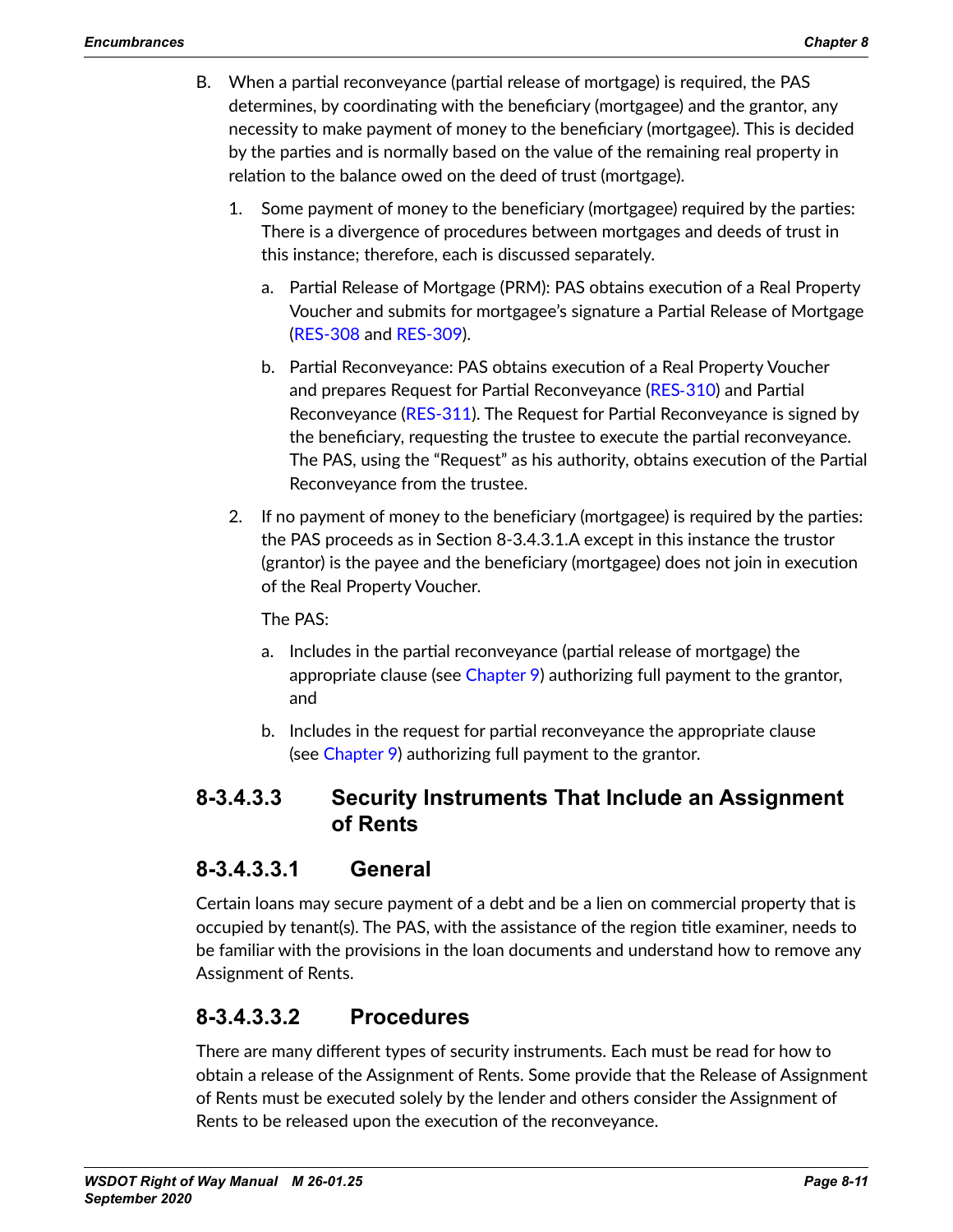# **8-3.4.3.4 Mortgage Electronic Registration Systems (MERS)**

MERS acts as a nominee for the lender and subsequent buyers ("beneficial owners") of a mortgage loan and serves as a common agent for the mortgage industry. The Mortgage Identification Number (MIN) is a unique 18-digit number used to track a mortgage loan throughout its life. The MIN is used to search for mortgage servicers, regardless of whether the mortgage has changed hands since the loan was originated. This information may assist in locating the loan servicer and can be found on the Security Instrument.

*Note:* If the beneficiary of the Security Instrument is MERS, Inc., they must be named in the condemnation action should the negotiations come to an impasse.

## **8-3.5** *Judgments*

## **8-3.5.1 General**

A. A judgment is a lien on all the real and personal property of the debtor and is similar to the lien of a mortgage. If no action is taken to collect or to renew the lien of a judgment within ten years of the date of its entry, the judgment will expire. It is often advantageous to the debtor to ignore the judgment if the time for levy by the creditor has almost expired.

Judgments for child support extinguish ten years after the youngest child reaches the age of 18.

- B. A judgment is an effective lien on the following:
	- 1. All properties owned by the debtor in the county in which the judgment is entered on the date of filing the judgment.
	- 2. All properties to which the debtor acquires ownership or a contract purchaser's interest during the life of the judgment.
	- 3. All properties owned by the debtor in all other counties in Washington provided an Abstract of Judgment has been recorded in the county in question.

## **8-3.5.2 Rules**

- A. Judgments are cleared by payment, partial payment, and/or release of the property being acquired.
- B. On partial acquisition or acquisition of easements, the Region RESM may acquire subject to the judgment with appropriate documentation.
- C. *Except* **that all child support judgments shall be cleared.**
- D. Without documentation to the contrary, it is assumed that the party named or cited in the title report is, in fact, the judgment debtor and that the judgment has been neither satisfied nor expired.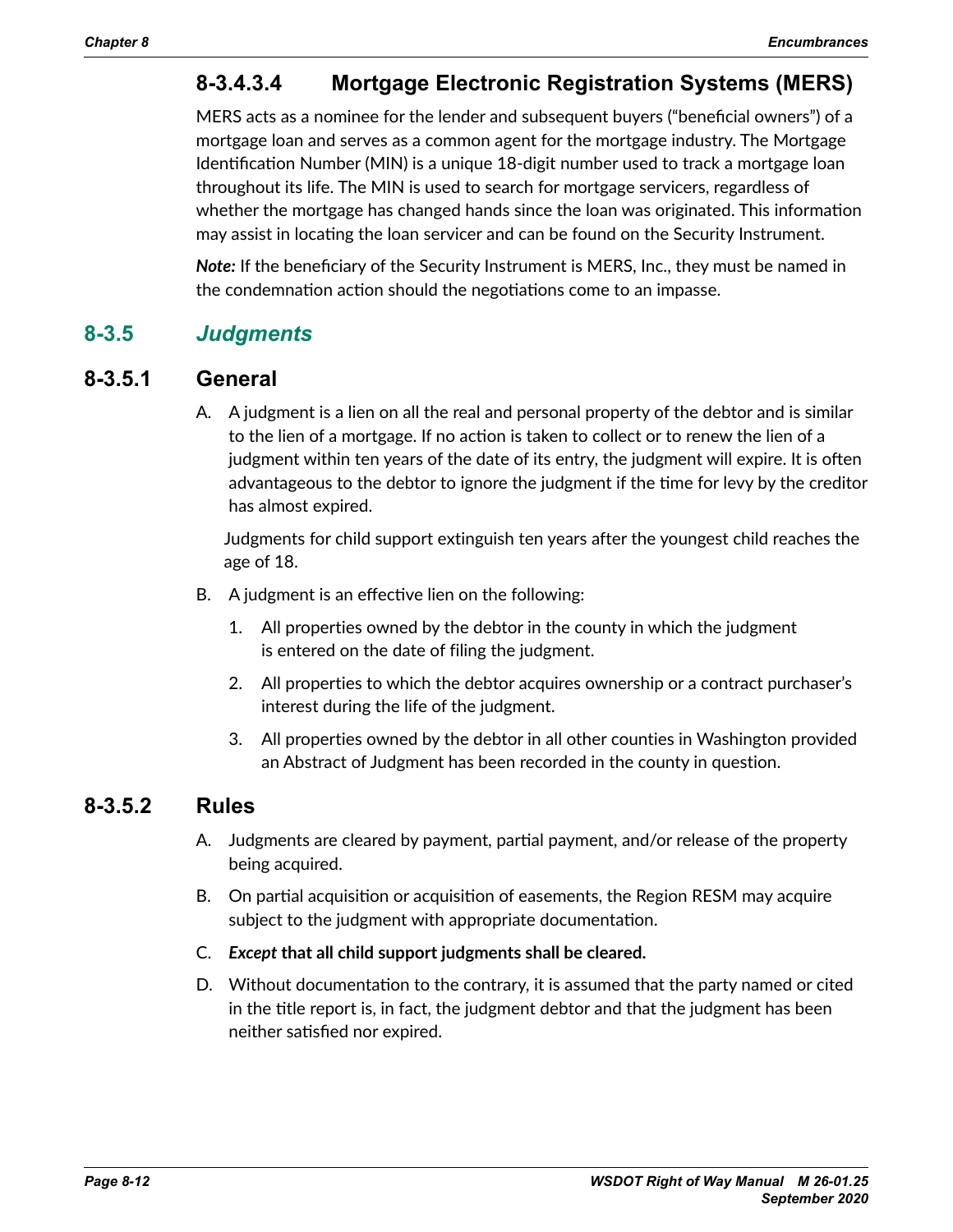## **8-3.5.3 Procedures**

A. **Identity of Debtor** – The PAS determines whether the judgment debtor and the state's grantor is the same person. *Note:* The title company may require an identity affidavit for completion.

#### B. **Verification of Status of Judgment Against State's Grantor**

- 1. **Expired** If the Title Report and/or the PAS's investigation indicate that no action has been taken to collect or renew the lien within the past ten years, the PAS requests that the Region RESM obtain a STR showing that the judgment is eliminated.
- 2. **Paid** If such judgment has been paid, the PAS requests the creditor's attorney to satisfy the judgment of record.
- 3. **Assigned** If the judgment creditor has assigned his interest in the judgment and the PAS is uncertain of the validity of the assignment, the assignor and the assignee are requested to join in execution of a satisfaction of judgment or partial release of judgment.

*Note:* An Assignment of Judgment must include an acknowledged execution by the judgment creditor.

#### C. **Clearance**

- 1. If the conditions stated in Section 8-3.5.3.B.1 appear to pertain, but a new STR does not show that the judgment has expired, the PAS submits a complete explanation of the evidence to the Region RESM requesting that specific guidance be obtained from the Acquisition Program Manager or designee.
- 2. If the judgment remains of record against the state's grantor and is to be cleared, the PAS:
	- a. Contacts the judgment creditor's attorney or assignee (if any) and obtains a written statement of the amount necessary to obtain a satisfaction or a partial release of the judgment.
	- b. Arranges with the debtor and his attorney to pay the required amount, usually by a separate Real Property Voucher (Form RES‑321).
	- c. Arranges with the creditor and/or his attorney to have a Satisfaction of Judgment or a Partial Release of Judgment properly entered in court.
	- d. If an Abstract judgment, has the satisfaction or partial release filed in the original county that the judgment was filed.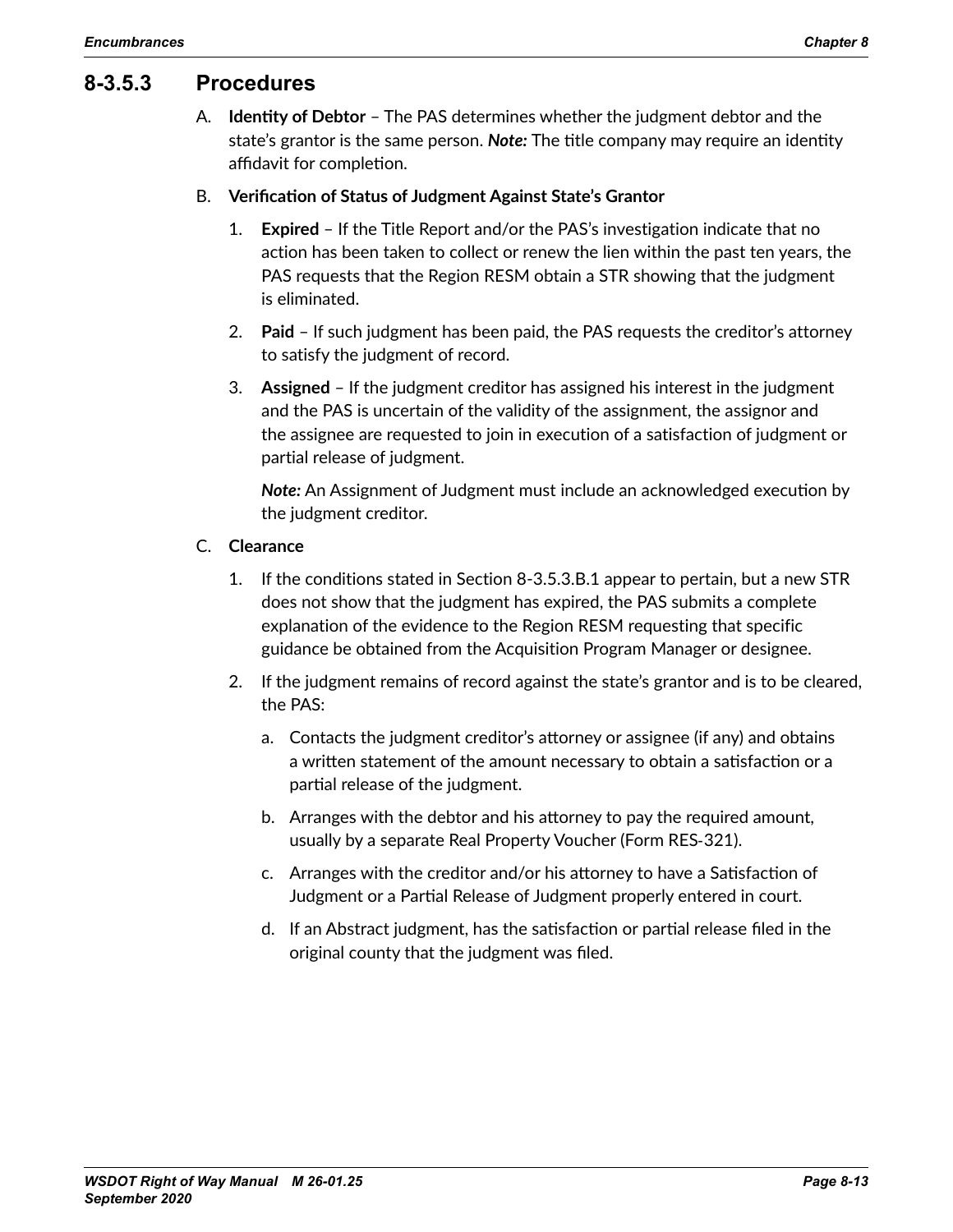## **8-3.6** *Miscellaneous Monetary Liens*

## **8-3.6.1 General**

Any monetary debt may be reduced to judgment and become a lien against real estate. Monetary indebtedness (although not reduced to judgment) may become a lien capable of being specifically reported in a title report when the creditor or his attorney files the appropriate papers with the county clerk or records the papers with the county auditor. The condition of a grantor's title may also be questionable due to other types of monetary debts.

- A. The following become a lien against real estate upon recording with the county auditor in the county where the lands lie and are reported accordingly as an encumbrance on the title report:
	- 1. **Mechanics' and Materialmen's Liens** Valid for a period of eight calendar months. However may be enforced by court action or, subject to further specific conditions (per [RCW 60.04.141](http://apps.leg.wa.gov/RCW/default.aspx?cite=60.04.141)).
	- 2. **Federal Tax Lien** Delinquent federal taxes are a lien when properly filed with the appropriate county auditor. May be considered expired after ten years from date of filing unless a continuance has been recorded.
	- 3. **Department of Social and Health Services (DSHS) Lien for Child Support** Per [RCW 26.18.055](http://apps.leg.wa.gov/RCW/default.aspx?cite=26.18.055) when not paid, becomes a lien against all real and personal property of the debtor. It is WSDOT's policy to obtain a release of lien for the property acquired. There are no exceptions for clearing this type of lien.
	- 4. **Uniform Commercial Code (UCC) Financing Statement** The Uniform Commercial Code is a nationwide system for the simplification, clarification and modernization of the laws regarding commercial transactions as defined per [RCW 62A.1-102](http://apps.leg.wa.gov/RCW/default.aspx?cite=62A.1-102).
- B. At time of death, debts of the decedent become a lien against the estate without necessity for filing or recording and are generally only questioned in the commitment. Such debts may include:
	- 1. State inheritance tax and federal estate tax.
	- 2. Funeral expenses.
	- 3. Bills and expenses of final illness.
- C. There are additional types of indebtedness that may require clearance, e.g., tax warrants, financing statements.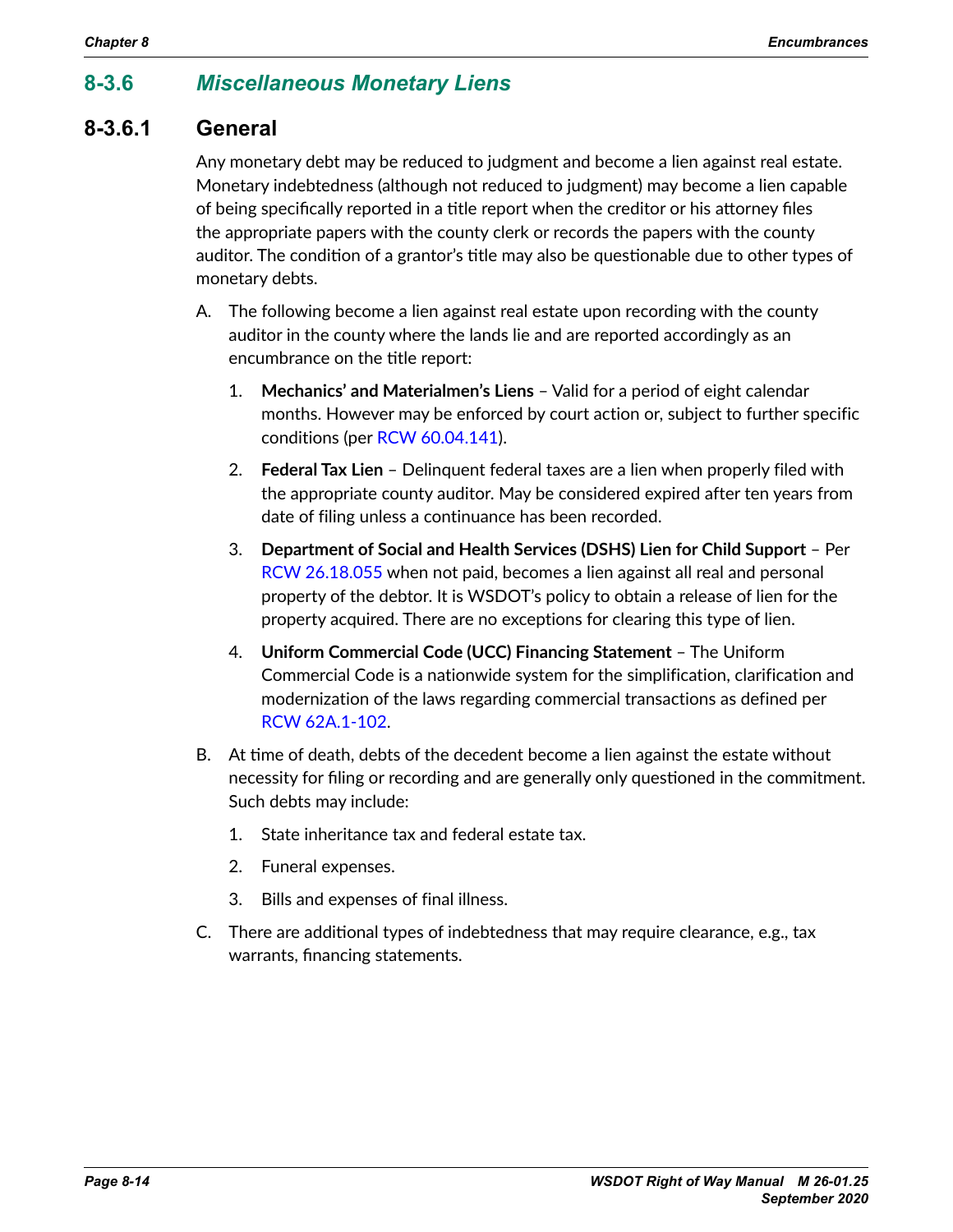## **8-3.6.2 Procedures**

#### A. **Mechanics' and Materialmen's Liens**

- 1. **Verification of Status of Lien** If eight months have lapsed since the date of filing of the lien, and no pending action to enforce the lien, the PAS obtains an STR (by request through the Region RESM) removing the lien.
- 2. **Clearance** The following procedures apply only if an action to enforce the lien in court has not occurred:
	- a. The attachment period is eight months.
	- b. The lien is released by the claimant.
	- c. The documents of release are "Release of Lien" and "Partial Release of Lien."
	- d. The documents of release are drafted for each specific case under the supervision of the RESM in coordination with the Section Manager of Acquisition and Title.
	- e. The documents of release are recorded with the county auditor.

*Note*: If an action has been filed to enforce the lien then the procedures for releasing a judgment shall apply.

- B. **Federal Tax Lien** The PAS clears the Federal Tax Lien by:
	- 1. A request for the amount of funds necessary to clear the lien from the acquired property should be obtained from the Internal Revenue Service Lien Payoff Unit.
	- 2. Requests that the IRS file a release where the debtor indicates the debt has been paid.
	- 3. Includes a copy of the debtor's receipt identifying his payment of the debt or a copy of the release with the Right of Way Acquisition Transmittal.
	- 4. Explains the method of clearance on the Encumbrance Report.
- C. **UCC Financing Statement** Per [RCW 62A.9A-502\(b\)](http://apps.leg.wa.gov/RCW/default.aspx?cite=62A.9A-502) a financing statement is considered sufficient as fixture filing if it indicates that it is to be filed for record in the real property records.
	- 1. If there is a record of the UCC filed with county auditor then a termination of UCC must be filed with said auditor.
	- 2. Whether or not a recorded UCC is filed, since the only requirement is that the filings indicate it is to be filed in the real property records, an UCC search needs to be completed with the Washington State Department of Licensing.

A UCC Report can be viewed online through the Department of Licensing (DOL) website. https://fortress.wa.gov/dol/ucc/). Please contact HQ for any searches that are not viewable on the DOT Website.

If any UCCs are found affecting the real property, they will need to be released by filing with the Department of Licensing a termination once the creditor has been paid.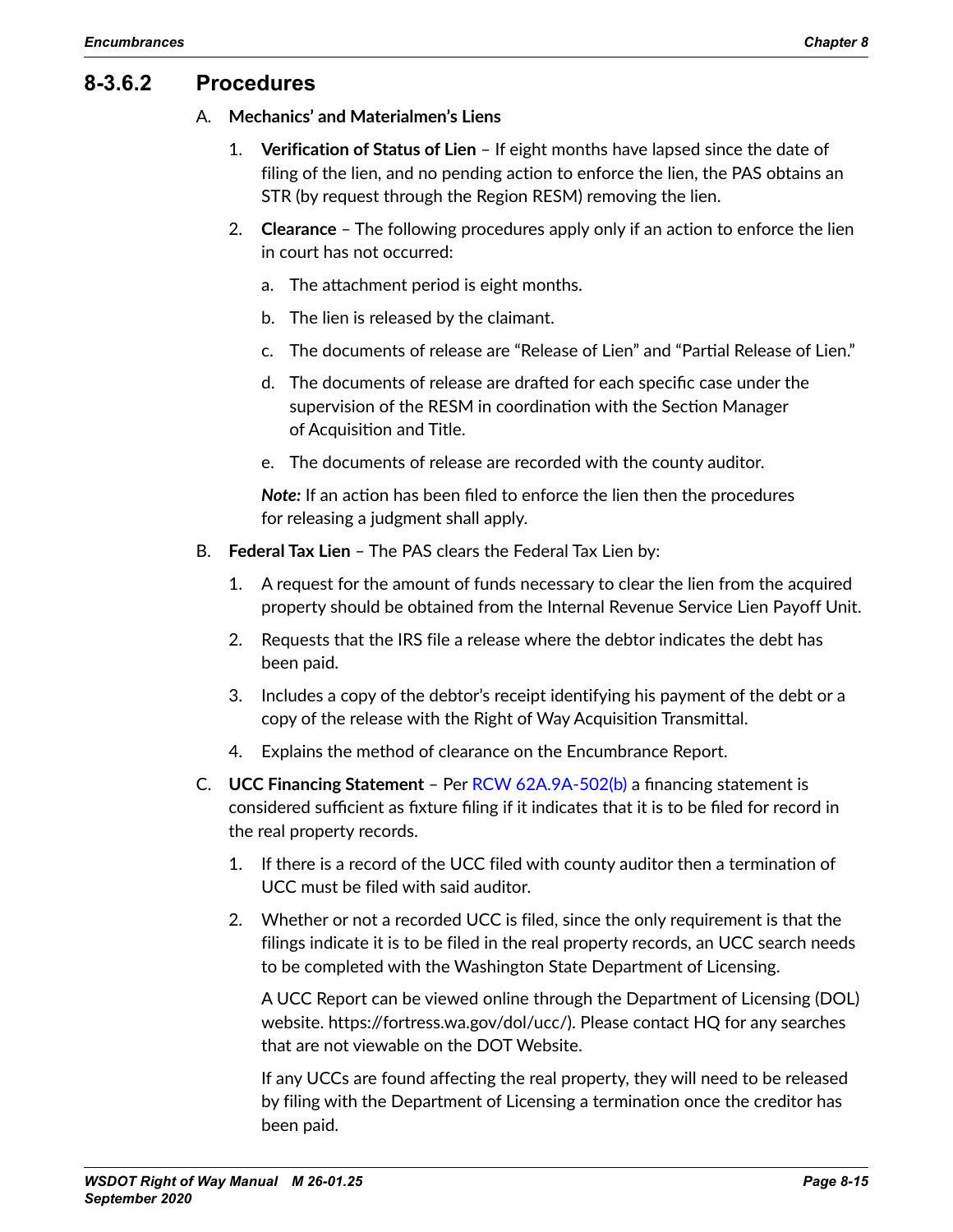- D. **Lien on Estate of Deceased** Refer to [Section 8-5.5](#page-36-0).
- E. **Miscellaneous Monetary Encumbrances** When the Title Report or any information obtained by the PAS discloses or raises questions concerning possible existence of other types of indebtedness on the part of the state's grantor, the PAS refers the information to the RESM and requests specific guidance.
- F. **Department of Social and Health Services (DSHS) Lien for Child Support** The PAS clears the DSHS lien by:
	- 1. Obtaining a request from DSHS for the amount of funds necessary to clear the lien from the acquired property. Contact information for the caseworker can be found on the lien itself.
	- 2. Requests that DSHS file a release once the debt has been paid.
	- 3. Includes a copy of the debtor's receipt identifying his payment of the debt or a copy of the release with the Right of Way Acquisition Transmittal.
	- 4. Explains the method of clearance on the Encumbrance Report.

## **8-4 Property Rights Encumbrances**

## **8-4.1** *Real Estate Contracts*

<span id="page-15-0"></span>A. A real estate contract is similar to an installment plan transaction between seller (vendor) and purchaser (vendee) and establishes rights and duties between the two parties.

Either party may sell or assign his respective interest in the contract.

The contract seller's interest is transferred by a Warranty Deed, a Quitclaim Deed, or by a Seller's Assignment of Contract and Deed.

The purchaser's interest is transferred by a Quitclaim Deed or a Purchaser's Assignment of Contract and Deed.

- B. An assignment of interest by a contract seller or a contract purchaser may be given as an actual (absolute) conveyance or may be given merely as a security document for a loan or for the performance of some act. A security document might, on its face, appear to be an absolute conveyance and be reported as such in the Title Report. The facts and relationships expressed by the assignor and assignee determine the intent of the parties.
- C. Subject to the terms and conditions of the respective contracts, the most recent contract purchaser generally has the right to receive a deed upon fulfillment of the contract and, in the meantime, has the right of full use, control, and enjoyment of the property. Any contract seller has the right to receive the contract payments, the duty to deliver a deed upon fulfillment of the contract, and forfeiture rights to the contract if the purchaser does not fulfill his contractual obligations.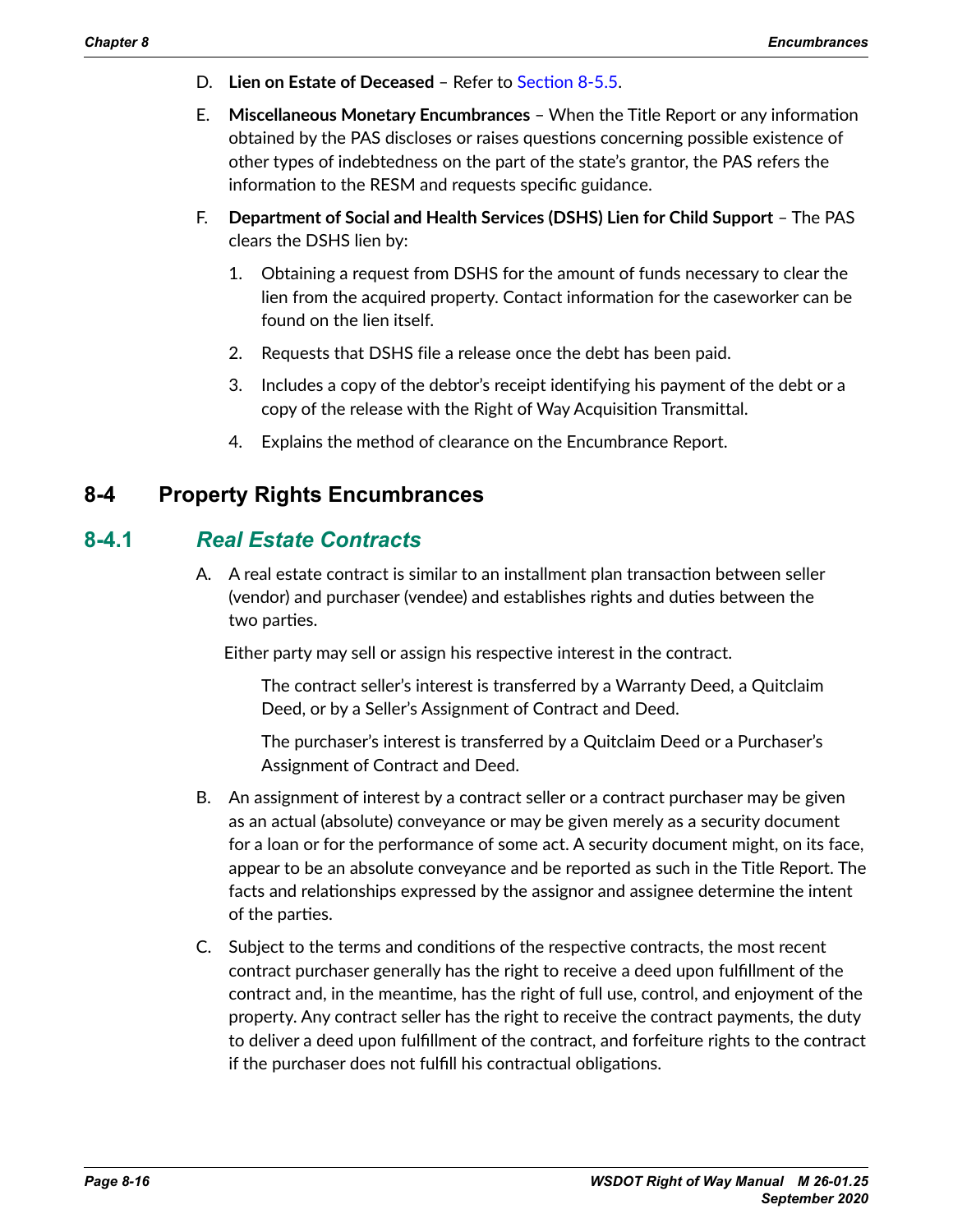## **8-4.1.1 Rules**

- A. The most recent contract purchaser who is in physical possession and/or control of the real property is the "equitable owner" and is the principal party with whom the state deals.
- B. Recorded and unrecorded contracts and assignments are cleared as to the property being acquired.

## **8-4.1.2 Procedures**

The following procedures are used to clear the encumbrance of real estate contracts and assignments in either total or partial acquisitions.

## **8-4.1.2.1 Parties**

- A. The PAS determines the correct names and mailing addresses of contract sellers, purchasers, and assignees; and, where appropriate, verifies the intent of the respective parties as to absolute conveyance or security document (see [Section](#page-16-0) 8-4.1.B).
- <span id="page-16-0"></span>B. The Region RESM determines the identity of all necessary parties in interest and the "equitable owner." In complex cases, the Region RESM coordinates with the Acquisition Program Manager or designee.

# **8-4.1.2.2 Distribution of Funds**

After obtaining agreement of the "equitable owner" to the state's offer to purchase, the PAS contacts all necessary parties in interest to establish a mutually-agreeable disbursal of funds. If the parties cannot agree on the distribution, the PAS turns in the parcel for possible condemnation.

## **8-4.1.2.3 Conveyance**

- <span id="page-16-1"></span>A. **Joint Conveyance** – Two alternatives are available:
	- 1. **Joint Conveyance, Single Voucher, and Single Payee**  If there is no distribution of funds required, or if the parties wish to arrange their own private distribution of funds, the PAS has the contract purchaser and the contract seller join on an appropriate instrument. This instrument includes the appropriate clause authorizing payment by the state to only one of the parties. The Real Property Voucher is then executed and made payable to the party designated on the instrument of conveyance.
	- 2. **Joint Conveyance, Separate Vouchers** If there is to be a distribution of funds, the PAS has the contract purchaser (owner) and the contract seller join on an appropriate instrument. The "primary" Real Property Voucher is executed by and made payable to the contract purchaser and indicates (a) the full amount of the state's transaction, and (b) a deduction of the amount to be paid separately to the contract seller. A secondary Real Property Voucher is executed by and made payable to the contract seller for the amount deducted from the "primary" voucher.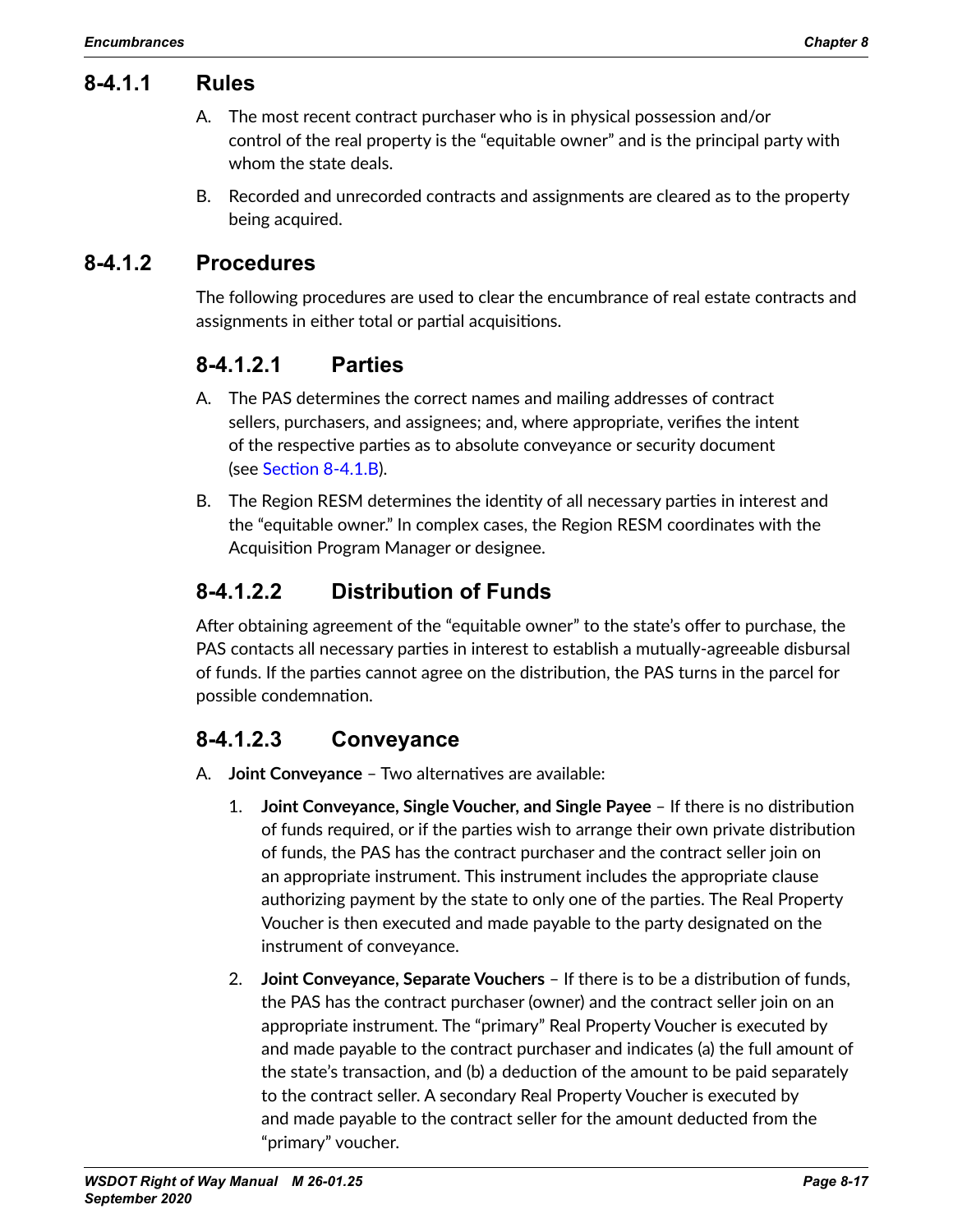- B. **Separate Conveyances** The PAS has the contract purchaser execute an appropriate instrument and also has the contract seller execute a deed to the state. Vouchering may be accomplished by any methods described in Section 8-[4.1.2.3.A](#page-16-1).
- C. **Security Assignees** The PAS clears the interest (as to the state's acquisition) of any security document assignee following the procedures for clearing of a mortgage except that a Quitclaim Deed is used instead of a Satisfaction of Mortgage or a Partial Release of Mortgage.
- D. **Escrow** If the transaction meets the requirements for closing in escrow, the PAS:
	- 1. Has the contract purchaser execute an appropriate instrument and a Real Property Voucher which is made payable to the escrow agent.
	- 2. Drafts an appropriate Escrow Agreement [\(RES-337\)](http://wwwi.wsdot.wa.gov/Design/RealEstateServices/AcquisitionForms.htm), and has both contract purchaser and seller execute same if a partial acquisition is involved. If a total acquisition is involved, the contract seller's signature is not required.

## **8-4.2** *Leases*

## **8-4.2.1 General**

A. **Lease Rights** – A lease is a conveyance of possessory rights in realty for a specified period of time, the consideration for which is termed "rent." To be fully binding, a lease must be in writing, just as any other conveyance involving real estate. The person conveying the possessory right is the lessor and the person to whom conveyed is termed the lessee.

Any portion of the bundle of rights that make up full ownership may be the subject of a lease, e.g., lease of the surface of the land only, lease of the improvements (or a portion thereof) only, some combination of land and improvements, lease of airspace over the property, or lease of subsurface rights such as oil or minerals.

A sublease is a lease between the original lessee and a third party (sublessee) in which sublease the original lessee becomes the (sub) lessor and may convey rights up to the limits of those which he himself holds.

A lease may contain an option to renew that, if exercised, would extend the term of the lease.

A lease may include an option to purchase all of or a portion of the property being leased.

## **8-4.2.2 Rules**

- A. A leasehold interest is recognized by the state when it is evidenced by either:
	- 1. A written (recorded or unrecorded) document.
	- 2. An existing use and possession of the property in exchange for a consideration (rent).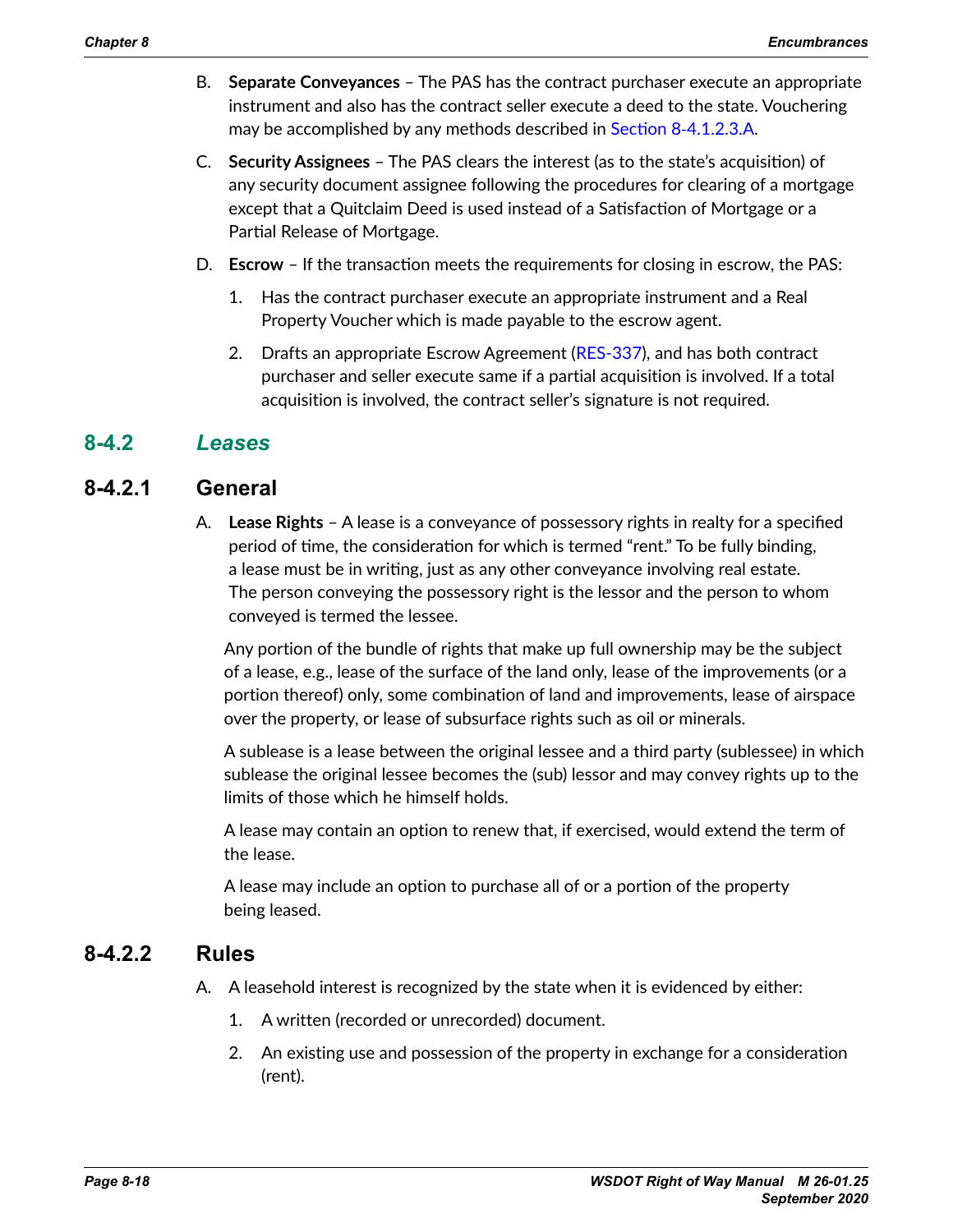- B. A lease and sublease interest in effect on the date of delivery of the initial Firm Offer Letter are cleared by the state when they conflict with acquisitions of fee title, easements, or permits.
	- 1. A Partial Release of Lease [\(RES-312\)](http://wwwi.wsdot.wa.gov/Design/RealEstateServices/AcquisitionForms.htm) is obtained in partial acquisitions and acquisitions of easements and permits where the rights of the lessee (in the remainder) are not being obviated by the state's partial acquisition.
	- 2. A Release of Lease ([RES-313](http://wwwi.wsdot.wa.gov/Design/RealEstateServices/AcquisitionForms.htm)) is obtained in all total acquisitions, and in those partial acquisitions and acquisitions of easements or permits where the rights of the lessee are being obviated by the state's acquisition.
- C. Any effect on a lease due to an acquisition by the state of access rights only is a matter of adjustment between the lessor and lessee. Such leases are cleared when the loss of access would eliminate the effectiveness of the lease.
- D. The state does not acquire property subject to an outstanding lease, i.e., assuming the position of the lessor.

## **8-4.2.3 Procedures**

## **8-4.2.3.1 Clearance of Lease Interests**

- A. **Release** The PAS:
	- 1. Obtains the signature of the lessee on a Partial Release of Lease (RES‑[312\)](http://wwwi.wsdot.wa.gov/Design/RealEstateServices/AcquisitionForms.htm) or Release of Lease [\(RES-313](http://wwwi.wsdot.wa.gov/Design/RealEstateServices/AcquisitionForms.htm)). The identity of the lessees should be established per Chapter 6 on the Landlord Tenant Form [\(RES-352\)](http://wwwi.wsdot.wa.gov/Design/RealEstateServices/AcquisitionForms.htm)
	- 2. If the lessee has or claims a leasehold value, advises the owner (lessor) and obtains the signature of the lessee on the principal Real Property Voucher along with the signature of the owner (lessor) without breaking down the amount payable to each.

*Note:* The approved compensation includes the value of all interests.

- B. **Commercial Lessees** If the lessee owns improvements or is purchasing trade fixtures (under recorded or unrecorded conditional sales contract or chattel mortgage) and which fixtures are attached to the real property that is affected by the state's acquisition the PAS):
	- 1. If not covered by the Reviewing Appraiser's DV, requests that the Region RESM provide a listing of all such lessee-owned property and its value as included in the approved compensation.
	- 2. Advises the owner (lessor), deducts the value of said lessee's property from the principal Real Property Voucher, and obtains the lessee's signature on a second voucher covering only the property of the lessee being purchased by the state.
	- 3. Obtains the lessee's signature on a Fixtures and Improvements Agreement ([RES-335](http://wwwi.wsdot.wa.gov/Design/RealEstateServices/AcquisitionForms.htm)) covering only the lessee's property.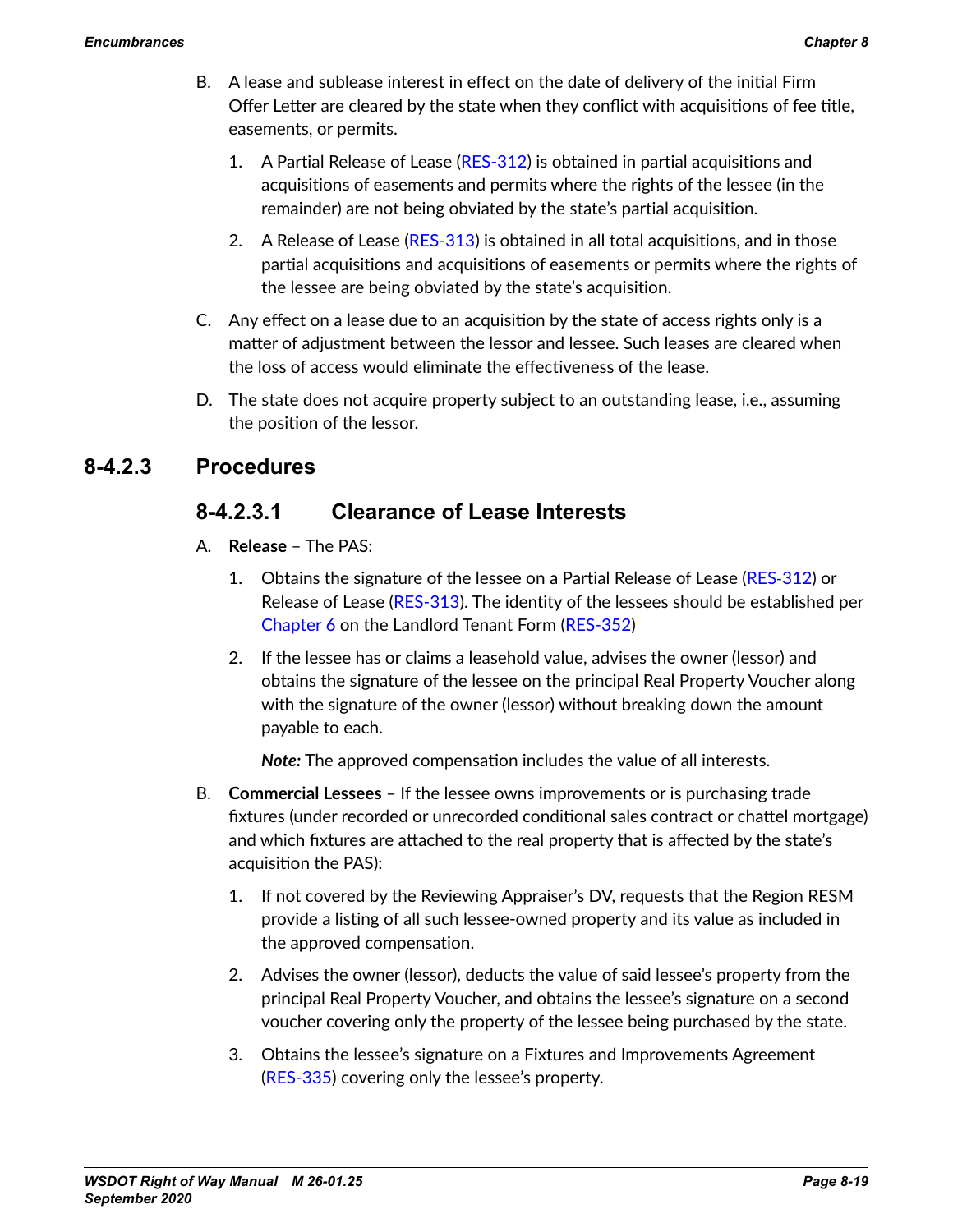- 4. If the lessee is purchasing his property under a conditional sale contract or a chattel mortgage (Secured loan, governed in most states by the Uniform Commercial Code secured by a UCC filing):
	- a. Obtains the signature of the seller or mortgagee on the "secondary" Real Property Voucher (see Section 8-4.2.3.1.B.2) without breaking down the amount payable to each signatory.
	- b. Obtains the signature of the seller or mortgagee on the Fixtures and Improvements Agreement ([RES-335](http://wwwi.wsdot.wa.gov/Design/RealEstateServices/AcquisitionForms.htm)).
- 5. If the fixtures are being purchased by the lessee on a conditional sale contract where the fixtures vendor retains title until the contract is paid in full, requests that the fixtures vendor execute, for the lessee, his standard satisfaction of the conditional sale contract and obtains a copy of same to be included in the transaction package.
- 6. If the fixtures are being purchased by the lessee subject to a chattel mortgage, requests that the mortgagee execute, for the lessee, his standard satisfaction of the chattel mortgage.
	- a. If the chattel mortgage is not recorded, the PAS obtains a copy of such satisfaction for inclusion in the transaction package.
	- b. If the chattel mortgage was recorded, the PAS requests that the satisfaction be appropriately recorded, obtains the recording date and auditor's file number of the satisfaction, and recites same in his Encumbrance Report.
- 7. If access rights are acquired in the instrument from the owner, they must also be acquired in the release from the lessee.
- 8. See Chapter 6 for refunds of deposits.
- C. Residential Leases
	- 1. Per [RCW 59.18.200](http://apps.leg.wa.gov/RCW/default.aspx?cite=59.18.200) (Landlord/Tenant Act) when premises are rented for an indefinite time whether by oral or written lease with monthly or other periodic rent reserved, such tenancy shall be construed to be a month to month tenancy. These leases shall be terminated by written notice of 20 days or more, preceding the end of any of the months or periods of tenancy. Therefore, when WSDOT requests a release of lease from a residential tenant, the displacee lease must be signed concurrently in order to not violate the statute.
	- 2. See Chapter 6 for refunds of deposits.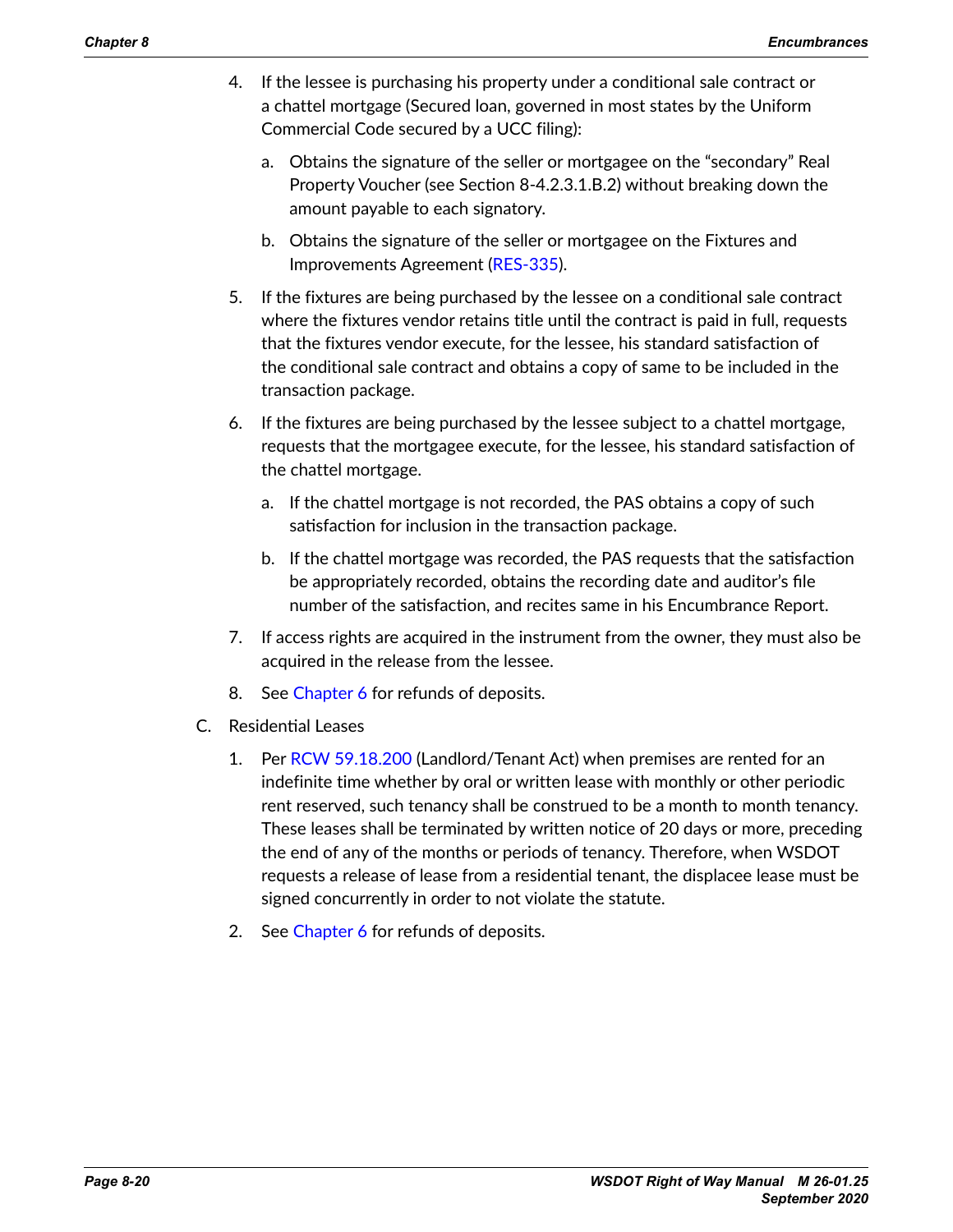# **8-4.2.3.2 Acquisition Subject to Lease**

- A. When the PAS has reached agreement with the owner of land to be acquired but finds that it is subject to a lease that the lessee refuses to release and *all* the conditions of Section 8-4.2.2.D are present, the PAS requests the RESM to obtain the approval of the Acquisition Program Manager for acquisition subject to the lease.
- B. The Region RESM, by memorandum setting forth all the facts called for by Section 8-4.2.2.D, requests approval of the Acquisition Program Manager for acquisition subject to the lease. If such approval is obtained, directs the PAS to acquire subject to the lease; if approval is not forthcoming, directs the PAS to turn the parcel in for condemnation.
- C. If the PAS is directed to acquire subject to the lease, the PAS obtains execution of the appropriate instrument from the owner (lessor), including therein the following clause:

*Note:* "Also the grantors herein release and assign unto the state of Washington all of said grantor's rights and responsibilities as lessor in and to that certain lease by and between the grantor (as lessor) and (name of lessee) (as lessee) dated \_\_\_\_\_\_\_\_\_\_ and recorded \_\_\_\_\_\_\_\_\_\_."

## **8-4.3** *Utilities*

## **8-4.3.1 General**

Public and private utility companies may hold fee interest and/or easements for construction and operation of their facilities. Utilities may be underground, at grade, above grade, or combinations thereof. The state is obligated to make reasonable accommodation of utilities, avoiding disruption of operating systems in the public interest.

*Note:* Specify public vs. private utility; private utilities do not have eminent domain authority.

#### **8-4.3.2 Rules**

The Region Real Estate Services Office shall work closely with the Region Utilities Office to ensure that all utility property rights issues are addressed.

## **8-4.3.2.1 Real Property Interests**

- A. Responsibilities:
	- 1. **Railroad Utilities and Bonneville Power Administration Utilities** Any interest in real property (operating and nonoperating) is cleared as specified in Chapter 6.
	- 2. **All Other Utility Properties** Any interest in real property (operating or nonoperating) held by a utility company (except those held by a railroad or the Bonneville Power Administration) is cleared by the Region RESM as specified in Chapter 6.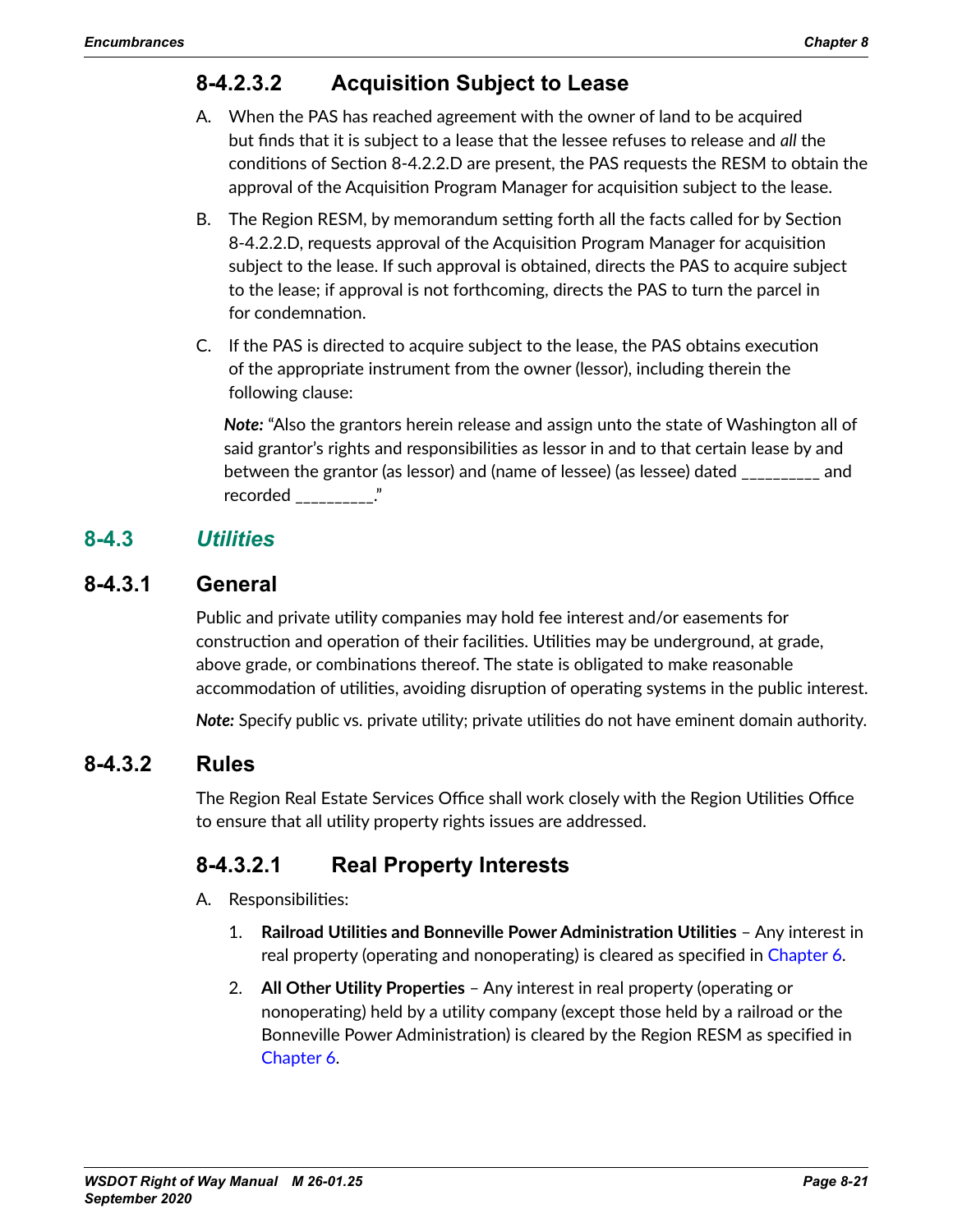## **8-4.3.3 Procedures**

## **8-4.3.3.1 Identification of Interests**

The Region Utility Engineer (or designee) and the Region RESM (or designee):

- A. In the early stages of plan development, determines the location of all utility interests that need to be cleared. Determination is made by:
	- 1. Research of existing utility permits or franchises held in the Region Utilities Office.
	- 2. Inspection and Subsurface Utility Engineering (SUE) process investigation.
	- 3. Examination of all title reports and easement documents.
- B. Prepares a summary of their findings to the region project engineer listing each location on a project encumbered by a utility interest. The following information should be given in each instance:
	- 1. The parcel number affected, if assigned.
	- 2. The owner of the utility interest and the type of utility service.
	- 3. The location, bracketed by the pertinent Highway Engineer's Stations delineating a crossing or encroaching interest.
	- 4. The type of property interest held, e.g., fee or easement.
	- 5. Whether the property is classified "operating" or "nonoperating."
	- 6. The action required to clear the encumbrance.

## **8-4.3.3.2 Clearance**

The Region RESM (or designee):

- A. Prepares the appropriate instruments:
	- 1. A Quitclaim Deed ([RES-306](http://wwwi.wsdot.wa.gov/Design/RealEstateServices/AcquisitionForms.htm)) is used if the utility system is to be relocated or otherwise removed from its existing right of way.
	- 2. A Subordination Agreement ([RES-314](http://wwwi.wsdot.wa.gov/Design/RealEstateServices/AcquisitionForms.htm)) is used if the utility system is to be reestablished remaining within its existing right of way, crossing or encroaching on the state's acquisition. (*Note:* A Subordination Agreement is intended for use only when a utility company cannot convey its rights to the state due to restrictions on conveying operating properties during periods of indebtedness.)
- B. Coordinates with the Region Utility Engineer as necessary on presenting their respective matters to representatives of the affected utility.
- C. Transmits instruments pursuant to Chapter 6.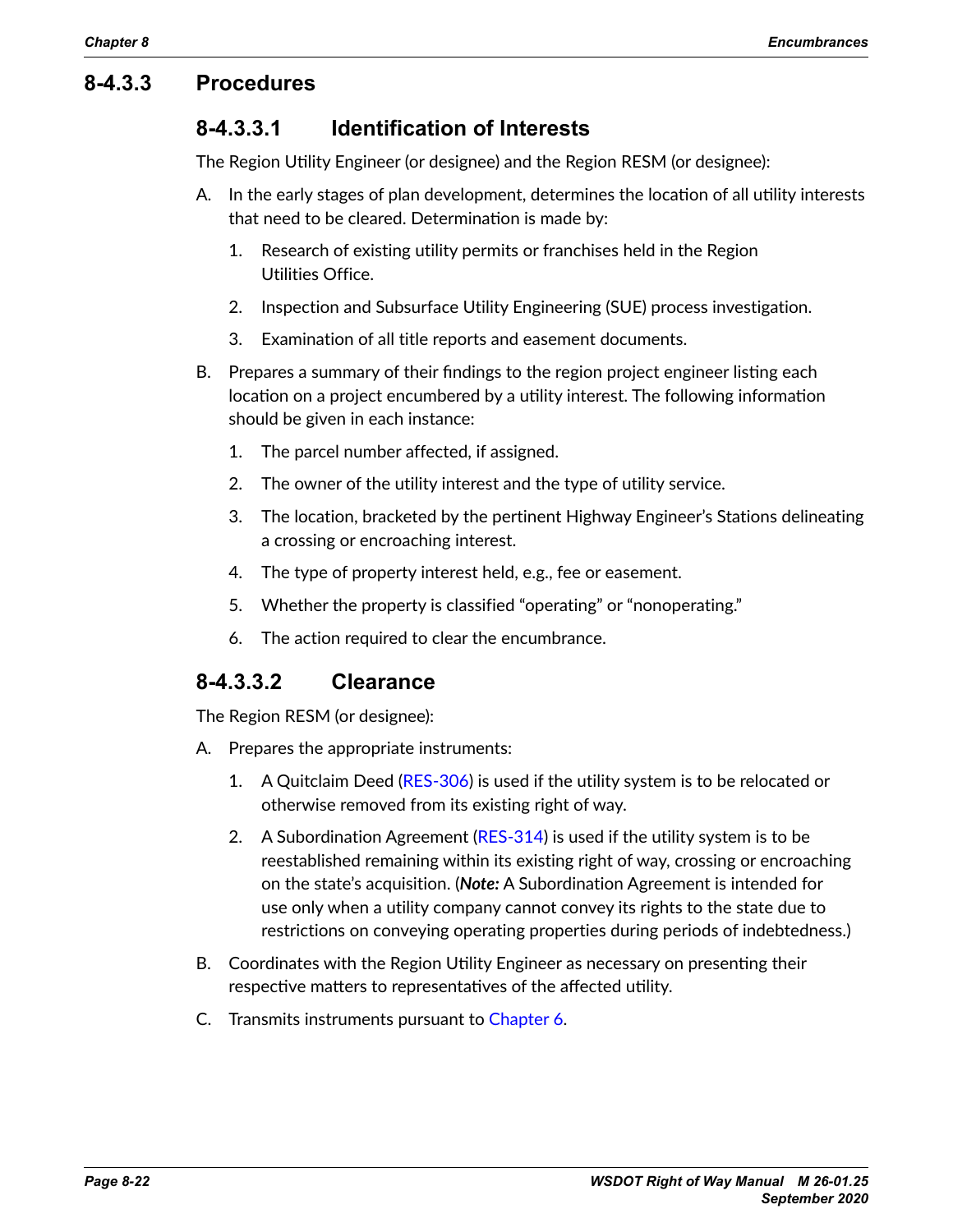## **8-4.4** *Private Easements*

#### **8-4.4.1 General**

An easement is a property right which enables one party to use property owned by another party. To be fully binding, an easement must be in writing just as any other conveyance in real estate. The benefitted parcel is the dominant estate and the encumbered parcel is the servient estate. Generally, an appurtenant easement right will travel with the conveyance of the benefitted parcel, even if not mentioned in the conveyance.

#### **8-4.4.2 Rules**

- A. The state recognizes an easement when it is evidenced by a written (recorded or unrecorded) document.
- B. An easement right affected by the state's acquisition is cleared as to the encumbered parcel by acquisition of such easement rights as are appropriate from the benefitted parcel.
- C. When the state acquires all of both the dominant and the servient estates, or the entire dominant estate and so much of the servient estate as contains the easement, the interests merge (see [Section 8-4.4.3.C](#page-23-0)).

#### **8-4.4.3 Procedures**

- A. The Region RESM:
	- 1. Identifies any easement which obviously has no bearing on the property as it currently exists (e.g., 1880 irrigation easement encumbering land presently developed to commercial use) and requests that the Acquisition Program Manager accept such easement.
	- 2. Confirms the ownership(s) benefitted by the easement pursuant to Chapter 7.
- B. The PAS assigned to the encumbered parcel:
	- 1. Acquires the property and/or property rights called for by the state's project plans.
	- 2. If benefitted and encumbered properties are separate parcels, all parcels should be cleared and closed simultaneously unless the RESM coordinates with the Acquisition Program Manager and obtains approval from the Attorney General's Office to clear and close separately prior to notating the Encumbrance Report that the encumbered parcel and the benefitted parcels will be cleared and closed separately.
	- 3. If benefitted and encumbered properties do not have separate parcel numbers, the encumbrance is cleared per [Chapter](#page-0-1) 8.

*Note:* It is recommended that the same PAS should be assigned to the encumbered and benefitted parcels.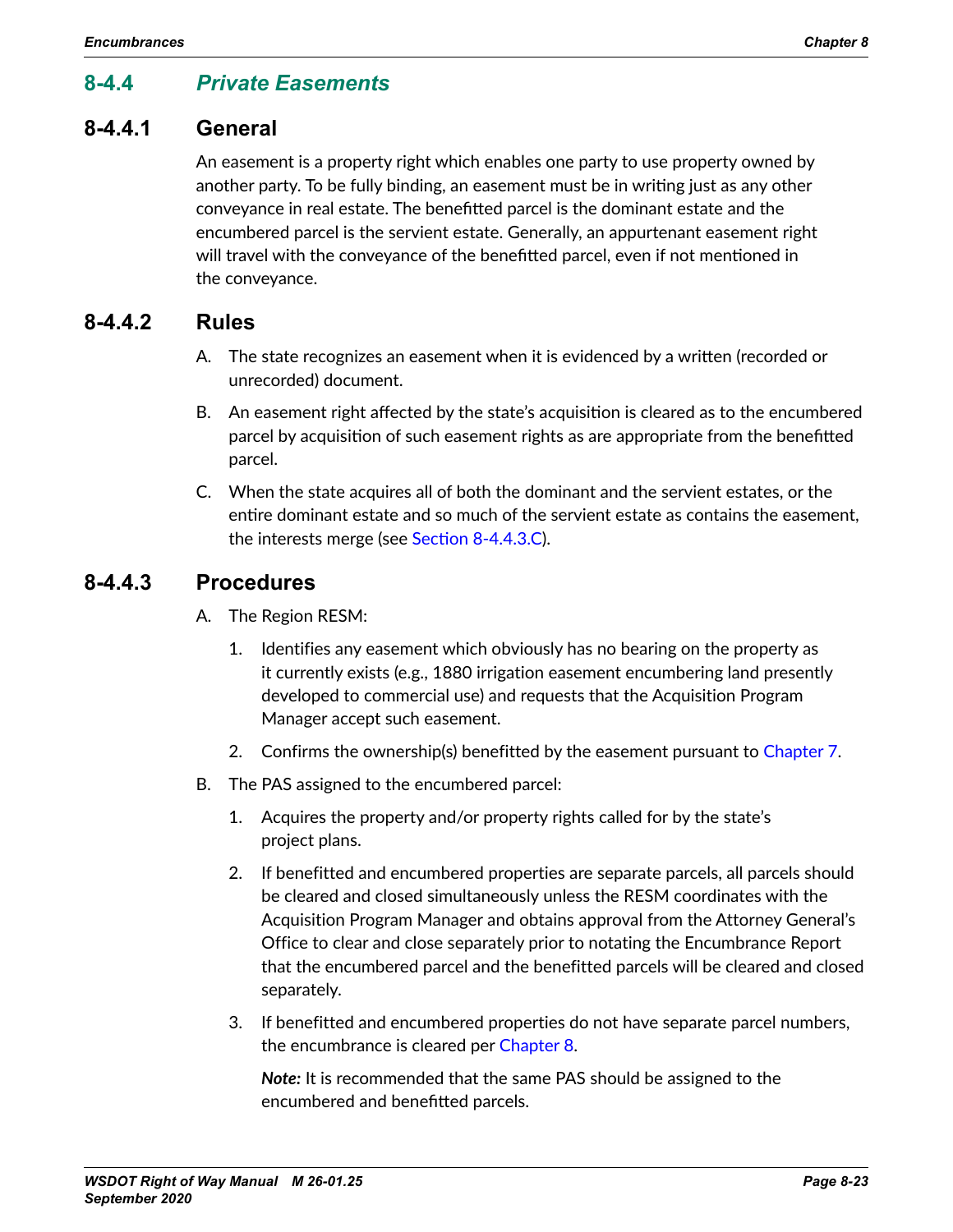- <span id="page-23-0"></span>C. For Managed Access, the PAS assigned to the benefitted parcel(s) obtains (an) instruments in accordance with the following:
	- 1. Benefitted Parcel is Outside the State's Acquisition The PAS obtains a Quitclaim Deed (Release Easement) ([RES-355\)](http://wwwi.wsdot.wa.gov/Design/RealEstateServices/AcquisitionForms.htm) from the parties in interest in the benefitted parcel. See [Appendix](#page-39-0) 8-1 for an example of RES-355.
	- 2. Total Acquisition of Benefitted Parcel Obtains the normal instrument (see Chapter 6) appropriate to the total acquisition as called for by the project plans. No special instrument or instrument clause is required.
	- 3. Partial Acquisition of Benefitted Parcel Obtains the normal instrument (see Chapter 6) appropriate to the partial acquisition as called for by the project plans. Also obtains a Quitclaim Deed (Release Easement) (RES‑[355\)](http://wwwi.wsdot.wa.gov/Design/RealEstateServices/AcquisitionForms.htm) to release the encumbered parcel. See [Appendix](#page-39-0) 8-1 for an example of RES-355.
	- 4. If prior approval has been obtained makes appropriate notation in his Encumbrance Report to cross-reference the transaction to the encumbered parcel(s).

*Note:* If there are road maintenance obligations, these should be reviewed with the RESM or designee to determine the effect on the acquisition.

- D. For Limited Access, the PAS assigned to the benefitted parcel(s) obtains an instrument in accordance with the following:
	- 1. Benefitted Parcel is Outside the State's Acquisition and is not authorized to use the encumbered parcel's access as part of the easement. The PAS obtains a Quitclaim Deed (Release Easement) ([RES-355\)](http://wwwi.wsdot.wa.gov/Design/RealEstateServices/AcquisitionForms.htm). See [Appendix](#page-39-0) 8-1 for an example of RES-355.
	- 2. Total Acquisition of Benefitted Parcel Obtains the normal instrument (see Chapter 6) appropriate to the total acquisition as called for by the project plans. No special instrument or instrument clause is required.
	- 3. Partial Acquisition of Benefitted Parcel Obtains the normal instrument (see Chapter 6) appropriate to the partial acquisition called for by the project plans. Also obtains a Quitclaim Deed (Release Easement) (RES‑[355\)](http://wwwi.wsdot.wa.gov/Design/RealEstateServices/AcquisitionForms.htm) to release the encumbered parcel. See [Appendix](#page-39-0) 8-1 for an example of RES-355.
	- 4. Acquisition of Access Use Only Obtains the easement's rights to use the encumbered parcel's access per the procedures in Chapters 6 and 9. Also obtains a Quitclaim Deed (Release of Easement) [\(RES-355\)](http://wwwi.wsdot.wa.gov/Design/RealEstateServices/AcquisitionForms.htm). See [Appendix](#page-39-0) 8-1 for an example of RES-355.
	- 5. If prior approval has been obtained makes appropriate notation in the Encumbrance Report to cross reference the transaction to the encumbered parcel(s).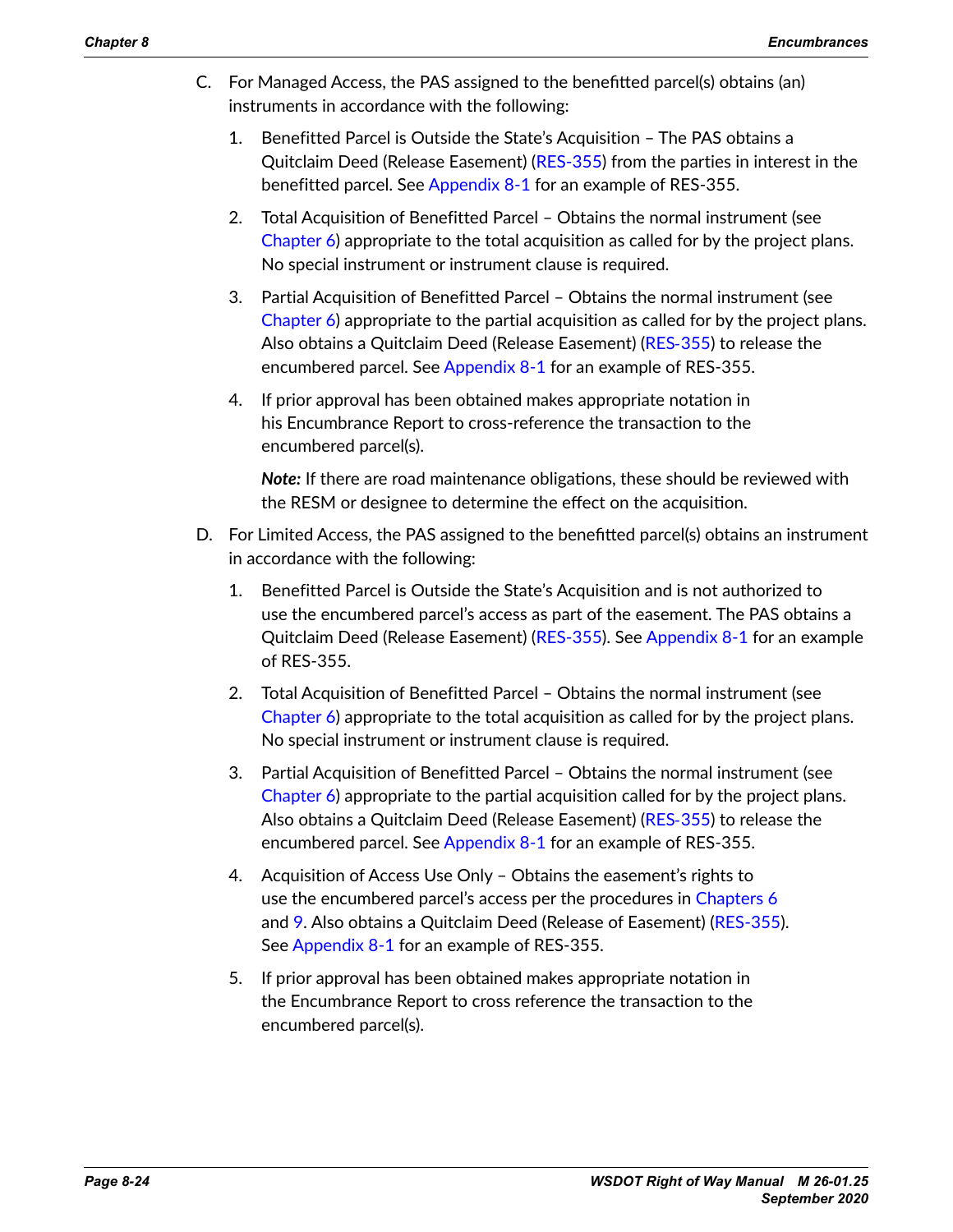## **8-4.5** *Mineral Rights*

## **8-4.5.1 General**

A mineral right (reservation) is a right to extract a mineral from the earth or to receive payment, in the form of royalty, for the extraction of minerals. "Mineral" may have different meanings depending on the context and there is no universal definition. However, "mineral" generally includes: fossil fuels (oil, natural gas, and coal), metals and metal-bearing ores (gold, copper, and iron), non-metallic minerals and mineable rock products (limestone, gypsum, building stones, and salt), and sand, gravel, etc.

A mining claim is a form of surface ownership and is discussed in Chapter 6.

The rights of ownership held by the fee holder include subsurface mineral rights unless such subsurface rights have previously been conveyed or otherwise reserved (severed) from the fee ownership. The state's power of eminent domain is capable of stopping any exercise of subsurface rights potentially detrimental to the state's project.

For further information on mining and mineral rights, see [Chapter 78 RCW](http://apps.leg.wa.gov/RCW/default.aspx?cite=78).

## **8-4.5.2 Rules**

- A. Mineral rights that have not been previously reserved (severed) from the fee are automatically acquired with the fee conveyance to the state, unless the owner insists on retaining them by the reservation clause in Chapter 9.
- B. Mineral rights that have been reserved (severed) from the fee are:
	- 1. Ignored if the property is in an area in which subsurface exploration or interest is not apparent.
	- 2. Cleared in the state's acquisition:
		- a. If the property is in a known or suspected mineral rich area.
		- b. If there are observed mining operations in the area.
	- 3. Included for acquisition in any formal condemnation action or if the holder of such right is also the holder of a fee interest to be acquired within the project.

## **8-4.5.3 Procedures**

- A. The Region RESM:
	- 1. Determines if mineral rights interests and/or explorations are apparent as a part of the project inspection. (See Chapter 6.)
	- 2. Reviews the appraisal report(s) and/or the applicable Determinations of Value ([RES-214](http://www.wsdot.wa.gov/RealEstate/forms/Appraisal/default.htm)) and assures inclusion of any actual value of mineral rights in the approved compensation.
	- 3. If there is any question of mineral rights activity, submits the problem to the Acquisition Program Manager for a project-wide determination of necessity for clearance.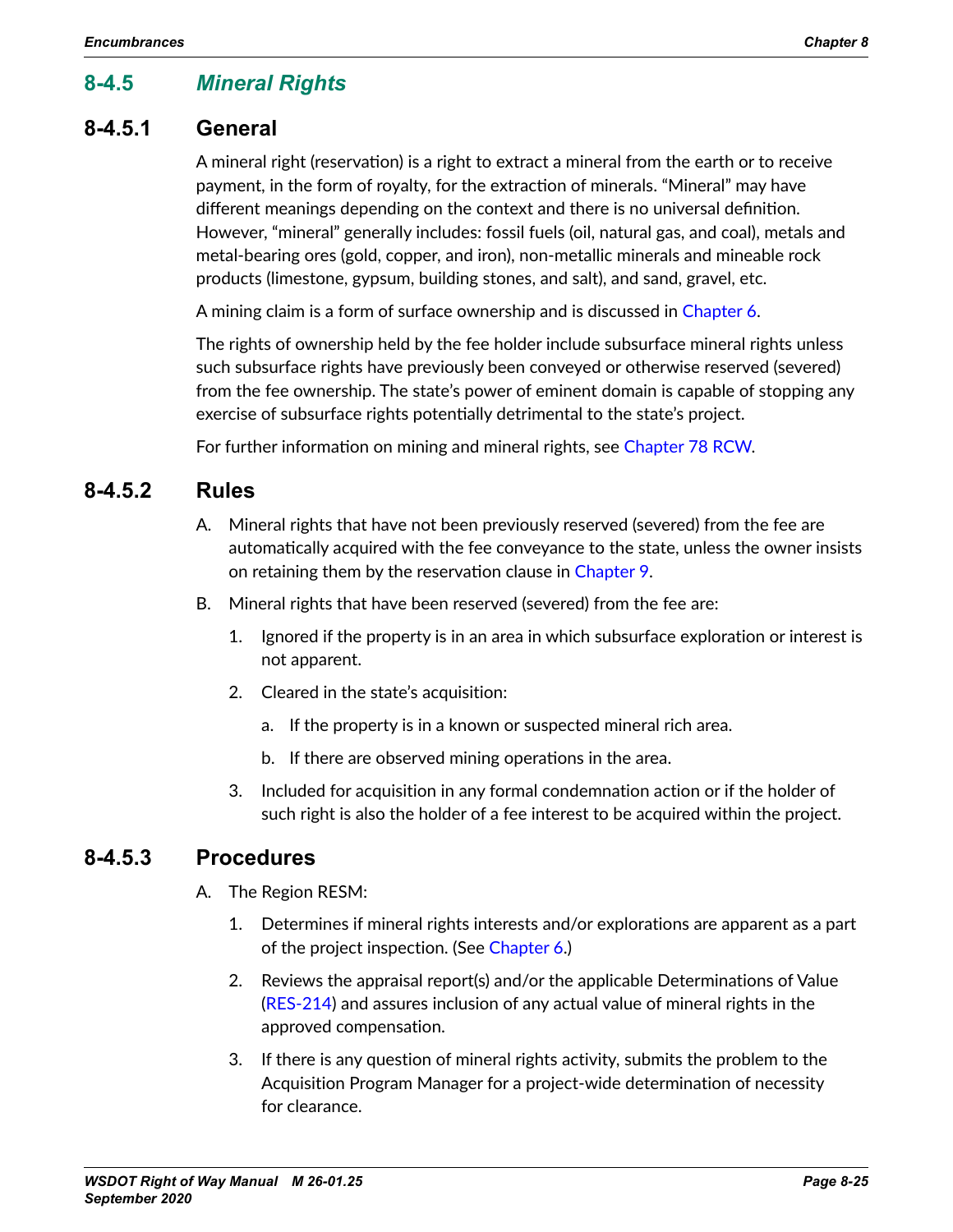- 4. Assigns acquisition in accordance with the determinations made pursuant to Sections 8-4.5.2 and 8-4.5.3.A.3, recognizing that one encumbrance may affect several parcels.
- B. The PAS:
	- 1. Determines the present ownership of the outstanding (severed) mineral rights that are assigned to be cleared.
	- 2. If the appraisal data and reports conclude that there is no value attributable to mineral rights, determines if the rights can be readily acquired or adjusted either by donation or for a nominal consideration (up to \$500).
		- a. If severed mineral rights can be readily acquired, obtains a Quitclaim Deed from the holder of such rights using the same description used to purchase the required right of way, and if applicable, a Real Property Voucher in accordance with Chapter 10.
		- b. If such rights can be modified (if the holder insists on reserving mineral rights), obtains a Quitclaim Deed using the same description used to purchase the required right of way, reserving to the holder the subsurface rights by special instrument clause in accordance with Chapter 9, and if applicable, a Real Property Voucher in accordance with Chapter 10.
	- 3. If the appraisal reports conclude that there is value attributable to mineral rights, may either:
		- a. Join the holder of such rights with the fee holder on the normal instrument and Real Property Voucher.
		- b. Obtain a Quitclaim Deed.
	- 4. If mineral rights cannot be acquired, reports the facts to the Region RESM in the Diary of Right of Way Activities ([RES-301](http://wwwi.wsdot.wa.gov/Design/RealEstateServices/AcquisitionForms.htm)) and, as advised by the Region RESM, may either:
		- a. Turn the transaction over to the Region RESM for administrative handling in accordance with Chapter 6, or
		- b. Complete a condemnation report in accordance with Chapter 6, as appropriate.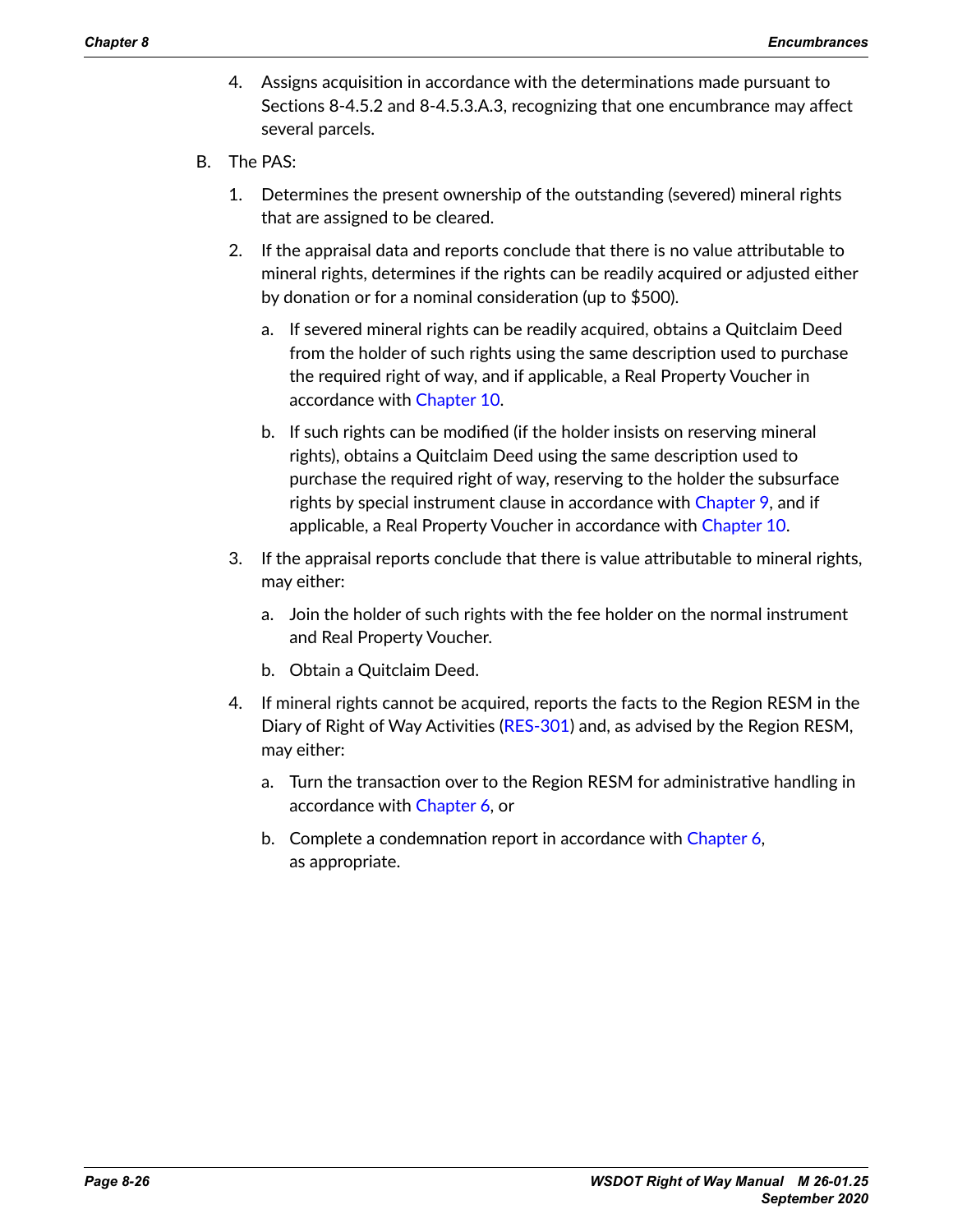# **8-4.6** *Water Rights*

## **8-4.6.1 General**

The right of any person to private use of the water resources within the state is controlled by state law. While specifically providing for the preservation of water rights existing at the time of the adoption of the state law [\(Chapter 90.03 RCW](http://apps.leg.wa.gov/RCW/default.aspx?cite=90.03)), such law sets out that all waters within the state belong to the public and any right thereto, or to the use thereof shall be acquired for a beneficial use and only in the manner provided by law. Even though the state law provides for certain differences between rights in "surface waters" as opposed to "ground waters," there is no basic difference requiring separate procedures in acquisitions for highway projects.

*Note:* Riparian/littoral rights are not included in the subject addressed here.

#### **8-4.6.2 Rules**

A. The state recognizes water rights evidenced by either:

- 1. An existing beneficial use of water resources by way of private diversion.
- 2. A water right claim filed with the Department of Ecology or one of its predecessors.
- 3. A permit issued by the Department of Ecology or one of its predecessors.
- B. A water right is an encumbrance if the state's acquisition leaves a remaining property that is physically or functionally severed from an existing water right of measurable value to such remaining property.

## **8-4.6.3 Procedures**

## **8-4.6.3.1 Identification of Rights Affected**

- A. The Region RESM:
	- 1. Determines if a water right exists on each affected parcel, pursuant to information received through any appropriate combination of the following:
		- a. Title reports.
		- b. Field observations including but not limited to those made by the region project development engineer, and the project inspection (see Chapter 6).
		- c. Appraisal reports.
		- d. Discussions with the parties in interest.
		- e. Inquiry with the Department of Ecology to obtain the existing water right claim or permit, if any.
	- 2. Determines if the water right is endangered or severed by virtue of the highway project.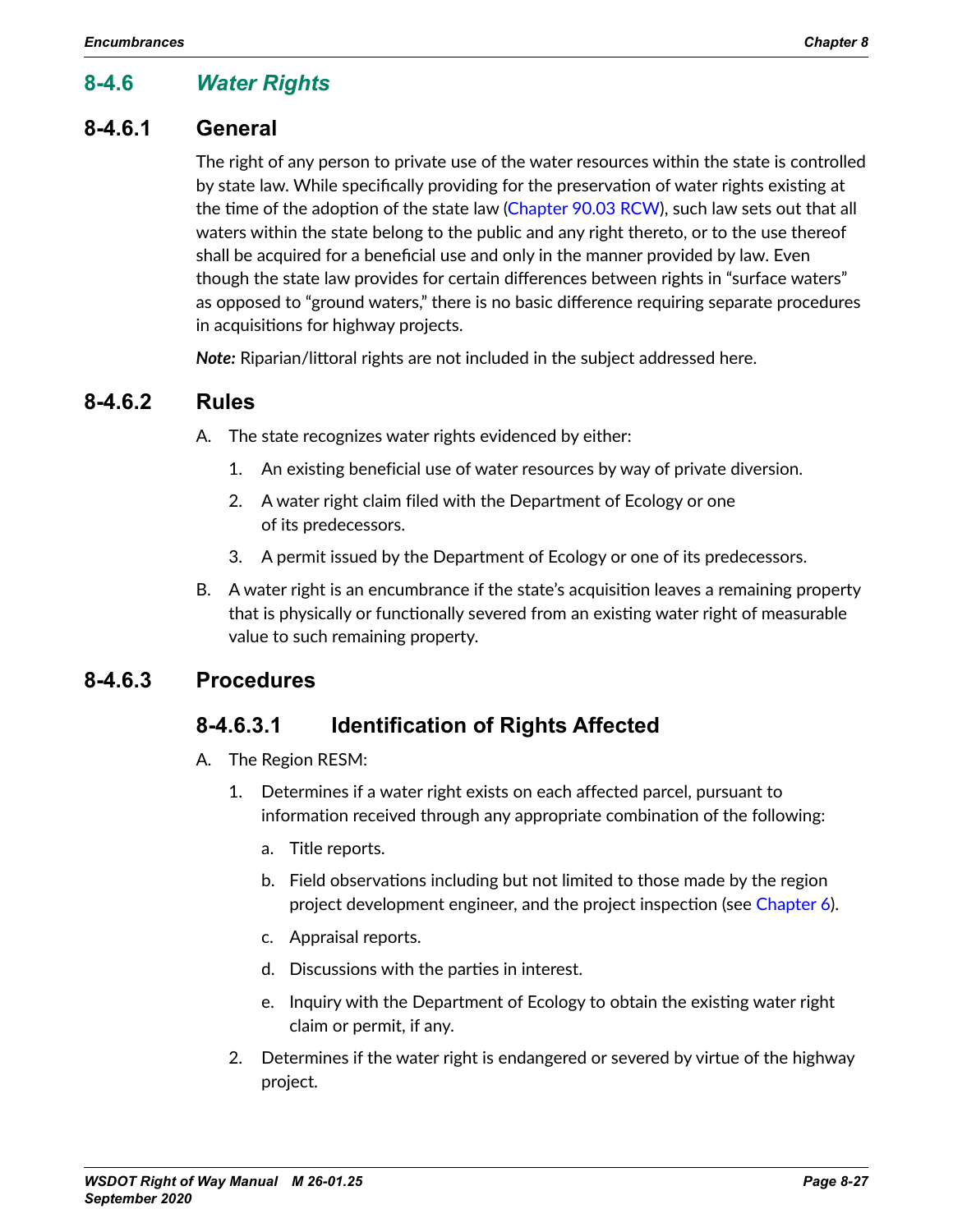- 3. Investigates all feasible methods for future water service including, but not limited to, the following:
	- a. Reconnection to the self-same source by passing through or preserving same within the state's project.
	- b. Connection with a suitable existing alternate source such as a neighbor or community system.
	- c. Replacement and connection with a new source by entering into an agreement with the parties at interest.
	- d. Leaving the present system alone.
- 4. Determines suitable action for future water service that may include but is not limited to:
	- a. A construction item for reconnection or new connection (see Chapter 6).
	- b. An agreement for replacement.
	- c. Acquiring the affected rights which may include acquiring a remainder or paying damages.
	- d. Ignoring rights not expected to be affected.
- 5. Submits to the Region RESM a written request for a test and report on each existing endangered domestic source as to capacity and potability, identifying each case by project title, parcel number, name of owner, address of property, type of existing source (e.g., private well, community well), and location of the respective sources.
- B. The Region RESM forwards each request to the appropriate region office of the Department of Ecology, requesting that each reply be directed to the Region RESM.
- C. The Region RESM coordinates with appropriate region personnel and obtains approval by the Regional Administrator on any necessary Construction Memos (see Chapter 6).

## **8-4.6.3.2 Clearance**

The PAS:

- A. Includes language appropriate to the settlement in the deed and Real Property Voucher.
- B. If the settlement is by construction item, includes the approved "Memo: Construction Item" (see Chapter 6) in the transaction package.
- C. If the settlement is by agreement, see Chapter 6.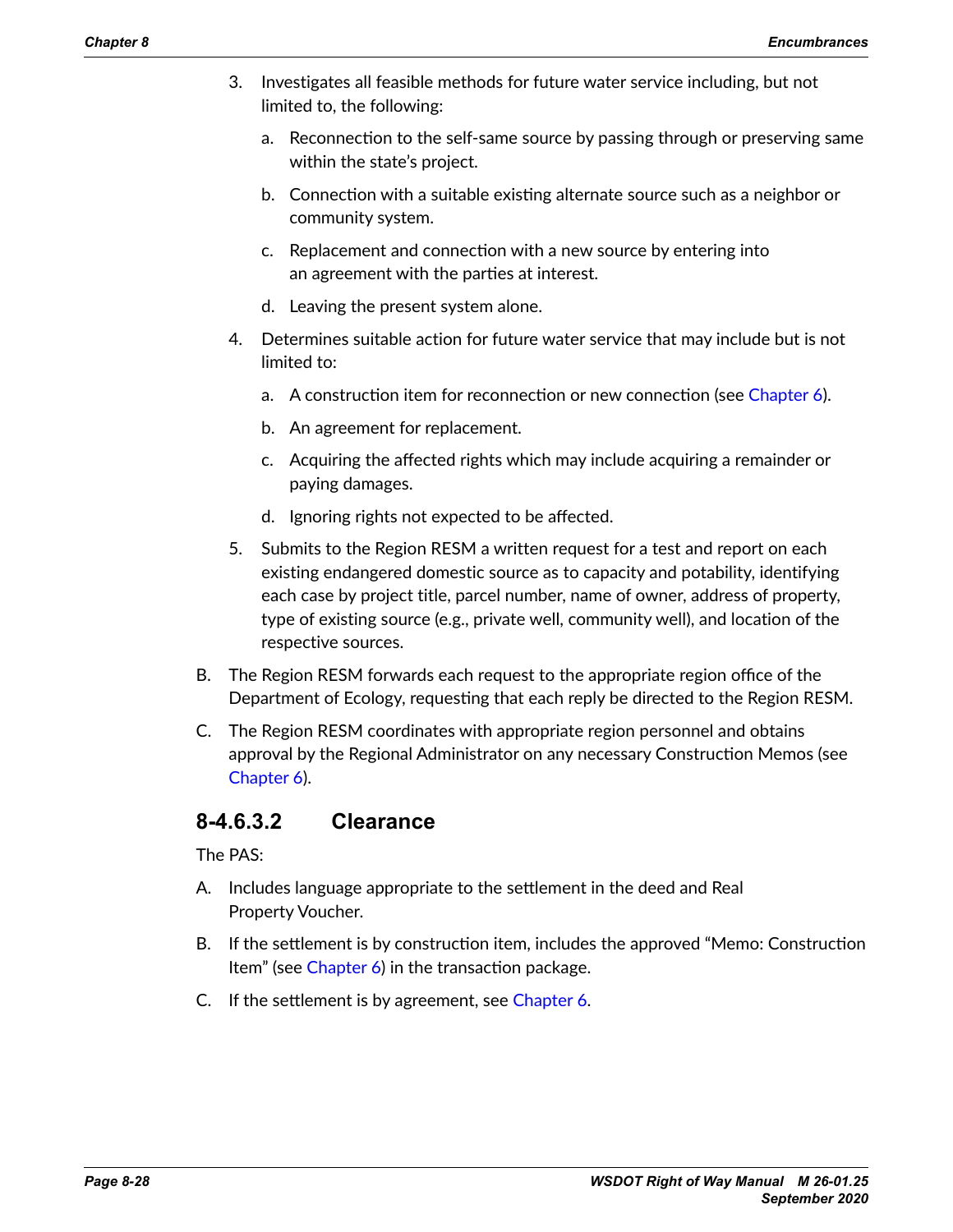# **8-4.7** *Reservations, Restrictions, and Defects*

## **8-4.7.1 General**

Deed restrictions, deed reservations, plat restrictions, and defects in prior conveyances are generally reported as encumbrances in the title report. Some of these restrictions or reservations may be of the same nature and effect as easements, mineral reservations, or other rights subtracting from fee simple title. A defect in a prior conveyance may involve a reversionary right, a will restriction against sale to outside parties, or other unusual circumstances. Most restrictions on the use of property as contained in a plat or in a deed are surpassed by the state's higher right of eminent domain.

#### **8-4.7.2 Rules**

- A. Reservations, restrictions, and title defects are individually analyzed as to any encumbering effect on the state's acquisition.
- B. Encumbrances are cleared or adjusted in accordance with suitable procedures.

## **8-4.7.3 Procedures**

- A. The Region RESM:
	- 1. Analyzes reservations, restrictions, and defects and identifies those which affect the state's acquisition.
	- 2. If the encumbrance has the same effect as another property rights type encumbrance covered in [Section 8-4](#page-15-0), handles such encumbrance in accordance with the section governing that type of encumbrance.
	- 3. If the encumbrance does not have the same effect as any other property rights type encumbrance covered in [Section 8-4,](#page-15-0) coordinates with the Acquisition Program Manager on handling appropriate to the individual case.
	- 4. If the reservation, restriction, or defect does not affect the state's acquisition, instructs the PAS to ignore the reported encumbrance.
- B. The PAS:
	- 1. Handles encumbrances in accordance with instructions by the Region RESM as in Section 8-4.7.3.A.
	- 2. Makes appropriate explanations in his Encumbrance Report (see Section 8-2.1.2.B.1).

## **8-4.8** *Vacated Streets and Roads*

#### **8-4.8.1 General**

Streets and roads are vacated by either city or county ordinance. Such vacations will be noted in the PC.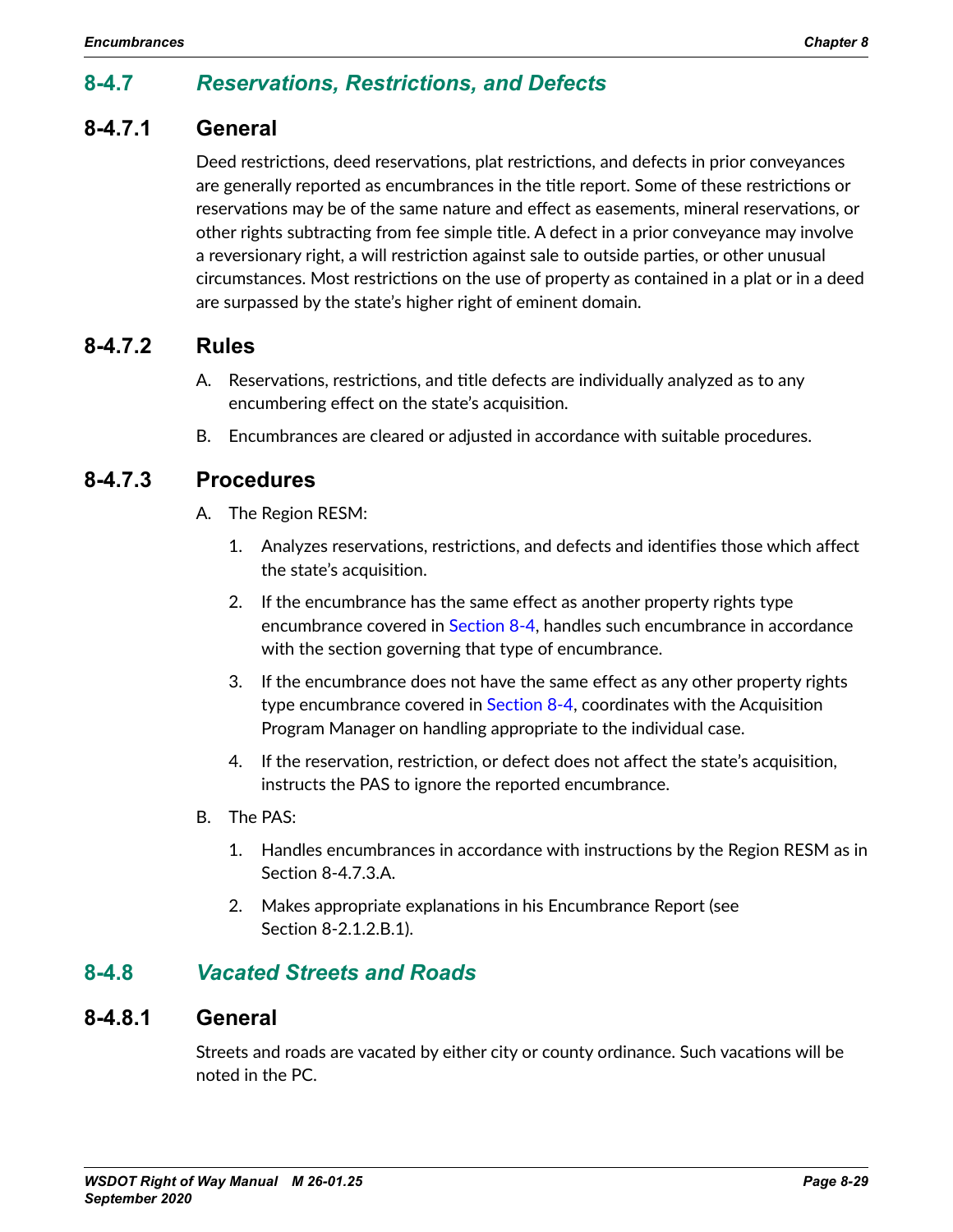#### **8-4.8.2 Rules**

- A. A recorded claim of title to a vacated street will appear in the PC, and is cleared by the PAS in the course of the negotiations with the abutting owner (i.e., the property owner to whose lands the vacated street or road "attaches by operation of law").
- B. An unrecorded claim of title to a vacated street or road must usually be perfected by a court decree.
- C. Per [RCW 36.87.090](http://apps.leg.wa.gov/RCW/default.aspx?cite=36.87.090) if the street or road is not dedicated by a plat, the street may be considered vacated under the following conditions:
	- 1. The street or road must have remained unopened for public use for a period of five years after the order is made or authority granted for opening it.
	- 2. The lands must have not been conveyed to the state, or to any county, city, or town for highways, streets, roads, alleys, or other public places.

*Note:* Check with title company for insurance requirements.

## **8-4.8.3 Procedures**

- A. The PAS:
	- 1. If the PC indicates that a vacated street (or portion thereof) is attached to the parcel by operation of law, includes any required portion of the vacated street in the description of the acquisition from the property owner.
	- 2. If the property owner has an unrecorded claim to an unopened street or road, obtains information on the owner's claim and refers the matter to the Region RESM for further action.
- B. The Region RESM:
	- 1. Coordinates with the Acquisition Program Manager to determine the appropriate course of action (e.g., condemnation, allow the claim, and obtain a new appraisal).
	- 2. Instructs the PAS as to required procedures.

## **8-4.9** *Prescriptive Streets and Roads*

#### **8-4.9.1 General**

The legislature frequently adds a county road to the state highway system. When the entire right of way of the county road has been acquired by recorded deeds, waivers, or condemnation actions, the width of the right of way is known. However, many county roads have been acquired by prescription (i.e., without a formal conveyance to the county) and the widths of these roads must be determined when they become a part of the state highway system.

The principle that governs the width of a prescriptive road is set out in the *Matter of the Extension of West Marginal Way* (109 Wn 116). In this case, the city of Seattle sought to widen the existing West Marginal Way (a former county road). The city took the position that the prescriptive right of way was 60 feet wide because that was the width set out in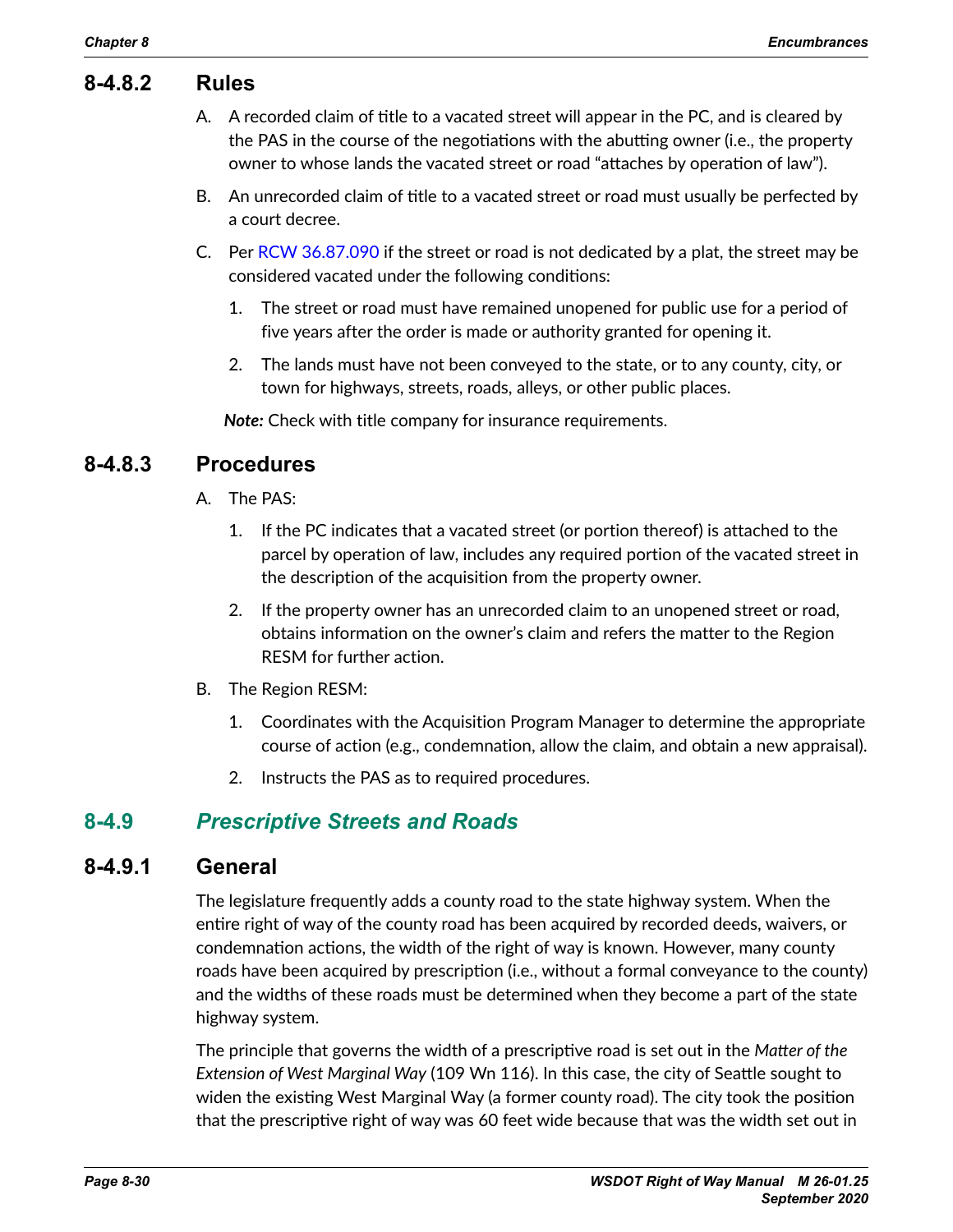the petition and the county commissioners' order which established the road. Sixty feet was also the maximum width permissible for county roads under the statute during the prescriptive period. The abutting property owners argued that the city could only claim title to the actual width of the travelled way (approximately 10 to 15 feet). The State Supreme Court upheld the city's position and stated that: "The county actually laid out and surveyed a road 60 feet in width. We think, under the authorities cited, and the facts, which are not disputed, that the county acquired by prescriptive right the whole of the 60-foot road, notwithstanding the fact that but a portion thereof was actually used."

## **8-4.9.2 Rules**

- A. When a county road becomes a part of the state highway system, the Region RESM ascertains the width of the right of way so acquired.
- B. In the absence of any acquisition instruments, the county road is prescriptive, and its width is determined by the statute applicable at the time the road was created:
	- 1. Territorial law: Section 7, Act of January 11, 1859: "County roads shall be 60 feet in width unless the county commissioners shall, upon prayer of the petitioners for same, determine a less number of feet in point of width."
	- 2. Legislature of 1881, Section 3119, page 578: Continued Territorial law.
	- 3. Laws of 1890, Chapter 19, Section 1: Provided that county roads should be not less than 30 nor more than 60 feet in width.
	- 4. Laws of 1925, Ex. Sess., Chapter 173, Section 3: Provided that county roads should be not less than 30 nor more than 120 feet in width.
	- 5. [RCW 36.86.010](http://apps.leg.wa.gov/RCW/default.aspx?cite=36.68.010): county road rights of way designated as being 60 feet in extremities and 30 feet on each side of the centerline of the road, unless the commissioners elect a different width.
- C. The period of uninterrupted public use required to establish a road as a public highway is seven years if the county is performing maintenance on the right of way [\(RCW 36.75.070](http://apps.leg.wa.gov/RCW/default.aspx?cite=36.75.070)), and is ten years if there is no county maintenance (RCW [36.75.080](http://apps.leg.wa.gov/RCW/default.aspx?cite=36.75.080)).

## **8-4.9.3 Procedures**

- A. When a county road becomes a part of the state highway system, the Region RESM:
	- 1. If the road was previously on the state highway system, sends a memorandum to the Acquisition Program Manager requesting information on the status of the road.
	- 2. If the road was not previously on the state highway system, or if the Acquisition Program Manager so requests, ascertains the width of the right of way by:
		- a. Searching for deeds, waivers, condemnation actions, or other acquisition instruments.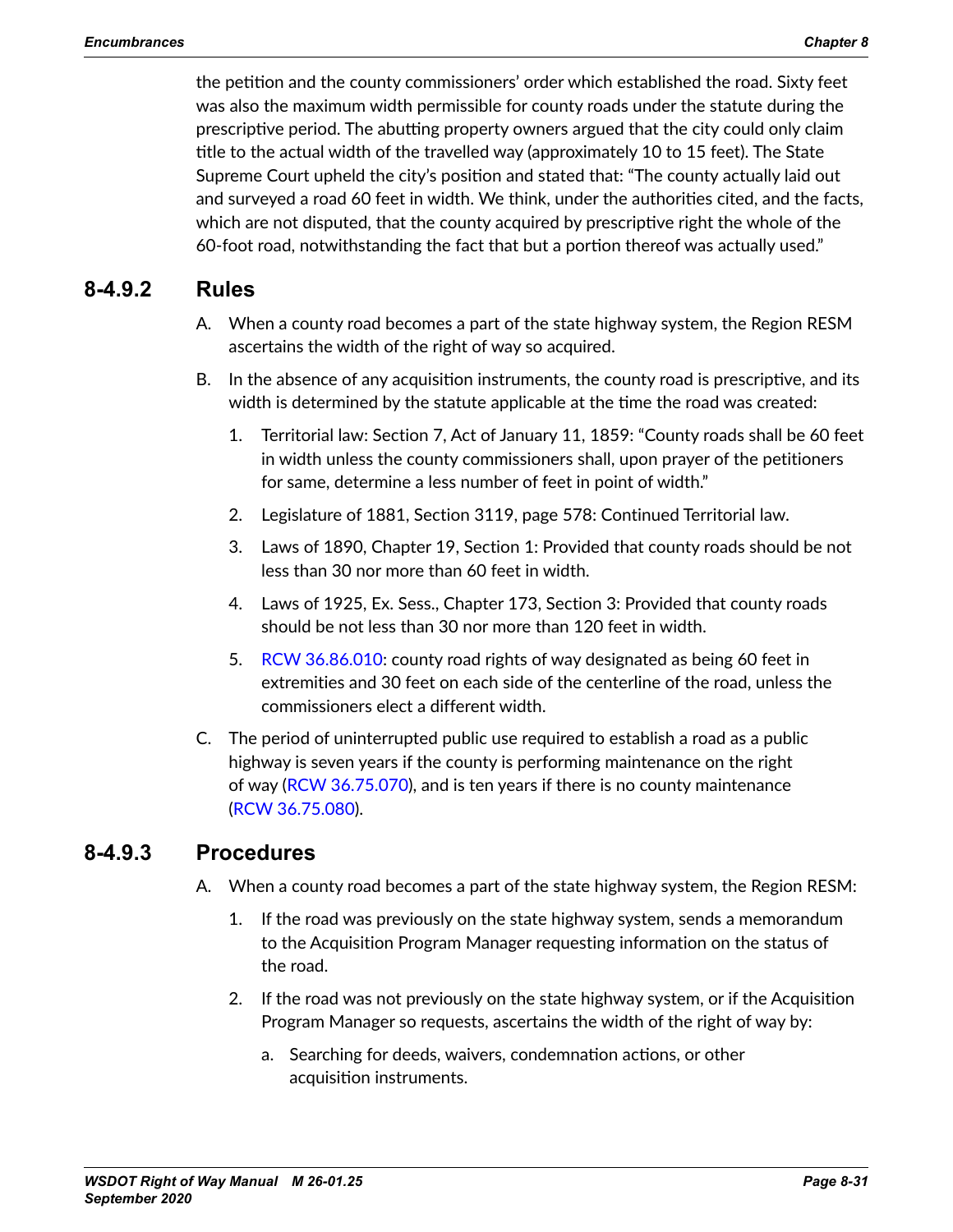- b. Searching the county commissioners' records to determine whether the road was established by petitions and county commissioners' orders. If so, determines that the width was within the limits of the applicable statute, and that the proper period of public use exists (see Section 8-4.9.2).
- B. The Acquisition Program Manager submits to the Region RESM a status report on the road upon request (see Section 8-4.9.3.A.1).

# **8-4.10** *Riparian/Littoral Rights*

- A. The rights of a riparian/littoral owner (see Chapter 3) may be so affected by the state's proposed acquisition as to require clearance thereof as an encumbrance on the state's acquisition. Such rights will seldom be set up in the Title Report, but should be the subject of concern by the PAS whenever the property or property rights to be acquired include the bed or banks of a stream, river, lake, or ocean.
- B. Most adverse effects of the state's acquisition will occur downstream from such acquisition (e.g., change in water flow, change in channel causing bank cutting) but some may occur upstream (e.g., back-up flooding).
- C. The nature of "riparian/littoral rights" are so complex and an adverse effect on them occurs so seldom (when not part of the plan) that the PAS should in all cases consult with the Region RESM and/or the Acquisition Program Manager if any question should arise on this subject. The PAS should also enter into such consultations if the Title Report should raise such a question.
- D. Clearance is obtained, usually by Quitclaim Deed (of riparian/littoral rights appurtenant to the affected property), in accordance with instructions received from the Region RESM or the Acquisition Program Manager.
- E. Compensation for loss of affected riparian/littoral rights is determined through the appraisal process.

## **8-5 Personal Rights Encumbrances**

## **8-5.1** *Life Estate*

## **8-5.1.1 General**

A title report may disclose the existence of a life estate either by virtue of the vesting or by a paragraph within the body of the report. A life estate is a possessory right in real property held for the life of the holder. The parties in interest are the holder of the life estate (life tenant) and the holder of the remainder (remainderman), or if there are no remaindermen named, then upon termination of the life estate, the possessory right returns to the grantor and is referred to as a reversion.

Although a life estate may have value, such value is but a part of the total value of the fee ownership. The division of the value of the fee ownership to determine the value of the life estate is a matter of negotiation between the life tenant and the remainderman.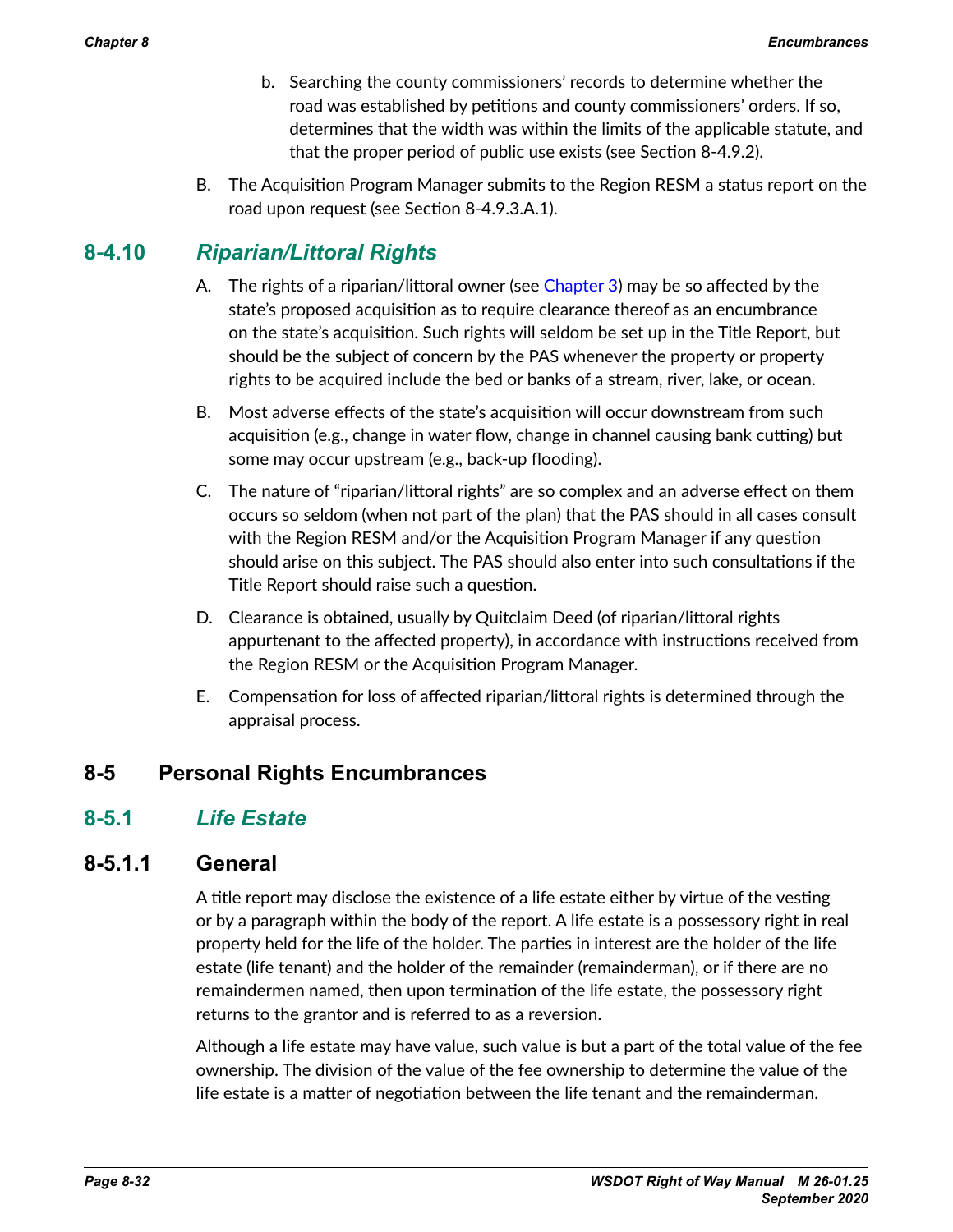## **8-5.1.2 Rule**

The state recognizes all parties in interest.

#### **8-5.1.3 Procedures**

#### The PAS:

- A. Investigates to determine which party (life tenant or remainderman) is in possession.
	- 1. If life tenant is in possession, determines address of remainderman.
	- 2. If remainderman is in possession, determines if the life tenant is alive or deceased.
		- a. If life tenant is deceased, determines date and place of death and secures copy of death certificate if available to remainderman. Otherwise, corresponds with appropriate officials at place of death to secure copy of death certificate.

*Note:* Such death terminates the life estate; hence no acquisition (of the life estate) from the heirs of the deceased is necessary.

- b. If life tenant is alive, determines address.
- 3. If neither is in possession, determines interest claimed by possessor and facts concerning status and addresses of life tenant and remainderman.
- B. If both life tenant and remainderman are alive, either:
	- 1. Joins the parties in interest on both the deed and Real Property Voucher.
	- 2. Joins the parties in interest on the deed which includes the appropriate clause authorizing payment to a specific party (see Chapter 9) and obtains execution of the Real Property Voucher by the party authorized on the deed, and if neither life tenant nor remainderman are in possession, clears interest of possessor as the nature of his interest dictates.
	- 3. As an alternate to 1 and 2 above, the signatures of the life tenant and remainderman may be taken on separate deeds and either a single Real Property Voucher or separate Real Property Vouchers, provided that, in the latter case, a written agreement of a mutually satisfactory distribution of funds is available for inclusion in the transmittal package. The payment due one party is shown as a deduction from the total amount due, and the second voucher made in the amount of the deduction.
- C. If life tenant is deceased, obtains execution of deed and Real Property Voucher by remainderman (or remaindermen) only and clears life tenant's interest by including copy of death certificate in the transmittal package.
- D. If for any reason (except the death of the life tenant) it is impossible to secure the signatures of both the life tenant and the remainderman or the remainderman's heirs and devisees if deceased, the interests of all parties are acquired through condemnation action.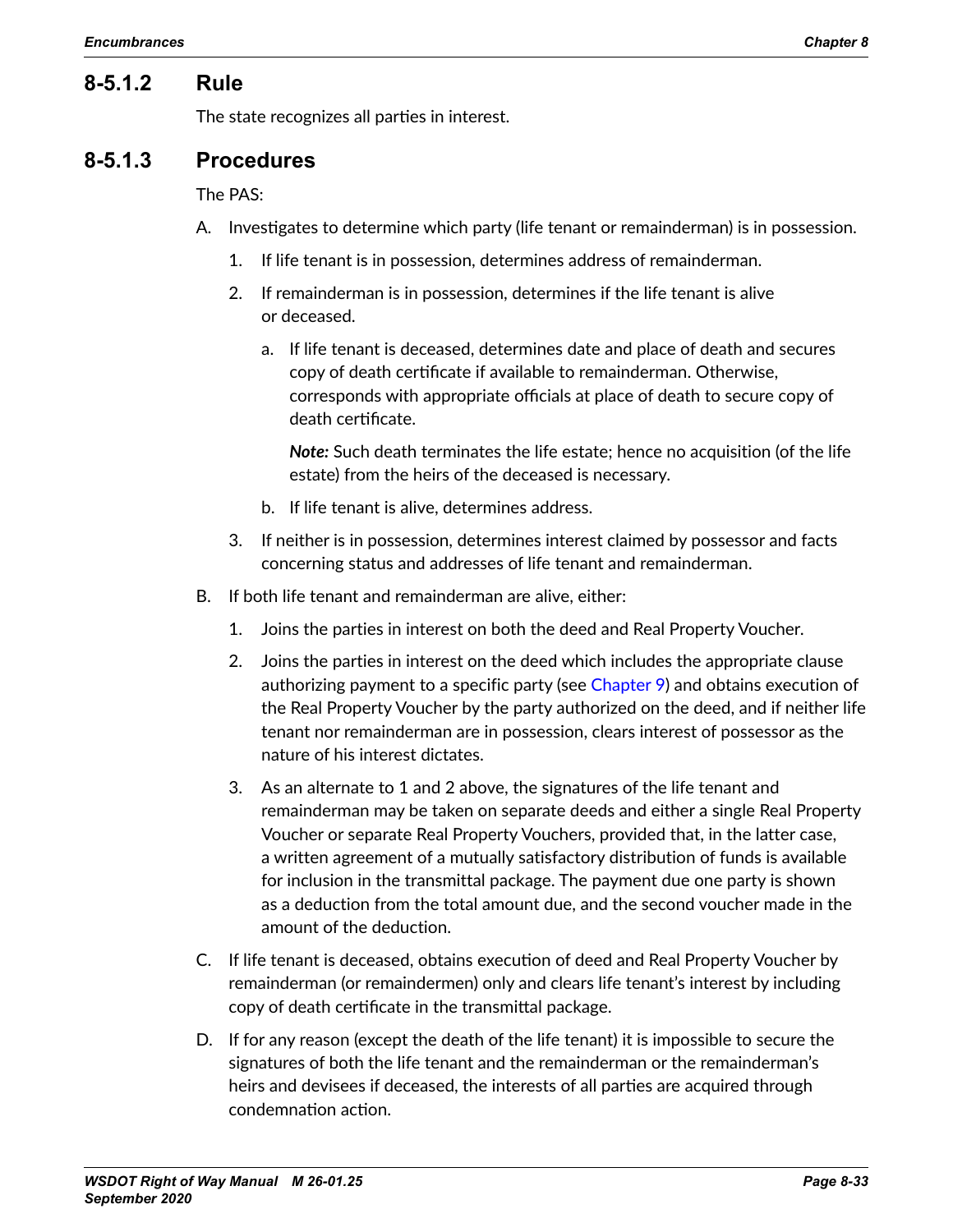## **8-5.2** *Incompetent, Mentally Ill, and Insane Persons*

## **8-5.2.1 General**

- A. It is a fundamental precept of law that in order for any person to enter into a binding legal contract transaction or obligation, that person must be legally competent.
- B. In general, there are two categories of persons considered incapable of legally entering into a legal and binding contract. They are:
	- 1. Minors, persons under legal age; and
	- 2. Persons who although of legal age, are suffering from some form of mental illness or other disability which renders them incapable of comprehending and understanding the consequences of their acts.
- C. A person could be, in fact, incompetent at the time he signs a deed conveying the title to his property and, if he had never been legally adjudged incompetent, there would be *no record notice* of the fact of incompetency and persons later dealing with the property would not know that the validity of the deed is doubtful and that it might be declared void by proper court proceeding, due to the incompetency of the grantor.
- D. Every person is presumed sane and competent until adjudged insane or incompetent by a court of competent jurisdiction. Therefore, unless there is an adjudication of insanity or incompetency, or unless sources, other than a mental illness proceeding disclose insanity or incompetency, the question of the legal capacity of the parties executing instruments cannot be raised.

## **8-5.2.2 Procedures**

- A. Party of interest has been adjudicated incompetent through a court determination. Agent proceeds with acquisition through the incompetent party's court appointed guardian. (See Chapter 6 for procedures.)
- B. It is suspected that interested party may be incompetent.

The PAS:

- 1. Obtains all information available regarding relatives of said party and means of contacting them.
- 2. Refers all pertinent data to the Region RESM.

The Region RESM:

- 3. Reviews all data submitted by the PAS and also may:
	- a. Contact relatives of interested party for additional information.
	- b. Refer matter to the Acquisition Program Manager for recommendations.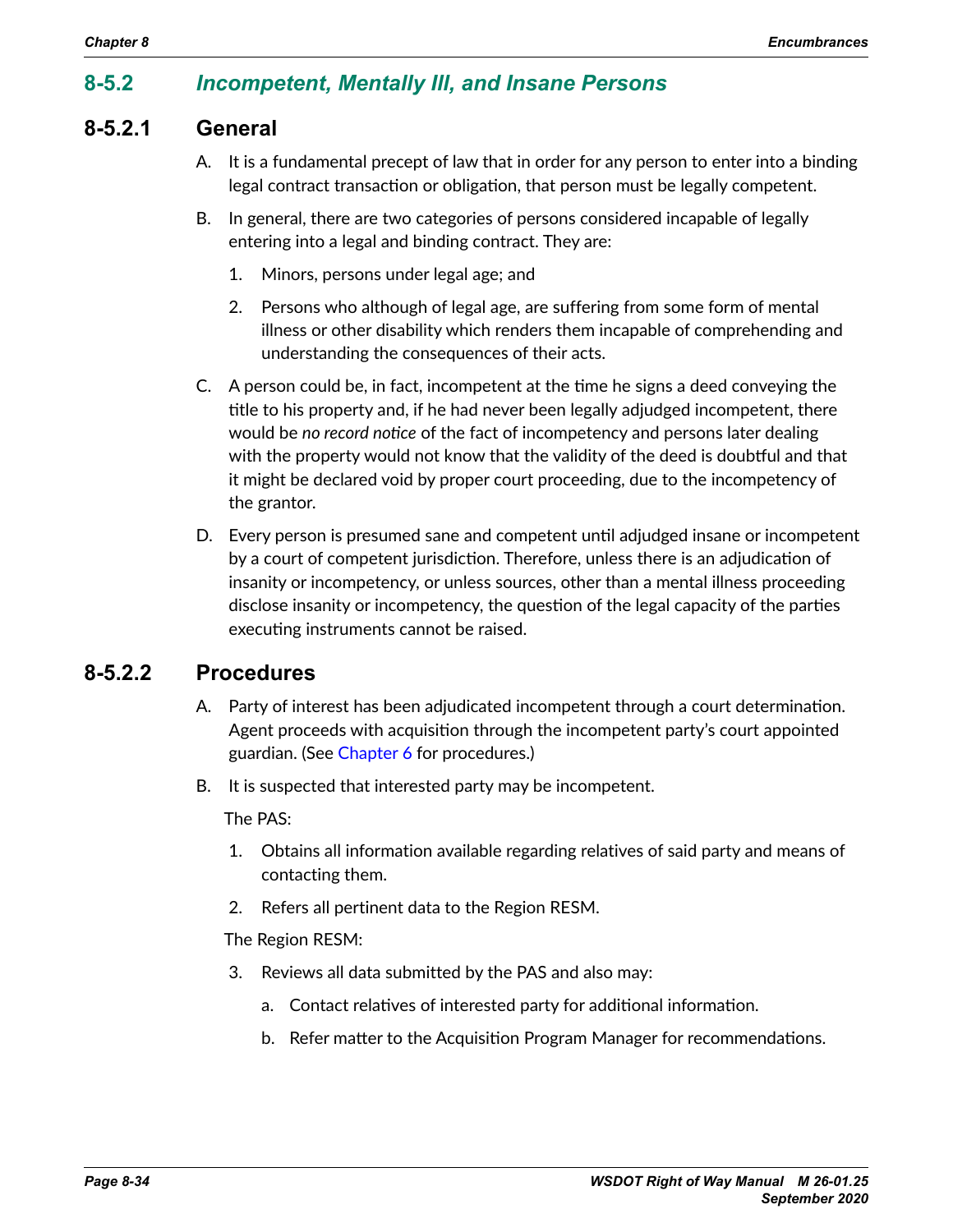- 4. Directs the PAS as follows:
	- a. To proceed with negotiations without questioning competency of interested party.
	- b. To submit parcel for condemnation so that question of competency may be resolved as a part of the court action and a guardian ad litem appointed, if necessary.

## **8-5.3** *Minors*

## **8-5.3.1 General**

- A. All persons are deemed and taken to be of full age for all right of way purposes at the age of 18 years ([RCW 26.28.010\)](http://apps.leg.wa.gov/RCW/default.aspx?cite=26.28.010). All persons married to a person of full age are considered to be of full age [\(RCW 26.28.020\)](http://apps.leg.wa.gov/RCW/default.aspx?cite=26.28.020).
- B. A conveyance by a minor is not void but merely voidable (i.e., the minor may disaffirm a conveyance within a reasonable time after reaching majority).
- C. A sale of real property owned by a minor may be consummated by a general guardian or a guardian ad litem appointed for that purpose when the guardian acts through the court.

## **8-5.3.2 Rule**

The state accepts a conveyance from a minor only through the services of a properly authorized guardian.

## **8-5.3.3 Procedures**

The PAS:

- A. If the party in interest is a young person, requests evidence of majority (e.g., drivers license, birth certificate, marriage license).
- B. If the party in interest is a minor, handles the transaction through a guardian as described in Chapter 6.

## **8-5.4** *Dissolution of Marriage (Divorce)*

## **8-5.4.1 General**

A. Dissolution of a marriage or legal separation of spouses by the court. The status of the community property is unaffected until either the marriage is terminated on the date of entry of the Decree of Dissolution subject only to the expiration of a 30-day appeal period or a Decree of Legal Separation is issued. If no Decree of Dissolution or Legal Separation is entered, the filing of the legal action has no effect on the status of the parties' property.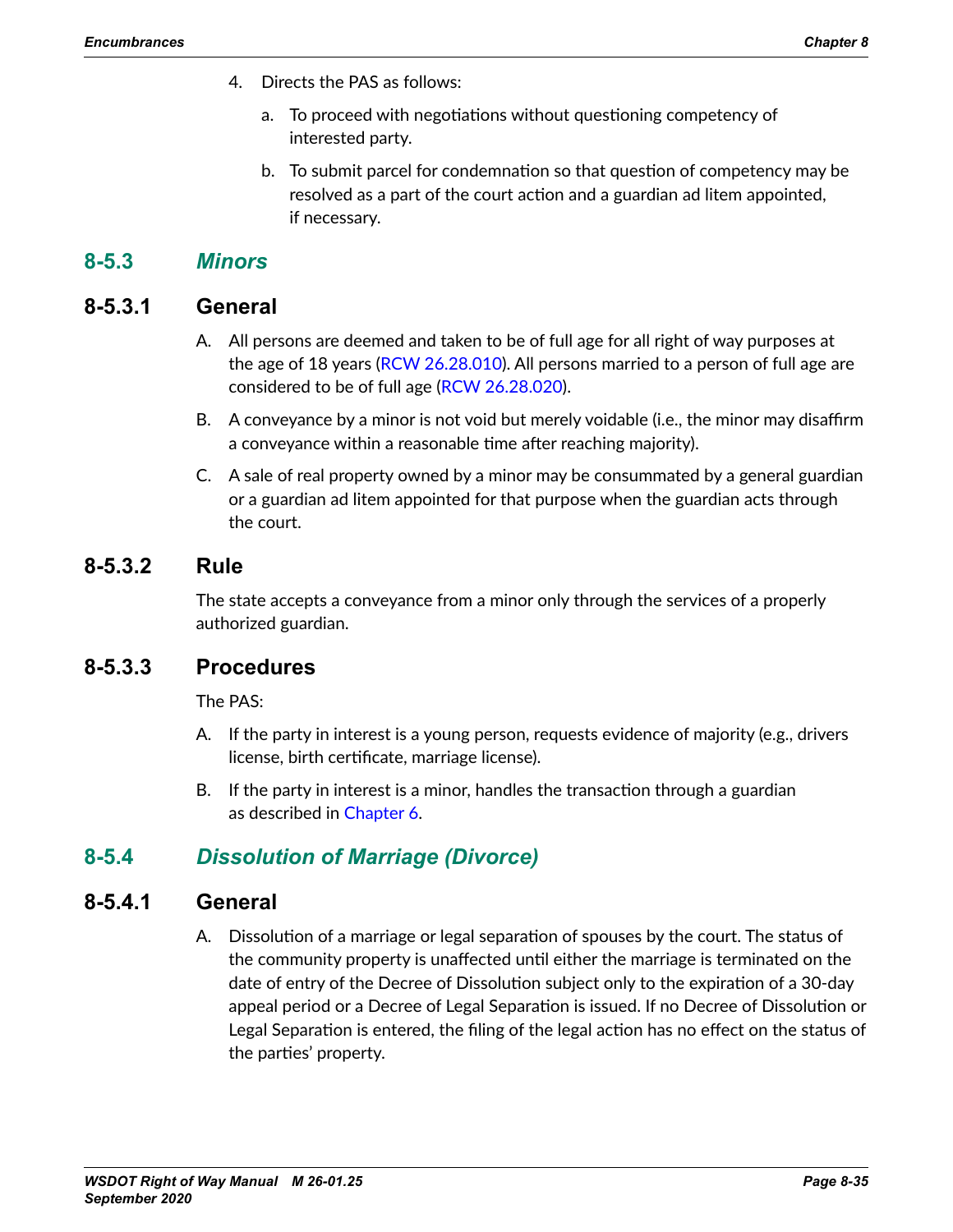- B. A Decree of Dissolution or Legal Separation may include a disposition of the property of the parties including the separate property of either party and is effective to decide the property rights of either party.
	- 1. If community property is not awarded to either party, the parties are legally "tenants in common."
	- 2. If, prior to the decree, property is vested as the separate property of one of the parties and the property is not mentioned in the court action, the property remains the separate property as last vested.
	- 3. If the court action took place in another state, the validity of any award of property in this state is questionable for lack of jurisdiction and an appropriate court action must be initiated in this state or instruments must be executed by both parties.
- C. A lump sum judgment against either party awarded in the decree becomes a lien against that person's property but, if the lump sum judgment was entered in another state, it is not a lien against property in this state until the foreign judgment has been filed in this state and additional proceedings completed to levy on the local property (Chapter [6.36 RCW](http://apps.leg.wa.gov/RCW/default.aspx?cite=6.36)).

## **8-5.4.2 Rules**

A property settlement granted by any county in this state is valid as to the award or division of real property in all counties in the state.

## **8-5.4.3 Procedures**

A. The PAS:

- 1. Obtains from the parties in interest, information concerning current marital status and any related property settlement.
- 2. If the field inquiries indicate a conflict with the disclosures in the title report, obtains the following information from the parties at interest:
	- a. Place of the court action (county, state).
	- b. Date of the decree.
	- c. Full names of the parties.
- 3. Submits the information to the Region RESM and requests further instructions.

#### B. The Region RESM:

- 1. Makes the following determination:
	- a. Whether a decree has been entered.
	- b. Whether the appeal period has expired.
	- c. Whether the property in question was awarded in the court action.
	- d. Whether, and against whom, a judgment was entered in the court action.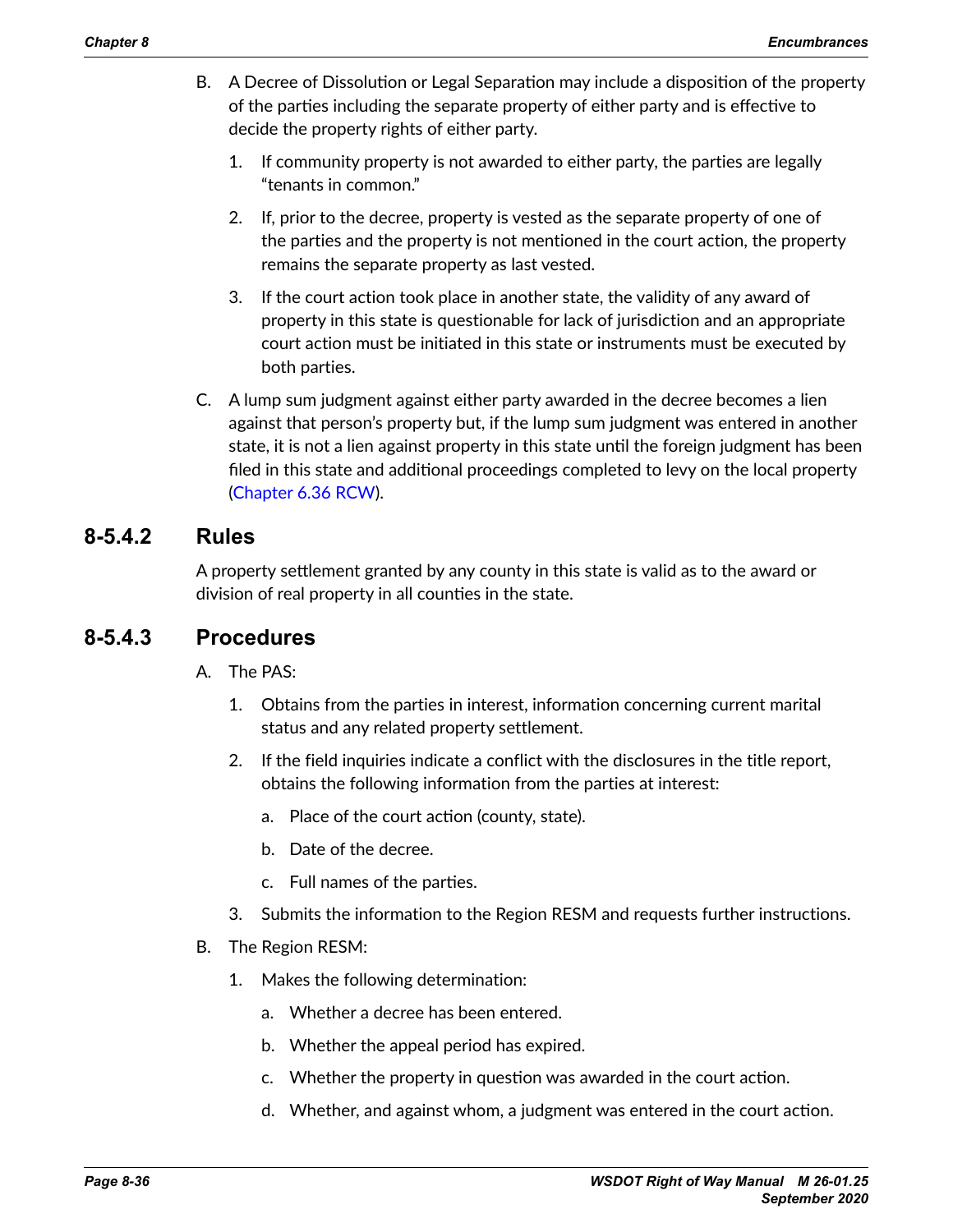- 2. Submits any relevant information to the title company and requests a STR.
- 3. Provides the PAS with any necessary special instructions.
- C. The PAS closes the transaction dealing with the parties in accordance with any special instructions and the following, as detailed in Chapter 9, as applicable:
	- 1. If the property was community property and not awarded in the court action, joins both parties in a normal conveyance as tenants in common.
	- 2. If the property was vested as the separate property of one of the parties and the property is not mentioned in the court action, obtains a normal conveyance from the party as his or her separate property.
	- 3. If the property was awarded in the court action, obtains a normal conveyance from the party to whom the property was awarded as separate property.
	- 4. If the court action took place in another state, joins both parties in a conveyance and/or in accordance with special instructions from the Acquisition Program Manager.

#### **8-5.5** *Death*

<span id="page-36-0"></span>Acquisition from the estate of a decedent is achieved using one of the following general procedures:

#### **8-5.5.1 Probate**

If the estate is being probated, the PAS:

- A. Confirms that the probate has been filed by obtaining an STR.
- B. Deals with the administrator, executor, or personal representative of the estate through the attorney disclosed representing the estate.
- C. When the title report shows that the probate is complete except for payment of the state inheritance tax and/or the federal estate tax, the PAS proceeds as described in Section 8-5.5.1.B, except that a letter guaranteeing payment of the taxes is obtained in addition to the usual instruments.

## **8-5.5.2 Lack of Probate**

If the estate is not probated:

- A. The Region RESM obtains an "Affidavit Re: Lack of Probate" form from the title company that issued the title report.
- B. The PAS:
	- 1. Assists the decedent's surviving spouse or nearest relative in completing the affidavit.
	- 2. Makes a copy of the affidavit and returns the original to the Region RESM.
- C. The Region RESM obtains an STR that indicates who can convey title and the basis upon which the title company will insure that title.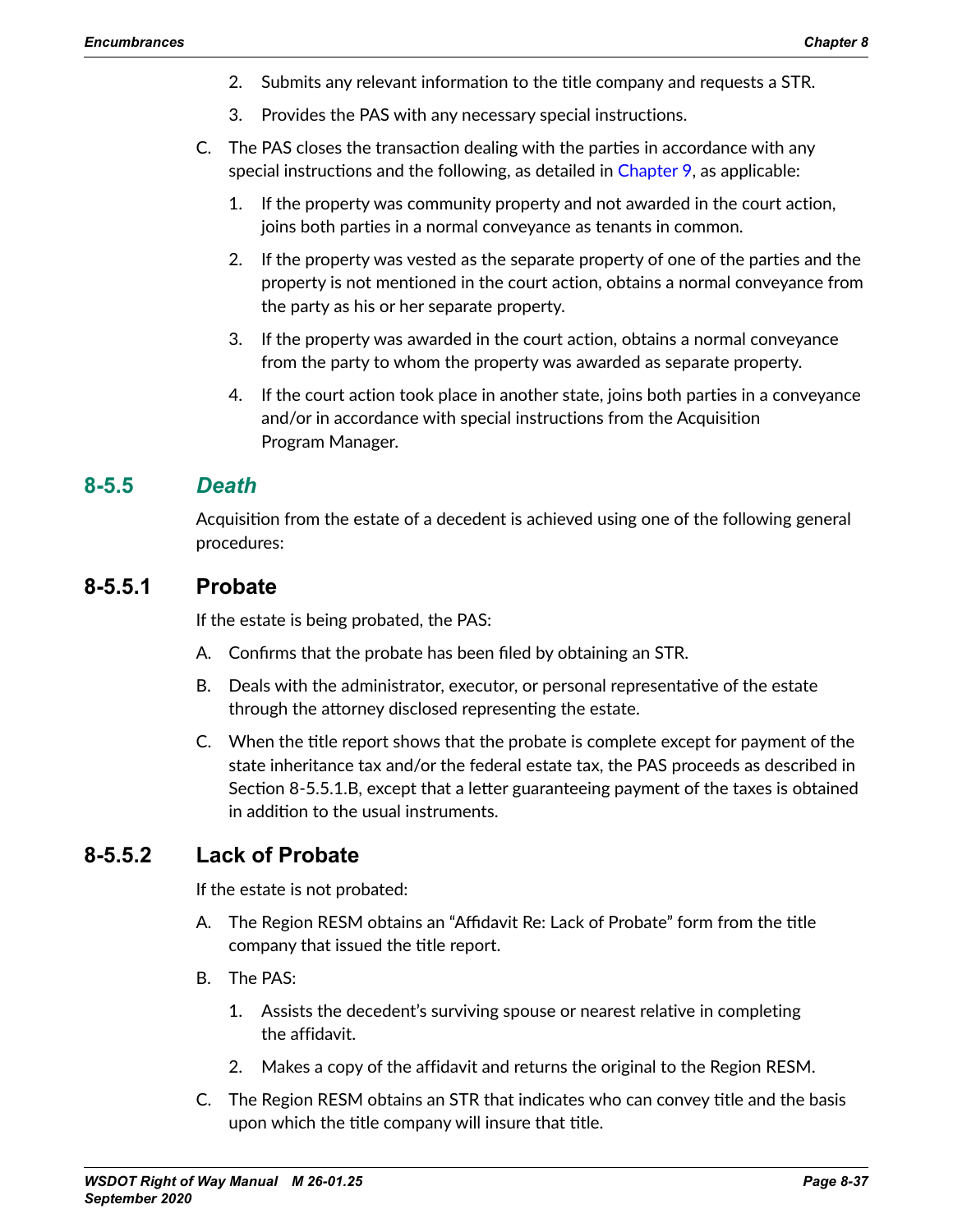- D. The PAS deals with the heirs named in the STR and includes them on the instrument to the state.
- E. If an heir cannot be located:
	- 1. The PAS submits a written summary in his Diary of Right of Way Activities to the Region RESM discussing the extent of the search.
	- 2. The Region RESM:
		- a. Coordinates with the Acquisition Program Manager:
			- (1) To determine whether the state is willing to acquire title subject to the interest of the missing heir.
			- (2) To obtain specifications for any additional and/or alternate actions suitable to the case.
		- b. Inserts and signs appropriate instructions to the PAS in the Diary of Right of Way Activities and returns same to such agent for completion of action.

## **8-5.5.3 Community Property Agreement**

If the decedent and the surviving spouse executed a community property agreement, the PAS:

- A. Has the surviving spouse recorded the community property agreement in the county in which the parcel is located.
- B. Assists the surviving spouse in completing the "Affidavit Re: Lack of Probate" as provided in the previous section.
- C. Obtains from the surviving spouse, or from the appropriate officials at the place of death, a copy of the death certificate and furnishes same to the title company.
- D. Upon receipt of the STR as provided in the previous section, completes the transaction with the surviving spouse.

## **8-5.6** *Errors in Parties*

## **8-5.6.1 General**

At any point in the chain of title where a party has failed to convey or failed to appropriately join in a conveyance, the title report may recite the failure as an encumbrance against current vesting.

## **8-5.6.2 Rules**

- A. The state investigates potentials for clearing any encumbrance due to prior errors in parties.
- B. Prior errors in parties are cleared if the appropriate party can be readily located and agrees to execute the instrument(s) required by the state.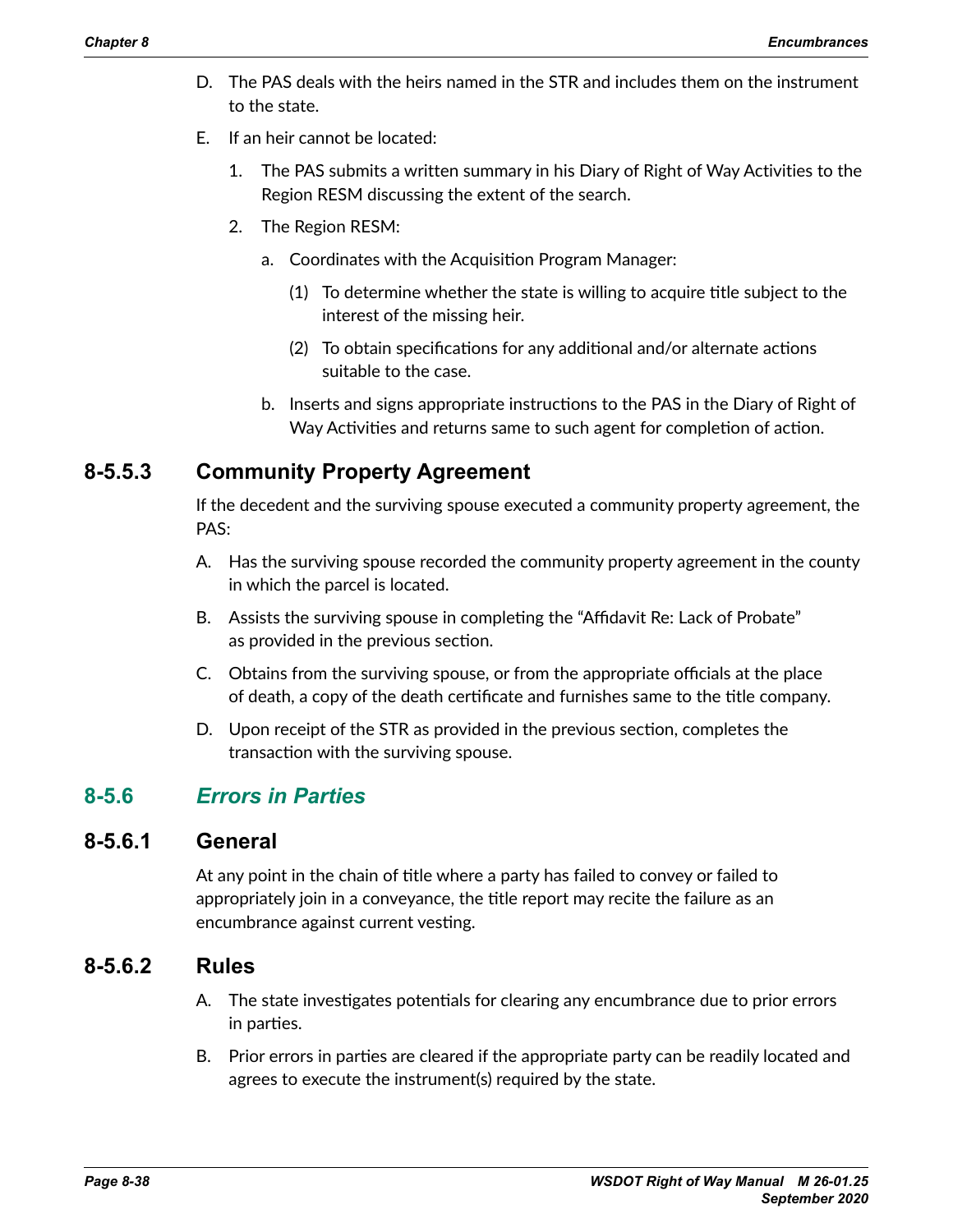- C. As determined by the Acquisition Program Manager, prior errors in parties may be:
	- 1. Cleared by specific court action brought by the state.
	- 2. Ignored, and the state's parcel file documented as to the available pertinent facts.

## **8-5.6.3 Procedures**

- A. The Region RESM in coordination with the Acquisition Program Manager determines the form of instrument, the language, and the parties appropriate to clear the encumbrance (usually a Quitclaim Deed, or an affidavit).
- B. The PAS:
	- 1. Attempts to locate the party indicated in the title report.
	- 2. If the PAS locates the party, requests that the party execute the necessary instrument.
	- 3. If the PAS fails to locate the party or if the party refuses to execute the instrument, submits a written summary to the Region RESM in the Diary of Right of Way Activities including:
		- a. An explanation of his attempts to secure execution of the necessary instrument.
		- b. The date of the instrument/conveyance in fault.
		- c. The nature of the interest in fault (e.g., fee, mortgage).
		- d. The amount of interest (e.g., fractional, partnership, community property, authority of corporate agent).
		- e. Whether full value was paid for the faulty conveyance.
		- f. The value of the conveyance required by the state.
- C. The Region RESM reviews all information and contacts the Acquisition Program Manager requesting instructions.
- D. The Acquisition Program Manager reviews the information and may request either court action or may waive further action.
- E. The Region RESM inserts the instructions on the PAS's Diary of Right of Way Activities dates and initials same and instructs the PAS to, either:
	- 1. Complete a Negotiator's Report ([RES-320](http://wwwi.wsdot.wa.gov/Design/RealEstateServices/AcquisitionForms.htm)), or
	- 2. Complete all other parcel transactions ignoring or handling the error in parties in accordance with any special instructions.

## **8-6 Appendices**

[Appendix](#page-39-0) 8-1 Example Form RES-355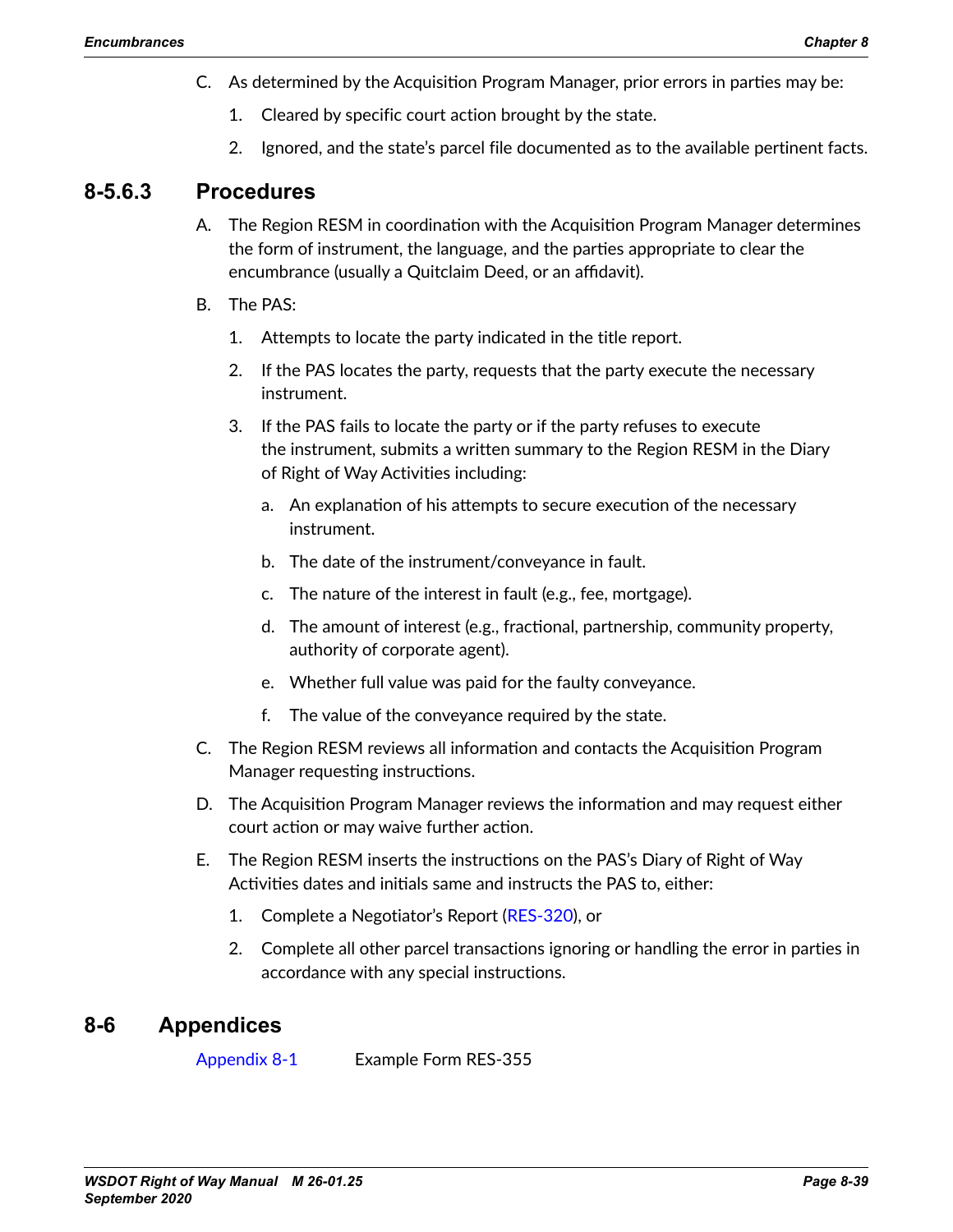# <span id="page-39-0"></span>**Appendix 8-1 Example Form RES-355**

| After recording return document to:                                                                                                                                                                                                                                                                                                                                                                                                                                                                                                                                                                                                                                   |  |
|-----------------------------------------------------------------------------------------------------------------------------------------------------------------------------------------------------------------------------------------------------------------------------------------------------------------------------------------------------------------------------------------------------------------------------------------------------------------------------------------------------------------------------------------------------------------------------------------------------------------------------------------------------------------------|--|
| State of Washington                                                                                                                                                                                                                                                                                                                                                                                                                                                                                                                                                                                                                                                   |  |
| Department of Transportation<br>Real Estate Services Office                                                                                                                                                                                                                                                                                                                                                                                                                                                                                                                                                                                                           |  |
| PO Box 47338<br>Olympia, WA 98504-7338<br>PLEASE MAKE NO MARK IN THE MARGIN SPACE - RESERVED FOR COUNTY AUDITOR'S USE                                                                                                                                                                                                                                                                                                                                                                                                                                                                                                                                                 |  |
| <b>Document Title: Quitclaim Deed</b><br><b>Reference Number of Related Documents: 4224209</b>                                                                                                                                                                                                                                                                                                                                                                                                                                                                                                                                                                        |  |
| Grantor(s): John Smith and Mary Smith, husband and wife<br>Grantee(s): State of Washington, Department of Transportation<br><b>Legal Description:</b>                                                                                                                                                                                                                                                                                                                                                                                                                                                                                                                 |  |
| Additional Legal Description is on Page of Document.<br>Assessor's Tax Parcel Number:                                                                                                                                                                                                                                                                                                                                                                                                                                                                                                                                                                                 |  |
|                                                                                                                                                                                                                                                                                                                                                                                                                                                                                                                                                                                                                                                                       |  |
| <b>QUITCLAIM DEED</b>                                                                                                                                                                                                                                                                                                                                                                                                                                                                                                                                                                                                                                                 |  |
| State Route 502, N.E. 21 <sup>st</sup> Ct. to N.E. 102 <sup>nd</sup> Ave                                                                                                                                                                                                                                                                                                                                                                                                                                                                                                                                                                                              |  |
| The Grantor(s), John Smith and Mary Smith, husband and wife, their heirs,<br>successors or assigns, as owners of the identified real property for and in consideration of<br>clearing title, convey(s) and quitclaim(s) to the State of Washington, acting by and through<br>its Department of Transportation, Grantee, all rights in and to that certain easement,<br>identified in Auditor's File No. 4224209, that lies within the following described real<br>property, and any after acquired interest therein, situated in Clark County, in the State of<br>Washington, under the imminent threat of the Grantee's exercise of its rights of Eminent<br>Domain: |  |
| For legal description and additional conditions,<br>see Exhibit A attached hereto and made a part hereof.                                                                                                                                                                                                                                                                                                                                                                                                                                                                                                                                                             |  |
| It is understood and agreed that delivery of this deed is hereby tendered and that the terms and<br>obligations hereof shall not become binding upon the State of Washington unless and until accepted and<br>approved hereon in writing for the State of Washington, by and through its Department of Transportation, by its<br>authorized agent.                                                                                                                                                                                                                                                                                                                    |  |
| FA No.<br>Project No.<br>Page 1 of () Pages<br>Parcel No.<br><b>RES-355</b>                                                                                                                                                                                                                                                                                                                                                                                                                                                                                                                                                                                           |  |
| Revised 11/10                                                                                                                                                                                                                                                                                                                                                                                                                                                                                                                                                                                                                                                         |  |
|                                                                                                                                                                                                                                                                                                                                                                                                                                                                                                                                                                                                                                                                       |  |
|                                                                                                                                                                                                                                                                                                                                                                                                                                                                                                                                                                                                                                                                       |  |
|                                                                                                                                                                                                                                                                                                                                                                                                                                                                                                                                                                                                                                                                       |  |
|                                                                                                                                                                                                                                                                                                                                                                                                                                                                                                                                                                                                                                                                       |  |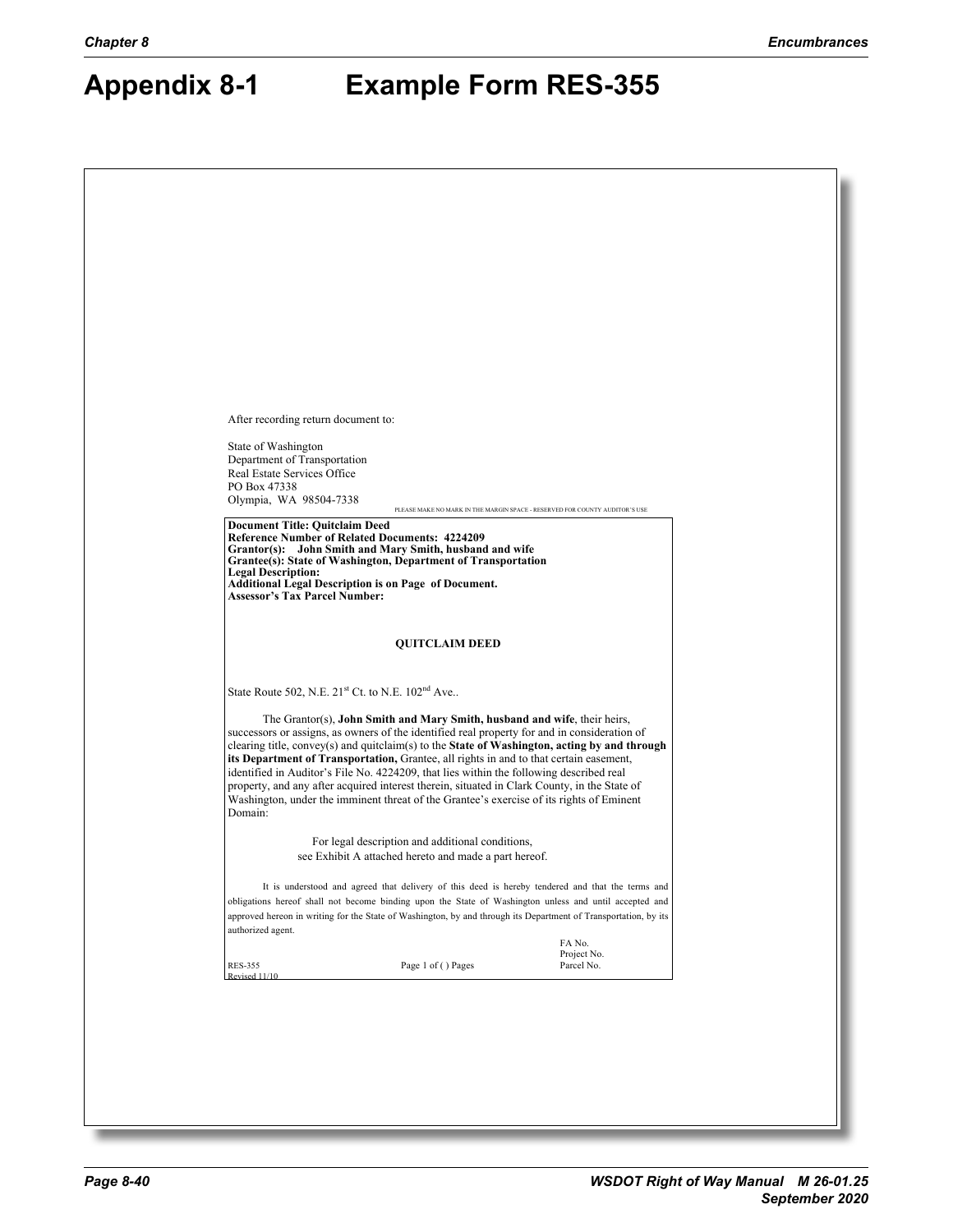| <b>QUITCLAIM DEED</b>                 | PLEASE MAKE NO MARK IN THE MARGIN SPACE - RESERVED FOR COUNTY AUDITOR'S USE ONLY. |
|---------------------------------------|-----------------------------------------------------------------------------------|
|                                       |                                                                                   |
|                                       |                                                                                   |
| Name                                  |                                                                                   |
| Name                                  |                                                                                   |
|                                       | Accepted and Approved                                                             |
|                                       | STATE OF WASHINGTON                                                               |
|                                       | Department of Transportation                                                      |
|                                       | By: $\qquad \qquad$                                                               |
|                                       | Title                                                                             |
|                                       | Authorized Agent                                                                  |
|                                       | Date: $\qquad \qquad$                                                             |
|                                       |                                                                                   |
| Acknowledgment                        |                                                                                   |
|                                       |                                                                                   |
|                                       |                                                                                   |
|                                       |                                                                                   |
|                                       |                                                                                   |
|                                       |                                                                                   |
|                                       |                                                                                   |
|                                       |                                                                                   |
|                                       | Parcel No.                                                                        |
|                                       | PLEASE MAKE NO MARK IN THE MARGIN SPACE - RESERVED FOR COUNTY AUDITOR'S USE ONLY. |
|                                       |                                                                                   |
| Page 2 of ( ) Pages<br><b>RES-355</b> |                                                                                   |